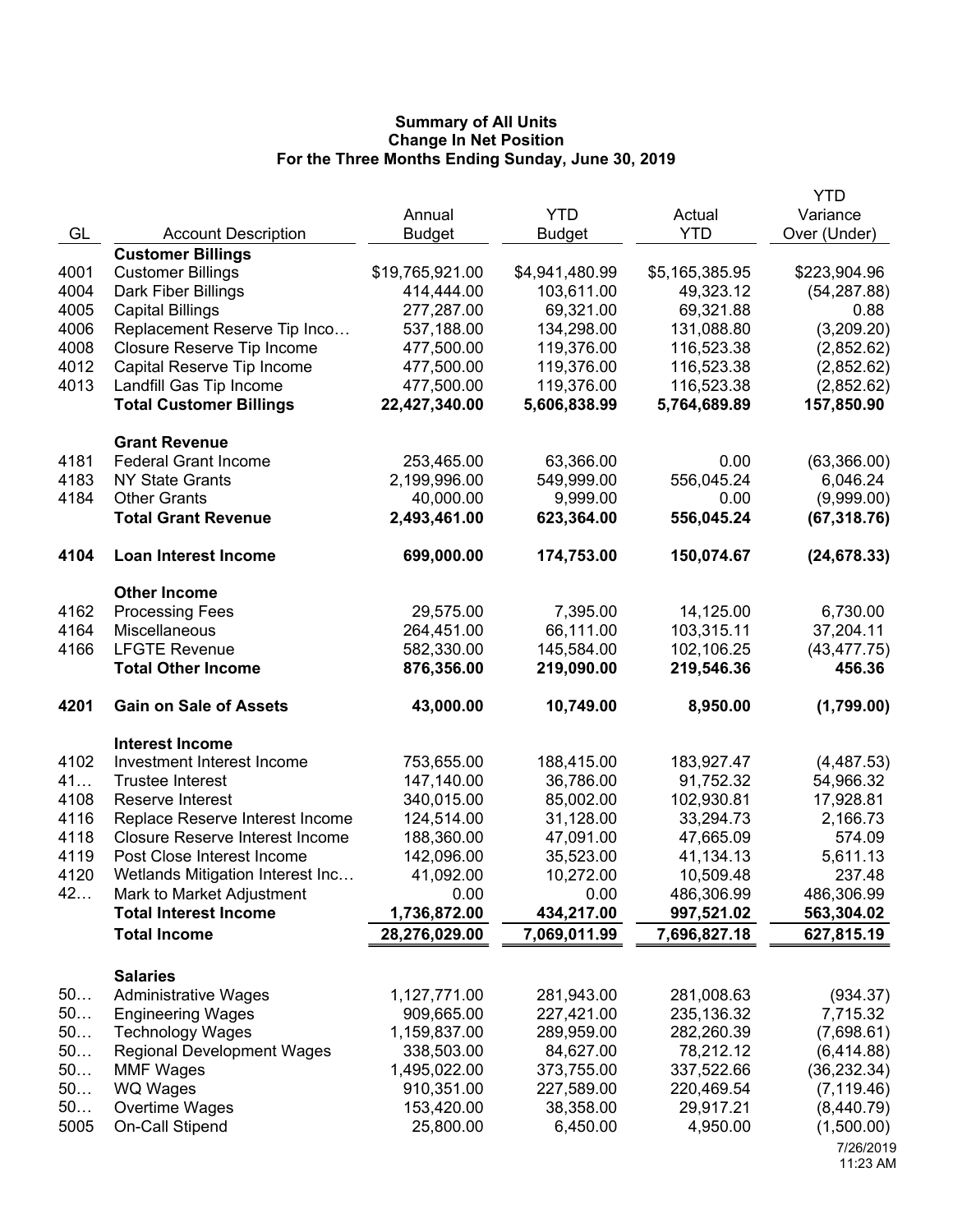|      |                                           |               |              |              | YTD          |
|------|-------------------------------------------|---------------|--------------|--------------|--------------|
|      |                                           | Annual        | <b>YTD</b>   | Actual       | Variance     |
| GL   | <b>Account Description</b>                | <b>Budget</b> | Budget       | <b>YTD</b>   | Over (Under) |
|      | <b>Total Salaries</b>                     | 6,120,369.00  | 1,530,102.00 | 1,469,476.87 | (60, 625.13) |
|      |                                           |               |              |              |              |
|      | <b>Fringe Benefits</b>                    |               |              |              |              |
| 50   | <b>FICA Expense</b>                       | 467,941.00    | 116,988.00   | 96,701.53    | (20, 286.47) |
| 50   | <b>Pension Expense</b>                    | 839,448.00    | 209,856.00   | 181,859.03   | (27,996.97)  |
| 50   | <b>Health Insurance</b>                   | 775,655.00    | 193,914.00   | 166,390.77   | (27, 523.23) |
| 50   | <b>Retiree Health Insurance</b>           | 56,380.00     | 14,094.00    | 13,508.56    | (585.44)     |
| 50   | <b>Workers Comp</b>                       | 220,984.00    | 55,248.00    | 51,484.32    | (3,763.68)   |
| 50   | <b>Disability Insurance</b>               | 3,893.00      | 978.00       | 973.29       | (4.71)       |
| 5036 | Unemployment                              | 10,000.00     | 2,499.00     | 0.00         | (2,499.00)   |
| 50   | Post Retire Overhead                      | 478,401.00    | 119,607.00   | 118,908.81   | (698.19)     |
| 5051 | <b>Benefit Admin. Fees</b>                | 10,000.00     | 2,499.00     | 1,649.70     | (849.30)     |
| 5054 | <b>Employee Physicals &amp; Screening</b> | 15,375.00     | 3,846.00     | 1,691.25     | (2, 154.75)  |
|      | <b>Total Fringe Benefits</b>              | 2,878,077.00  | 719,529.00   | 633,167.26   | (86, 361.74) |
|      | <b>Operations &amp; Maintenance</b>       |               |              |              |              |
| 5062 | Third Party Temporary - O&M               | 49,000.00     | 12,249.00    | 13,936.06    | 1,687.06     |
| 5133 | Equipment Maintenance Contr               | 340,000.00    | 84,999.00    | 241,218.30   | 156,219.30   |
| 5134 | <b>Maintenance Contracts</b>              | 178,692.00    | 44,673.00    | 8,087.02     | (36, 585.98) |
| 5135 | <b>Underground Locating</b>               | 95,000.00     | 23,751.00    | 9,468.60     | (14, 282.40) |
| 5403 | <b>Safety Equipment &amp; Supplies</b>    | 38,400.00     | 9,600.00     | 5,583.47     | (4,016.53)   |
| 5702 | Large Parts                               | 95,000.00     | 23,751.00    | 23,506.85    | (244.15)     |
| 5703 | <b>Small Equipment</b>                    | 30,000.00     | 7,500.00     | 646.78       | (6,853.22)   |
| 5704 | <b>O&amp;M Supplies</b>                   | 25,000.00     | 6,252.00     | 3,984.82     | (2,267.18)   |
| 5706 | Shop Tools                                | 16,540.00     | 4,137.00     | 17.21        | (4, 119.79)  |
| 5708 | Fuels                                     | 248,000.00    | 62,001.00    | 53,525.73    | (8, 475.27)  |
| 5710 | Lubricants                                | 20,000.00     | 5,001.00     | 1,646.03     | (3,354.97)   |
| 5712 | Purchased Maintenance & Repair            | 115,000.00    | 28,749.00    | 24,832.25    | (3,916.75)   |
| 5716 | <b>Equipment Rental</b>                   | 10,000.00     | 2,499.00     | 0.00         | (2,499.00)   |
| 5718 | Tires                                     | 46,000.00     | 11,499.00    | 819.10       | (10,679.90)  |
| 5720 | <b>Offnet Circuit Lease</b>               | 600,000.00    | 150,000.00   | 135,936.38   | (14,063.62)  |
| 5770 | Other Tool, Equip & O&M                   | 9,000.00      | 2,250.00     | 3,029.99     | 779.99       |
| 5815 | Chemicals                                 | 117,040.00    | 29,262.00    | 8,966.51     | (20, 295.49) |
| 5820 | <b>LFG Maintenance</b>                    | 75,000.00     | 18,750.00    | 14,380.05    | (4,369.95)   |
| 5830 | Collo Expense                             | 185,000.00    | 46,251.00    | 38,524.19    | (7,726.81)   |
| 5834 | Permitting                                | 3,000.00      | 750.00       | 269.00       | (481.00)     |
| 5836 | <b>Pole Attachment Fees</b>               | 279,479.00    | 69,870.00    | 106,014.32   | 36,144.32    |
| 5838 | <b>Conduit Lease</b>                      | 24,696.00     | 6,174.00     | 1,176.72     | (4,997.28)   |
| 5902 | Lab Fees                                  | 9,100.00      | 2,277.00     | 1,522.00     | (755.00)     |
| 5904 | <b>SCADA</b>                              | 28,820.00     | 7,206.00     | 0.00         | (7,206.00)   |
| 5932 | <b>Monitoring &amp; Testing</b>           | 115,600.00    | 28,899.00    | 26,252.75    | (2,646.25)   |
| 6008 | <b>Contract Hauling</b>                   | 27,500.00     | 6,876.00     | 6,032.50     | (843.50)     |
| 6010 | <b>Cape Vincent Reserve</b>               | 700.00        | 174.00       | 700.00       | 526.00       |
| 6106 | <b>Annual Report</b>                      | 5,000.00      | 1,251.00     | 0.00         | (1,251.00)   |
| 6110 | Marketing                                 | 5,000.00      | 1,251.00     | 0.00         | (1,251.00)   |
| 8090 | <b>Purchases for Resale</b>               | 139,000.00    | 34,751.01    | 12,905.29    | (21, 845.72) |
|      | Total O & M                               | 2,930,567.00  | 732,653.01   | 742,981.92   | 10,328.91    |
|      |                                           |               |              |              |              |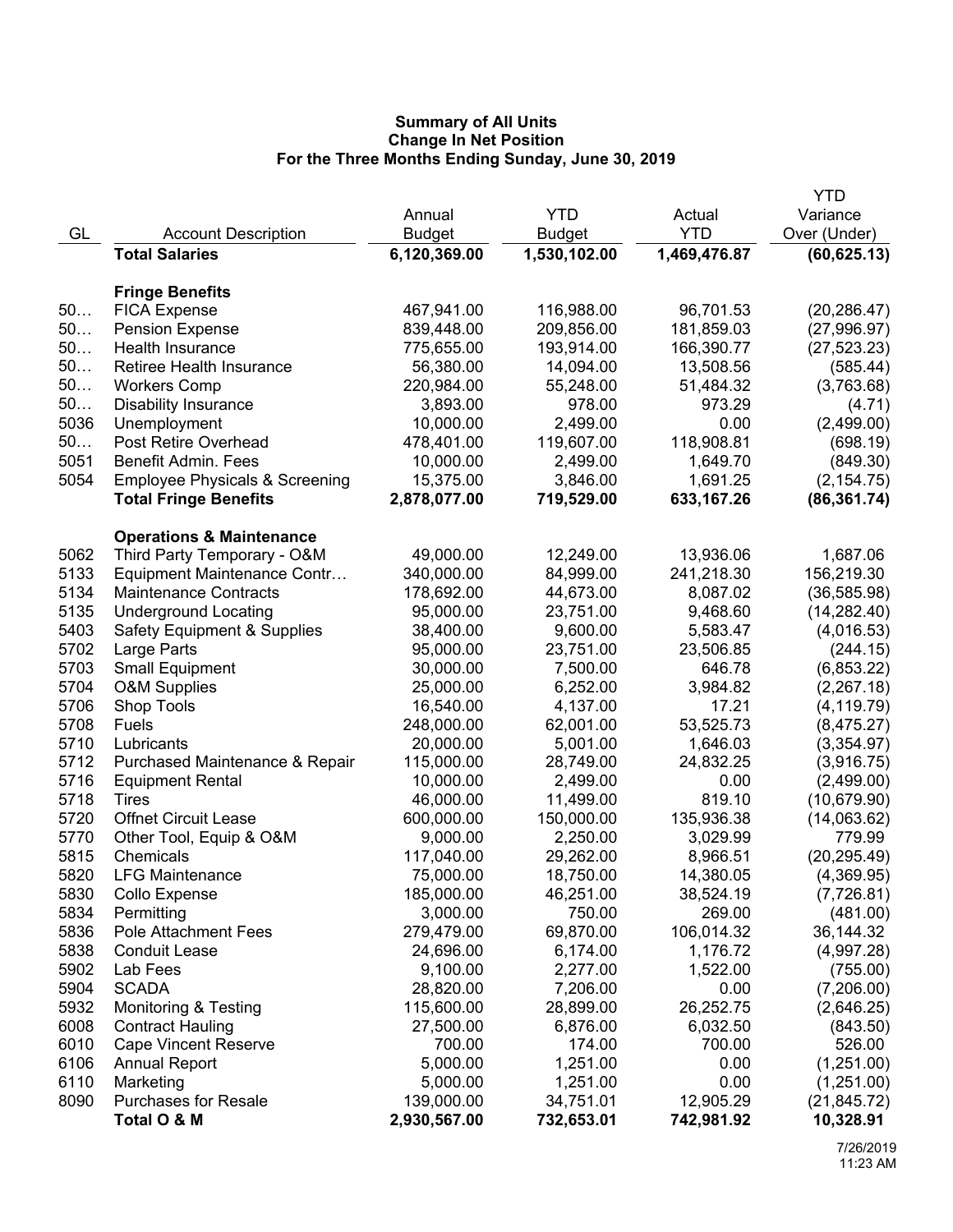|      |                                                              |                           |                        |                       | <b>YTD</b>                  |
|------|--------------------------------------------------------------|---------------------------|------------------------|-----------------------|-----------------------------|
|      |                                                              | Annual                    | <b>YTD</b>             | Actual                | Variance                    |
| GL   | <b>Account Description</b>                                   | <b>Budget</b>             | <b>Budget</b>          | <b>YTD</b>            | Over (Under)                |
|      |                                                              |                           |                        |                       |                             |
|      | <b>Recycling Transfer Station</b>                            |                           |                        |                       |                             |
| 50   | <b>Material Reprocessing Wages</b>                           | 86,757.00                 | 21,690.00              | 0.00                  | (21,690.00)                 |
| 50   | <b>FICA Expense</b>                                          | 6,637.00                  | 1,659.00               | 0.00                  | (1,659.00)                  |
| 50   | <b>Pension Expense</b>                                       | 8,068.00                  | 2,016.00               | 0.00                  | (2,016.00)                  |
| 50   | Health Insurance                                             | 23,120.00                 | 5,781.00               | 0.00                  | (5,781.00)                  |
| 50   | <b>Workers Comp</b>                                          | 9,552.00                  | 2,388.00               | 0.00                  | (2,388.00)                  |
| 50   | <b>Disability Insurance</b>                                  | 49.00                     | 12.00                  | 0.00                  | (12.00)                     |
| 50   | <b>Post Retire Overhead</b>                                  | 11,040.00                 | 2,760.00               | 0.00                  | (2,760.00)                  |
| 6300 | RTS -Safety Equipment & Sup                                  | 1,350.00                  | 339.00                 | 0.00                  | (339.00)                    |
| 6305 | RTS - Large Parts                                            | 7,500.00                  | 1,875.00               | 0.00                  | (1,875.00)                  |
| 6310 | RTS - Small Equipment                                        | 4,005.00                  | 1,002.00               | 0.00                  | (1,002.00)                  |
| 6315 | RTS - O&M Supplies                                           | 14,000.00                 | 3,501.00               | 688.13                | (2,812.87)                  |
| 6320 | RTS - Fuels                                                  | 3,500.00                  | 876.00                 | 0.00                  | (876.00)                    |
| 6325 | RTS - Purchased Maintenance                                  | 7,500.00                  | 1,875.00               | 0.00                  | (1,875.00)                  |
| 6330 | <b>RTS - Contract Hauling</b>                                | 185,000.00                | 46,251.00              | 0.00                  | (46, 251.00)                |
| 6335 | RTS - Office Supplies                                        | 250.00                    | 63.00                  | 0.00                  | (63.00)                     |
| 6340 | <b>RTS - Cellular Services</b>                               | 1,020.00                  | 255.00                 | 0.00                  | (255.00)                    |
| 6345 | RTS - Other Communications                                   | 2,400.00                  | 600.00                 | 0.00                  | (600.00)                    |
| 6350 | RTS - Office Equipment Mainte                                | 500.00                    | 126.00                 | 0.00                  | (126.00)                    |
| 6355 | RTS - Employee Mileage Reim                                  | 150.00                    | 39.00                  | 0.00                  | (39.00)                     |
| 6360 | RTS - Employee Uniforms                                      | 150.00                    | 39.00                  | 0.00                  | (39.00)                     |
| 6365 | RTS - Gas & Electric                                         | 5,000.00                  | 1,251.00               | 0.00                  | (1,251.00)                  |
| 6370 | RTS - Propane                                                | 2,500.00                  | 624.00                 | 0.00                  | (624.00)                    |
| 6375 | RTS - Building Supplies                                      | 1,000.00                  | 249.00                 | 0.00                  | (249.00)                    |
| 6380 | RTS - Site Supplies                                          | 1,000.00                  | 249.00                 | 0.00                  | (249.00)                    |
| 6385 | RTS - Building Maintenance &                                 | 1,500.00                  | 375.00                 | 0.00                  | (375.00)                    |
| 6390 | RTS - Site Maintenance & Repair                              | 4,000.00                  | 999.00                 | 0.00                  | (999.00)                    |
| 6395 | RTS - Auto/Light Truck Rep. &                                | 2,000.00                  | 501.00                 | 0.00                  | (501.00)                    |
| 6400 | RTS - Auto/Light Truck Fuel                                  | 1,500.00                  | 375.00                 | 0.00                  | (375.00)                    |
| 6410 | RTS - Programming & Software                                 | 5,000.00                  | 1,251.00               | 0.00                  | (1,251.00)                  |
|      | <b>Total Recycling Transfer Stati</b>                        | 396,048.00                | 99,021.00              | 688.13                | (98, 332.87)                |
|      |                                                              |                           |                        |                       |                             |
| 5125 | <b>Waste Diversion</b><br><b>Promotional Materials - RRR</b> |                           |                        | 302.49                |                             |
| 6009 | Household Hazardous Waste                                    | 75,000.00<br>70,000.00    | 18,750.00              |                       | (18, 447.51)                |
| 6011 |                                                              | 67,755.00                 | 17,499.00<br>16,938.00 | 16,967.25<br>8,783.50 | (531.75)<br>(8, 154.50)     |
| 6012 | Recycling Incentive<br>Recycling Incentive-County Ca         | 600,000.00                |                        | 0.00                  |                             |
| 6013 | <b>CRT Recycling</b>                                         |                           | 150,000.00             |                       | (150,000.00)                |
| 6015 | <b>Ag Plastics Recycling</b>                                 | 115,000.00                | 28,749.00              | 31,546.05             | 2,797.05                    |
| 6017 |                                                              | 25,000.00                 | 6,249.00               | 0.00                  | (6, 249.00)                 |
| 6018 | <b>Book Debinding</b>                                        | 7,500.00                  | 1,875.00               | 421.67                | (1,453.33)                  |
| 6020 | Mattress Recycling - All Counties                            | 102,500.00                | 25,626.00              | 53,708.00             | 28,082.00                   |
|      | <b>Waste Audit</b><br><b>Total Waste Diversion</b>           | 35,000.00<br>1,097,755.00 | 8,751.00<br>274,437.00 | 0.00<br>111,728.96    | (8,751.00)<br>(162, 708.04) |
|      |                                                              |                           |                        |                       |                             |
| 6002 | <b>Sewage Treatment</b>                                      | 1,510,963.00              | 377,742.00             | 382,032.23            | 4,290.23                    |
| 6004 | <b>Water Purchases</b>                                       | 706,548.00                | 176,640.00             | 159,459.12            | (17, 180.88)                |
|      |                                                              |                           |                        |                       |                             |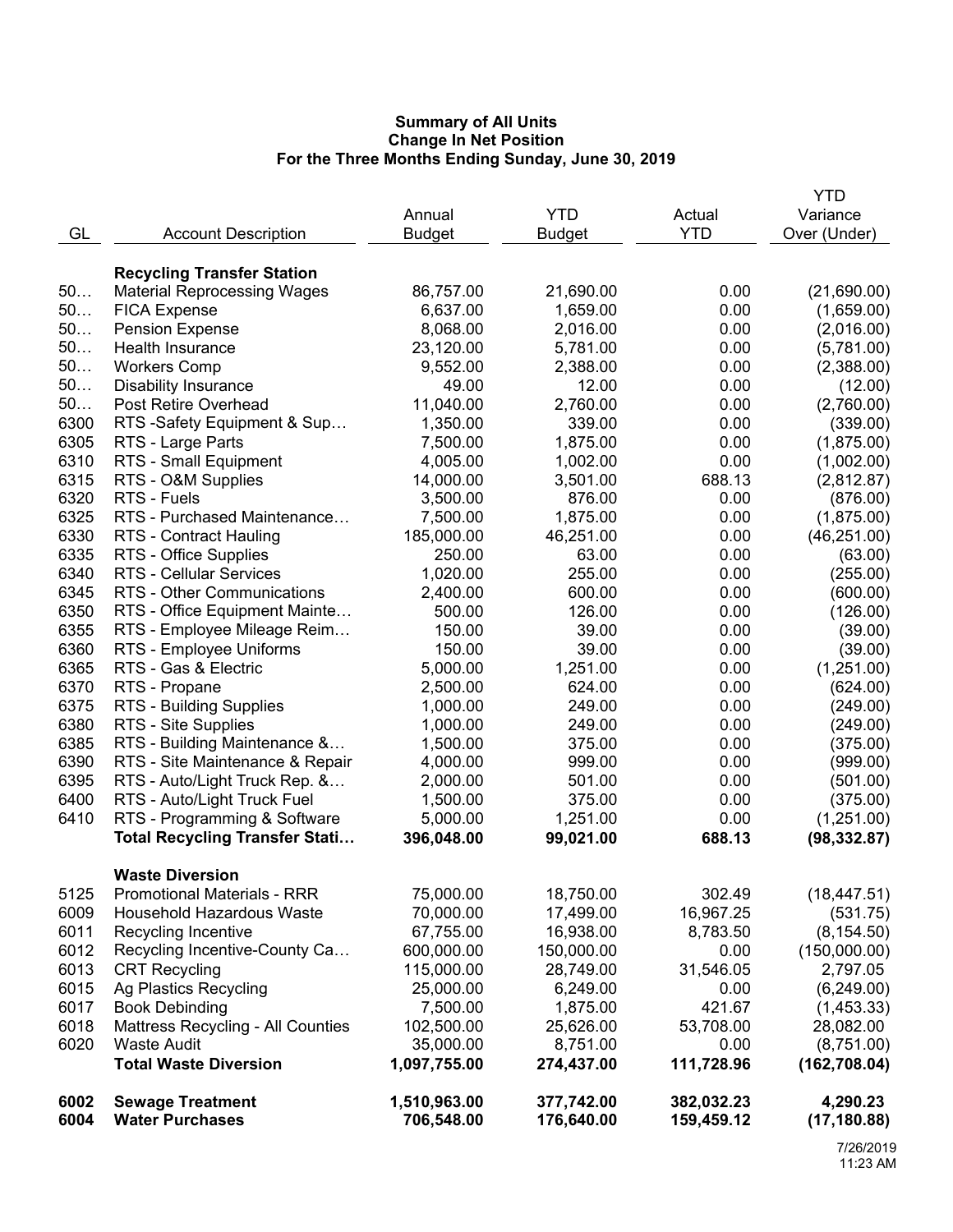|      |                                        |               |               |            | <b>YTD</b>   |
|------|----------------------------------------|---------------|---------------|------------|--------------|
|      |                                        | Annual        | <b>YTD</b>    | Actual     | Variance     |
| GL   | <b>Account Description</b>             | <b>Budget</b> | <b>Budget</b> | <b>YTD</b> | Over (Under) |
| 60   | <b>Closure &amp; Post Closure Care</b> | 807,956.00    | 201,990.00    | 334,759.40 | 132,769.40   |
| 6006 | <b>Host Community Benefits</b>         | 902,316.00    | 225,579.00    | 285,867.39 | 60,288.39    |
| 6007 | <b>LFGTE Revenue Sharing</b>           | 10,000.00     | 2,499.00      | 0.00       | (2,499.00)   |
|      | <b>Office &amp; Administrative</b>     |               |               |            |              |
| 5053 | Misc Employee Costs                    | 10,170.00     | 2,541.00      | 262.49     | (2,278.51)   |
| 5102 | <b>Office Rent</b>                     | 119,040.00    | 29,760.00     | 29,760.00  | 0.00         |
| 5104 | <b>Office Supplies</b>                 | 25,750.00     | 6,435.00      | 3,006.57   | (3, 428.43)  |
| 5110 | Postage & Shipping                     | 8,500.00      | 2,124.00      | 2,145.11   | 21.11        |
| 5112 | Telephone                              | 32,240.00     | 8,061.00      | 9,364.86   | 1,303.86     |
| 5114 | <b>Cellular Services</b>               | 38,500.00     | 9,624.00      | 7,527.47   | (2,096.53)   |
| 5118 | <b>Other Communications</b>            | 11,600.00     | 2,898.00      | 2,036.07   | (861.93)     |
| 5120 | Dues & Subscriptions                   | 12,125.00     | 3,033.00      | 477.99     | (2,555.01)   |
| 5122 | Public Info & Advertising              | 11,750.00     | 2,937.00      | 254.88     | (2,682.12)   |
| 5123 | <b>Promotional Materials</b>           | 19,000.00     | 4,752.00      | 1,202.50   | (3,549.50)   |
| 5130 | <b>Office Equipment</b>                | 15,500.00     | 3,873.00      | 574.02     | (3,298.98)   |
| 5132 | <b>Office Equip Maintenance</b>        | 1,200.00      | 300.00        | 0.00       | (300.00)     |
| 5170 | <b>Other Office Expenses</b>           | 7,670.00      | 1,917.51      | 390.90     | (1,526.61)   |
| 5172 | <b>Filing Fees</b>                     | 11,300.00     | 2,826.00      | 399.37     | (2,426.63)   |
| 5173 | <b>Credit Card Processing Fees</b>     | 1,200.00      | 300.00        | 124.65     | (175.35)     |
| 5202 | Employee Mileage Reimburse             | 31,162.00     | 7,791.00      | 5,680.06   | (2, 110.94)  |
| 5204 | Empl. Meals & Incidental               | 21,175.00     | 5,295.00      | 2,371.26   | (2,923.74)   |
| 5206 | Empl. Lodging                          | 43,800.00     | 10,950.00     | 7,103.70   | (3,846.30)   |
| 5270 | <b>Travel &amp; Meeting Expense</b>    | 8,200.00      | 2,055.00      | 1,644.11   | (410.89)     |
| 5312 | <b>Continuing Education</b>            | 8,000.00      | 2,001.00      | 0.00       | (2,001.00)   |
| 5370 | Training & Development                 | 57,100.00     | 14,274.00     | 5,396.35   | (8,877.65)   |
| 5402 | <b>Employee Uniforms</b>               | 33,075.00     | 8,271.00      | 2,935.96   | (5,335.04)   |
| 5508 | <b>Cleaning Services</b>               | 27,000.00     | 6,750.00      | 4,165.00   | (2,585.00)   |
| 5570 | <b>Other General Expense</b>           | 3,500.00      | 876.00        | 75.00      | (801.00)     |
| 6102 | Board Member Travel & Expen            | 1,750.00      | 438.00        | 278.40     | (159.60)     |
| 6104 | Sponsorships                           | 6,000.00      | 1,500.00      | 4,870.00   | 3,370.00     |
| 6210 | <b>Trustee Fees</b>                    | 8,500.00      | 2,124.00      | 0.00       | (2, 124.00)  |
|      | <b>Total Office &amp; Admin</b>        | 574,807.00    | 143,706.51    | 92,046.72  | (51, 659.79) |
|      | <b>Utilities</b>                       |               |               |            |              |
| 5802 | Gas & Electric                         | 150,400.00    | 37,599.00     | 23,633.95  | (13,965.05)  |
| 5803 | Propane                                | 25,000.00     | 6,249.00      | 1,978.86   | (4,270.14)   |
|      | <b>Total Utilities</b>                 | 175,400.00    | 43,848.00     | 25,612.81  | (18, 235.19) |
|      | <b>Materials &amp; Supplies</b>        |               |               |            |              |
| 5806 | <b>Building Supplies</b>               | 7,000.00      | 1,749.00      | 1,211.24   | (537.76)     |
| 5810 | <b>Site Supplies</b>                   | 40,000.00     | 9,999.00      | 3,249.89   | (6,749.11)   |
| 5824 | Sand, Gravel & Stone                   | 200,000.00    | 50,001.00     | 24,782.51  | (25, 218.49) |
| 5826 | Seed & Mulch                           | 30,000.00     | 7,500.00      | 7,363.40   | (136.60)     |
|      | <b>Total Materials &amp; Supplies</b>  | 277,000.00    | 69,249.00     | 36,607.04  | (32, 641.96) |

**Professional Fees**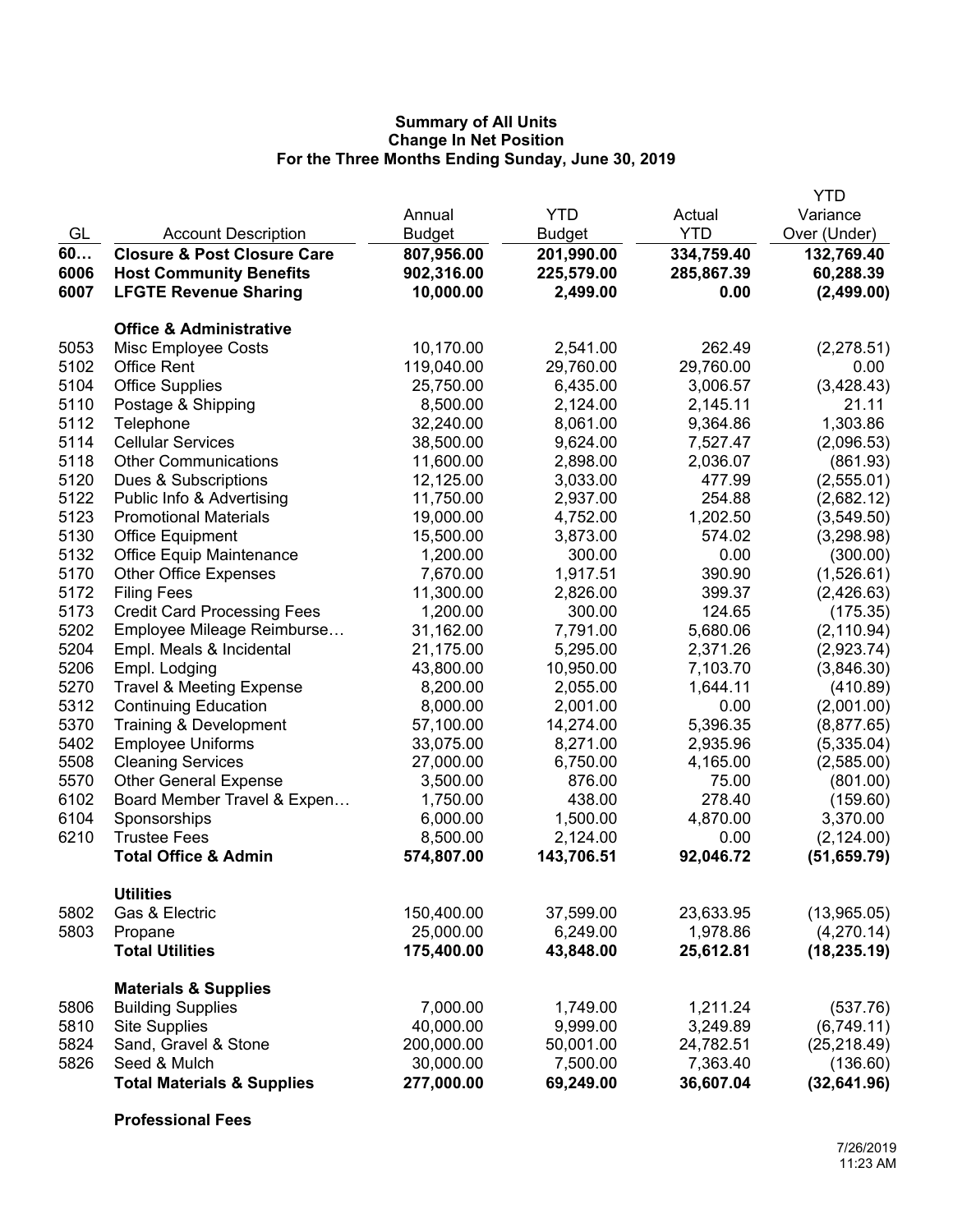|            |                                          |                             |                            |                      | <b>YTD</b>                  |
|------------|------------------------------------------|-----------------------------|----------------------------|----------------------|-----------------------------|
|            |                                          | Annual                      | <b>YTD</b>                 | Actual<br><b>YTD</b> | Variance                    |
| GL<br>5924 | <b>Account Description</b>               | <b>Budget</b><br>118,000.00 | <b>Budget</b><br>29,504.01 | 25,366.19            | Over (Under)<br>(4, 137.82) |
| 5926       | Legal<br><b>Investment Banking Fees</b>  | 47,159.00                   | 11,793.00                  | 9,962.70             | (1,830.30)                  |
| 59         | <b>Accounting Fees</b>                   | 41,700.00                   | 10,425.00                  | 21,500.00            | 11,075.00                   |
| 5970       | Consulting                               | 284,000.00                  | 71,001.00                  | 25,149.60            | (45, 851.40)                |
|            | <b>Total Professional Fees</b>           | 490,859.00                  | 122,723.01                 | 81,978.49            | (40, 744.52)                |
|            |                                          |                             |                            |                      |                             |
|            | <b>Repairs &amp; Maintenance</b>         |                             |                            |                      |                             |
| 5804       | <b>Building Maintenance &amp; Repair</b> | 60,500.00                   | 15,123.00                  | 3,872.40             | (11, 250.60)                |
| 5808       | Site Maint & Repair                      | 35,500.00                   | 8,874.00                   | 3,453.05             | (5,420.95)                  |
| 5812       | <b>Pipeline Maintenance</b>              | 85,000.00                   | 21,252.00                  | 10,916.95            | (10, 335.05)                |
|            | <b>Total Repairs &amp; Maintenance</b>   | 181,000.00                  | 45,249.00                  | 18,242.40            | (27,006.60)                 |
|            | <b>Automobile</b>                        |                             |                            |                      |                             |
| 5601       | Auto/Light Truck Rep. & Maint.           | 34,877.00                   | 8,718.00                   | (872.59)             | (9,590.59)                  |
| 5602       | <b>Auto/Light Truck Fuel</b>             | 89,500.00                   | 22,374.00                  | 12,903.83            | (9,470.17)                  |
| 5603       | Auto/Light Truck Rental/Lease            | 206,200.00                  | 51,552.00                  | 48,603.42            | (2,948.58)                  |
| 5605       | Vehicle Ins                              | 44,500.00                   | 11,124.00                  | 11,124.99            | 0.99                        |
|            | <b>Total Automobile</b>                  | 375,077.00                  | 93,768.00                  | 71,759.65            | (22,008.35)                 |
|            | Computer                                 |                             |                            |                      |                             |
| 5124       | <b>Computer Equipment</b>                | 60,740.00                   | 15,189.00                  | 16,634.45            | 1,445.45                    |
| 5126       | <b>Computer Maintenance</b>              | 13,000.00                   | 3,249.00                   | 198.00               | (3,051.00)                  |
| 5128       | Programming & Software                   | 191,029.00                  | 47,757.00                  | 27,500.00            | (20, 257.00)                |
| 5129       | <b>ECMS Expense</b>                      | 18,656.00                   | 4,665.00                   | 18,655.92            | 13,990.92                   |
| 6108       | Web Page Design & Maintenance            | 2,690.00                    | 672.00                     | 0.00                 | (672.00)                    |
| 5906       | <b>GIS</b>                               | 42,450.00                   | 10,614.00                  | 26,162.77            | 15,548.77                   |
|            | <b>Total Computer</b>                    | 328,565.00                  | 82,146.00                  | 89,151.14            | 7,005.14                    |
| 6114       | <b>Insurance</b>                         | 388,600.00                  | 97,152.00                  | 97,150.02            | (1.98)                      |
| 6120       | <b>Grants</b>                            | 812,500.00                  | 203,124.00                 | 174,364.87           | (28, 759.13)                |
| 61         | <b>Engineering Allocation</b>            | 0.00                        | (3.00)                     | 0.00                 | 3.00                        |
| 6208       | NYS Administrative Assessm               | 125,047.00                  | 31,263.00                  | 0.00                 | (31, 263.00)                |
| 7032       | <b>Depreciation</b>                      | 8,806,100.00                | 2,201,526.00               | 2,044,794.23         | (156, 731.77)               |
| 7002       | <b>Amortization</b>                      | 24,400.00                   | 6,099.00                   | 6,091.68             | (7.32)                      |
| 6202       | <b>Interest Expense</b>                  | 646,199.00                  | 161,550.00                 | 60,921.96            | (100, 628.04)               |
| 6901       | <b>Contingency</b>                       | 78,930.00                   | 19,730.49                  | 0.00                 | (19, 730.49)                |
|            | <b>Total Expenses</b>                    | 30,645,083.00               | 7,661,323.02               | 6,918,882.29         | (742, 440.73)               |
|            | <b>Change in Net Position</b>            | (2,369,054.00)              | (592, 311.03)              | 777,944.89           | 1,370,255.92                |
|            |                                          |                             |                            |                      |                             |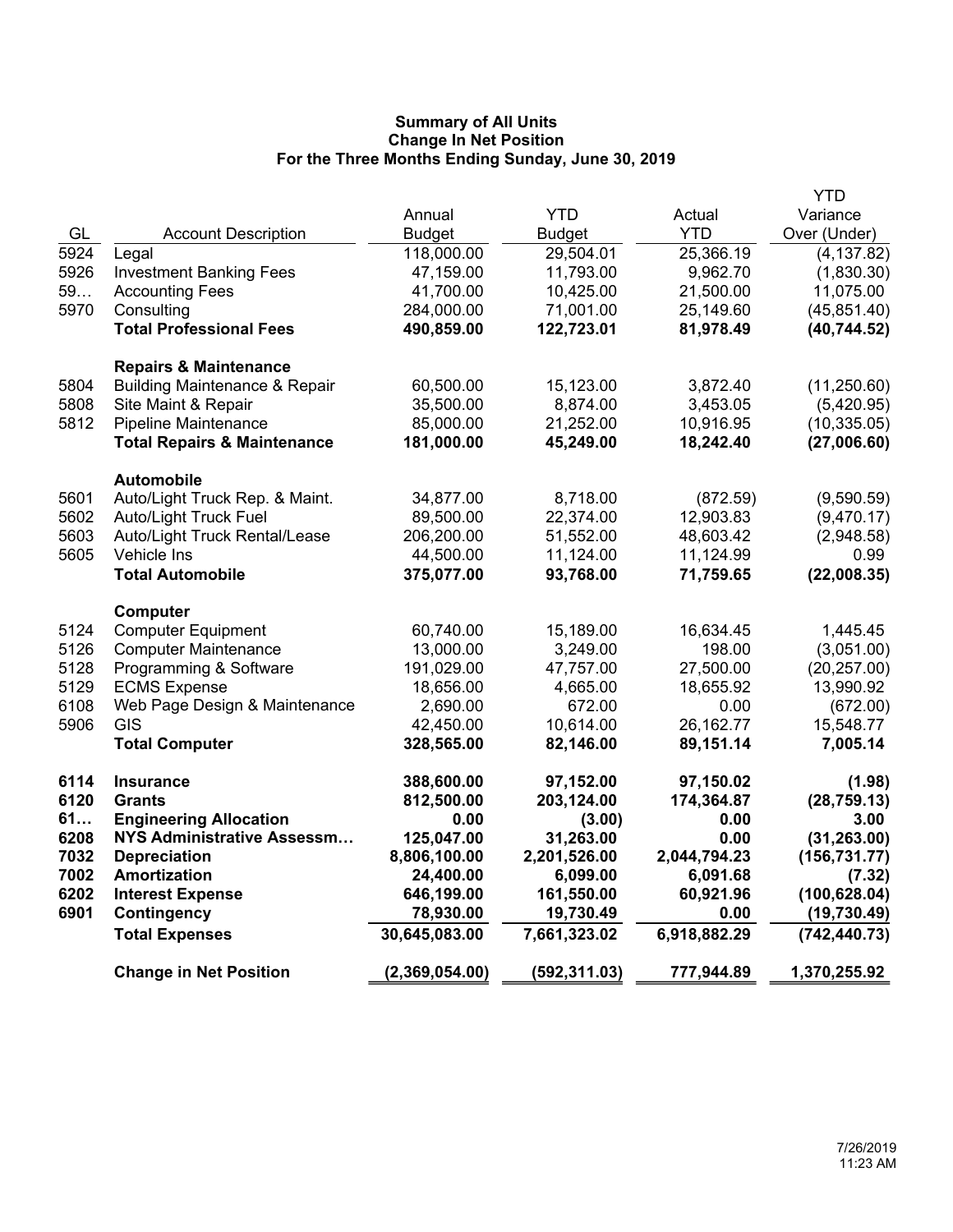# **Administration Change In Net Position For the Three Months Ending Sunday, June 30, 2019**

| GL           | <b>Account Description</b>                                             | Annual<br><b>Budget</b> | <b>YTD</b><br><b>Budget</b> | Actual<br><b>YTD</b>     | <b>YTD</b><br>Variance<br>Over (Under) |
|--------------|------------------------------------------------------------------------|-------------------------|-----------------------------|--------------------------|----------------------------------------|
| 4183         | <b>Grant Revenue</b><br><b>NY State Grants</b>                         | \$10,000.00             | \$2,499.00                  | \$0.00                   | (\$2,499.00)                           |
|              | <b>Total Grant Revenue</b>                                             | 10,000.00               | 2,499.00                    | 0.00                     | (2,499.00)                             |
|              | <b>Other Income</b>                                                    |                         |                             |                          |                                        |
| 4164         | Miscellaneous                                                          | 172,900.00              | 43,224.00                   | 48,603.47                | 5,379.47                               |
|              | <b>Total Other Income</b>                                              | 172,900.00              | 43,224.00                   | 48,603.47                | 5,379.47                               |
| 4201         | <b>Gain on Sale of Assets</b>                                          | 28,000.00               | 6,999.00                    | 4,650.00                 | (2,349.00)                             |
|              | <b>Interest Income</b>                                                 |                         |                             |                          |                                        |
| 4102         | Investment Interest Income                                             | 313,200.00              | 78,300.00                   | 77,017.68                | (1,282.32)                             |
| 42           | Mark to Market Adjustment<br><b>Total Interest Income</b>              | 0.00<br>313,200.00      | 0.00<br>78,300.00           | 78,095.20                | 78,095.20                              |
|              | <b>Total Income</b>                                                    | 524,100.00              | 131,022.00                  | 155,112.88<br>208,366.35 | 76,812.88<br>77,344.35                 |
|              |                                                                        |                         |                             |                          |                                        |
|              | <b>Salaries</b>                                                        |                         |                             |                          |                                        |
| 50<br>50     | <b>Administrative Wages</b><br>Overtime Wages                          | 1,116,610.00<br>0.00    | 279,153.00<br>0.00          | 278,134.77<br>142.56     | (1,018.23)<br>142.56                   |
|              | <b>Total Salaries</b>                                                  | 1,116,610.00            | 279,153.00                  | 278,277.33               | (875.67)                               |
|              |                                                                        |                         |                             |                          |                                        |
| 50           | <b>Fringe Benefits</b><br><b>FICA Expense</b>                          | 85,421.00               | 21,354.00                   | 18,102.07                | (3,251.93)                             |
| 50           | <b>Pension Expense</b>                                                 | 156,928.00              | 39,231.00                   | 35,810.96                | (3,420.04)                             |
| 50           | Health Insurance                                                       | 115,730.00              | 28,932.00                   | 25,464.71                | (3,467.29)                             |
| 50           | Retiree Health Insurance                                               | 56,380.00               | 14,094.00                   | 13,508.56                | (585.44)                               |
| 50           | <b>Workers Comp</b>                                                    | 2,094.00                | 525.00                      | 493.08                   | (31.92)                                |
| 50           | <b>Disability Insurance</b>                                            | 965.00                  | 240.00                      | 241.26                   | 1.26                                   |
| 5036         | Unemployment                                                           | 10,000.00               | 2,499.00                    | 0.00                     | (2,499.00)                             |
| 50           | Post Retire Overhead                                                   | 76,231.00               | 19,059.00                   | 18,720.03                | (338.97)                               |
| 5051         | <b>Benefit Admin. Fees</b>                                             | 10,000.00               | 2,499.00                    | 1,649.70                 | (849.30)                               |
| 5054         | <b>Employee Physicals &amp; Screening</b>                              | 875.00                  | 219.00                      | 0.00                     | (219.00)                               |
|              | <b>Total Fringe Benefits</b>                                           | 514,624.00              | 128,652.00                  | 113,990.37               | (14, 661.63)                           |
|              | <b>Operations &amp; Maintenance</b>                                    |                         | 924.00                      |                          |                                        |
| 5134<br>5403 | <b>Maintenance Contracts</b><br><b>Safety Equipment &amp; Supplies</b> | 3,692.00<br>7,500.00    | 1,875.00                    | 336.55<br>3,155.94       | (587.45)<br>1,280.94                   |
| 6106         | <b>Annual Report</b>                                                   | 5,000.00                | 1,251.00                    | 0.00                     | (1,251.00)                             |
|              | Total O & M                                                            | 16,192.00               | 4,050.00                    | 3,492.49                 | (557.51)                               |
|              |                                                                        |                         |                             |                          |                                        |
|              | <b>Office &amp; Administrative</b>                                     |                         |                             |                          |                                        |
| 5053         | Misc Employee Costs                                                    | 5,670.00                | 1,419.00                    | (23.48)                  | (1,442.48)                             |
| 5102         | <b>Office Rent</b>                                                     | 64,000.00               | 15,999.00                   | 15,999.99                | 0.99                                   |
| 5104         | <b>Office Supplies</b>                                                 | 10,000.00               | 2,499.00                    | 1,908.80                 | (590.20)                               |
| 5110<br>5112 | Postage & Shipping                                                     | 6,000.00<br>3,240.00    | 1,500.00<br>810.00          | 1,988.87<br>1,148.85     | 488.87<br>338.85                       |
|              | Telephone                                                              |                         |                             |                          | 7/26/2019<br>11:23 AM                  |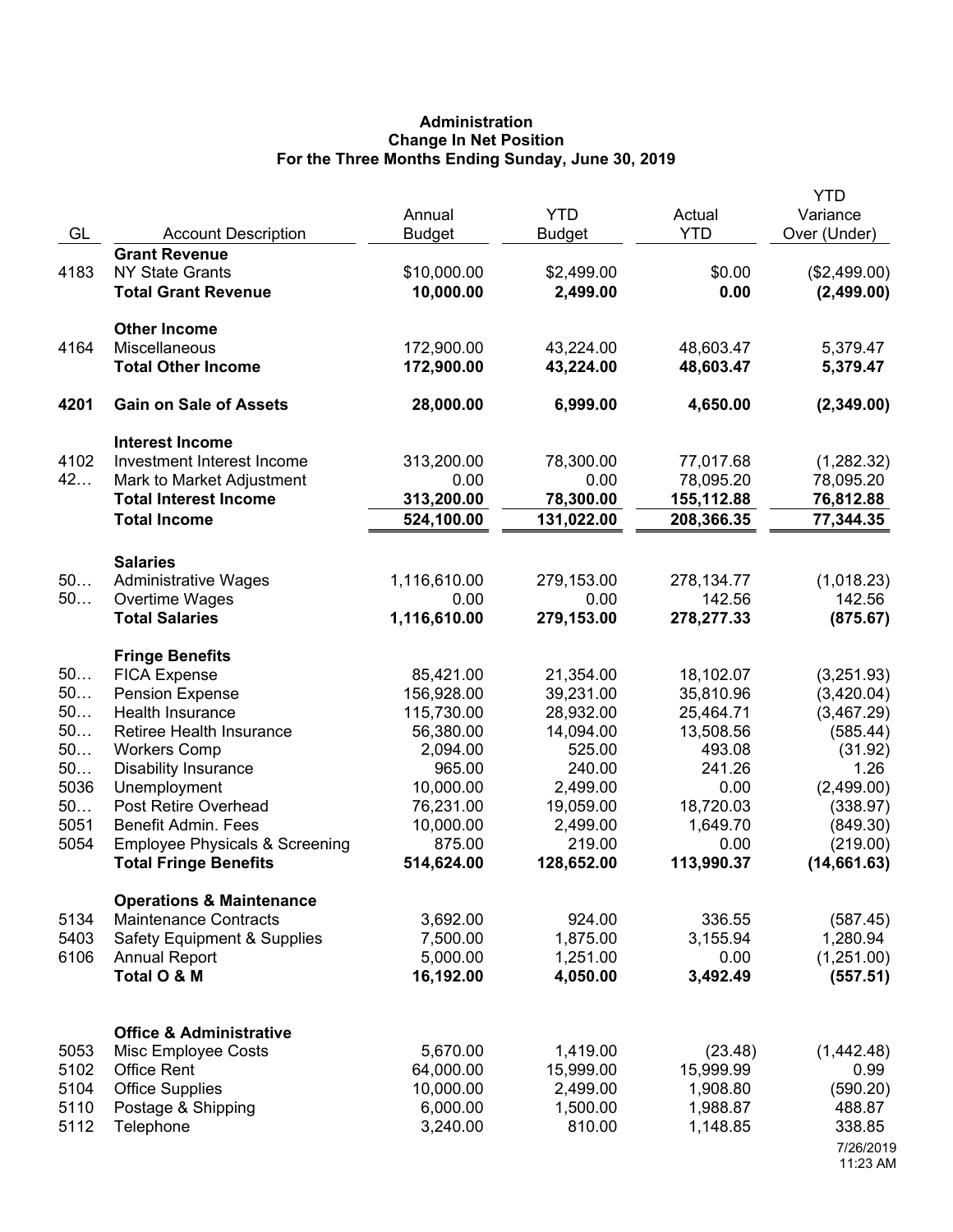# **Administration Change In Net Position For the Three Months Ending Sunday, June 30, 2019**

|      |                                     |                |               |               | <b>YTD</b>   |
|------|-------------------------------------|----------------|---------------|---------------|--------------|
|      |                                     | Annual         | <b>YTD</b>    | Actual        | Variance     |
| GL   | <b>Account Description</b>          | <b>Budget</b>  | <b>Budget</b> | <b>YTD</b>    | Over (Under) |
| 5114 | <b>Cellular Services</b>            | 4,000.00       | 999.00        | 960.00        | (39.00)      |
| 5118 | <b>Other Communications</b>         | 10,000.00      | 2,499.00      | 1,722.72      | (776.28)     |
| 5120 | Dues & Subscriptions                | 5,000.00       | 1,251.00      | 244.00        | (1,007.00)   |
| 5122 | Public Info & Advertising           | 1,500.00       | 375.00        | 0.00          | (375.00)     |
| 5123 | <b>Promotional Materials</b>        | 6,000.00       | 1,500.00      | 1,202.50      | (297.50)     |
| 5130 | Office Equipment                    | 2,500.00       | 624.00        | 0.00          | (624.00)     |
| 5170 | <b>Other Office Expenses</b>        | 2,670.00       | 666.51        | 135.00        | (531.51)     |
| 5173 | <b>Credit Card Processing Fees</b>  | 1,200.00       | 300.00        | 124.65        | (175.35)     |
| 5202 | Employee Mileage Reimburse          | 6,000.00       | 1,500.00      | 1,471.58      | (28.42)      |
| 5204 | Empl. Meals & Incidental            | 2,150.00       | 537.00        | 405.63        | (131.37)     |
| 5206 | Empl. Lodging                       | 2,700.00       | 675.00        | 793.00        | 118.00       |
| 5270 | <b>Travel &amp; Meeting Expense</b> | 2,850.00       | 714.00        | 699.55        | (14.45)      |
| 5370 | Training & Development              | 13,000.00      | 3,249.00      | 2,152.40      | (1,096.60)   |
| 5402 | <b>Employee Uniforms</b>            | 1,350.00       | 339.00        | 0.00          | (339.00)     |
| 5508 | <b>Cleaning Services</b>            | 5,000.00       | 1,251.00      | 560.00        | (691.00)     |
| 6102 | Board Member Travel & Expen         | 1,750.00       | 438.00        | 278.40        | (159.60)     |
| 6104 | Sponsorships                        | 6,000.00       | 1,500.00      | 4,870.00      | 3,370.00     |
|      | <b>Total Office &amp; Admin</b>     | 162,580.00     | 40,644.51     | 36,642.46     | (4,002.05)   |
|      | <b>Professional Fees</b>            |                |               |               |              |
| 5924 | Legal                               | 30,000.00      | 7,500.00      | 6,658.45      | (841.55)     |
| 5926 | <b>Investment Banking Fees</b>      | 8,900.00       | 2,226.00      | 2,344.48      | 118.48       |
| 59   | <b>Accounting Fees</b>              | 41,700.00      | 10,425.00     | 21,500.00     | 11,075.00    |
| 5970 | Consulting                          | 10,000.00      | 2,499.00      | 5,825.00      | 3,326.00     |
|      | <b>Total Professional Fees</b>      | 90,600.00      | 22,650.00     | 36,327.93     | 13,677.93    |
|      | <b>Automobile</b>                   |                |               |               |              |
| 5601 | Auto/Light Truck Rep. & Maint.      | 1,000.00       | 249.00        | 59.97         | (189.03)     |
| 5602 | Auto/Light Truck Fuel               | 1,500.00       | 375.00        | 0.00          | (375.00)     |
|      | <b>Total Automobile</b>             | 2,500.00       | 624.00        | 59.97         | (564.03)     |
|      | <b>Computer</b>                     |                |               |               |              |
| 5124 | <b>Computer Equipment</b>           | 25,640.00      | 6,411.00      | 15,368.73     | 8,957.73     |
| 5126 | <b>Computer Maintenance</b>         | 13,000.00      | 3,249.00      | 198.00        | (3,051.00)   |
| 5128 | Programming & Software              | 126,506.00     | 31,626.00     | 11,225.99     | (20, 400.01) |
| 5129 | <b>ECMS Expense</b>                 | 18,656.00      | 4,665.00      | 18,655.92     | 13,990.92    |
| 6108 | Web Page Design & Maintenance       | 2,690.00       | 672.00        | 0.00          | (672.00)     |
|      | <b>Total Computer</b>               | 186,492.00     | 46,623.00     | 45,448.64     | (1, 174.36)  |
| 6114 | <b>Insurance</b>                    | 17,800.00      | 4,449.00      | 4,449.99      | 0.99         |
| 61   | <b>Admin Allocation</b>             | (1,995,799.00) | (498, 951.00) | (507, 453.30) | (8,502.30)   |
| 7032 | <b>Depreciation</b>                 | 255,800.00     | 63,951.00     | 58,081.46     | (5,869.54)   |
| 6901 | Contingency                         | 23,930.00      | 5,981.49      | 0.00          | (5,981.49)   |
|      | <b>Total Expenses</b>               | 391,329.00     | 97,827.00     | 69,317.34     | (28, 509.66) |
|      | <b>Change in Net Position</b>       | 132,771.00     | 33,195.00     | 139,049.01    | 105,854.01   |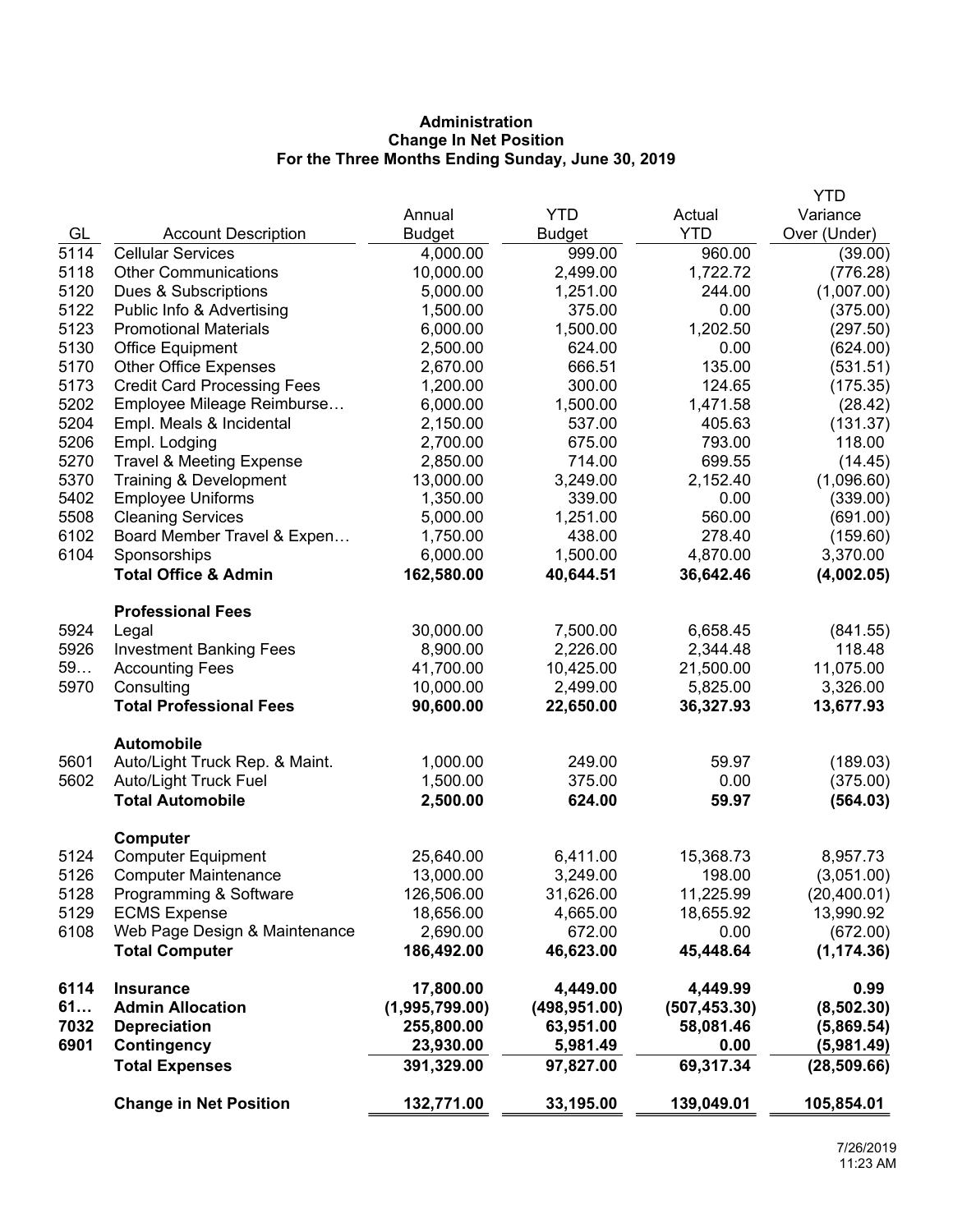|      |                                           |                |                |                | <b>YTD</b>   |
|------|-------------------------------------------|----------------|----------------|----------------|--------------|
|      |                                           | Annual         | <b>YTD</b>     | Actual         | Variance     |
| GL   | <b>Account Description</b>                | <b>Budget</b>  | <b>Budget</b>  | <b>YTD</b>     | Over (Under) |
|      | <b>Customer Billings</b>                  |                |                |                |              |
| 4001 | <b>Customer Billings</b>                  | \$7,331,188.00 | \$1,832,796.00 | \$1,872,771.26 | \$39,975.26  |
| 4006 | Replacement Reserve Tip Inco              | 537,188.00     | 134,298.00     | 131,088.80     | (3,209.20)   |
| 4008 | Closure Reserve Tip Income                | 477,500.00     | 119,376.00     | 116,523.38     | (2,852.62)   |
| 4012 | Capital Reserve Tip Income                | 477,500.00     | 119,376.00     | 116,523.38     | (2,852.62)   |
| 4013 | Landfill Gas Tip Income                   | 477,500.00     | 119,376.00     | 116,523.38     | (2,852.62)   |
|      | <b>Total Customer Billings</b>            | 9,300,876.00   | 2,325,222.00   | 2,353,430.20   | 28,208.20    |
|      | <b>Grant Revenue</b>                      |                |                |                |              |
| 4183 | <b>NY State Grants</b>                    | 120,000.00     | 30,000.00      | 0.00           | (30,000.00)  |
|      | <b>Total Grant Revenue</b>                | 120,000.00     | 30,000.00      | 0.00           | (30,000.00)  |
|      | <b>Other Income</b>                       |                |                |                |              |
| 4164 | Miscellaneous                             | 15,000.00      | 3,750.00       | 32,296.36      | 28,546.36    |
| 4166 | <b>LFGTE Revenue</b>                      | 582,330.00     | 145,584.00     | 102,106.25     | (43, 477.75) |
|      | <b>Total Other Income</b>                 | 597,330.00     | 149,334.00     | 134,402.61     | (14, 931.39) |
| 4201 | <b>Gain on Sale of Assets</b>             | 15,000.00      | 3,750.00       | 4,300.00       | 550.00       |
|      | <b>Interest Income</b>                    |                |                |                |              |
| 41   | <b>Trustee Interest</b>                   | 147,140.00     | 36,786.00      | 91,752.32      | 54,966.32    |
| 4108 | Reserve Interest                          | 116,222.00     | 29,055.00      | 27,661.21      | (1,393.79)   |
| 4116 | Replace Reserve Interest Income           | 124,514.00     | 31,128.00      | 33,294.73      | 2,166.73     |
| 4118 | Closure Reserve Interest Income           | 188,360.00     | 47,091.00      | 47,665.09      | 574.09       |
| 4119 | Post Close Interest Income                | 142,096.00     | 35,523.00      | 41,134.13      | 5,611.13     |
| 4120 | Wetlands Mitigation Interest Inc          | 41,092.00      | 10,272.00      | 10,509.48      | 237.48       |
| 42   | Mark to Market Adjustment                 | 0.00           | 0.00           | 273,843.44     | 273,843.44   |
|      | <b>Total Interest Income</b>              | 759,424.00     | 189,855.00     | 525,860.40     | 336,005.40   |
|      | <b>Total Income</b>                       | 10,792,630.00  | 2,698,161.00   | 3,017,993.21   | 319,832.21   |
|      | <b>Salaries</b>                           |                |                |                |              |
| 50   | <b>Engineering Wages</b>                  | 101,488.00     | 25,371.00      | 11,297.19      | (14,073.81)  |
| 50   | <b>Technology Wages</b>                   | 0.00           | 0.00           | 721.45         | 721.45       |
| 50.  | <b>MMF Wages</b>                          | 1,495,022.00   | 373,755.00     | 337,288.93     | (36, 466.07) |
| 50   | Overtime Wages                            | 35,438.00      | 8,859.00       | 2,436.94       | (6,422.06)   |
| 5005 | On-Call Stipend                           | 7,800.00       | 1,950.00       | 1,650.00       | (300.00)     |
|      | <b>Total Salaries</b>                     | 1,639,748.00   | 409,935.00     | 353,394.51     | (56, 540.49) |
|      | <b>Fringe Benefits</b>                    |                |                |                |              |
| 50   | <b>FICA Expense</b>                       | 125,397.00     | 31,350.00      | 22,927.51      | (8,422.49)   |
| 50   | <b>Pension Expense</b>                    | 230,211.00     | 57,552.00      | 45, 167. 33    | (12, 384.67) |
| 50   | Health Insurance                          | 248,331.00     | 62,082.00      | 49,488.69      | (12, 593.31) |
| 50   | <b>Workers Comp</b>                       | 113,726.00     | 28,431.00      | 24,356.01      | (4,074.99)   |
| 50   | <b>Disability Insurance</b>               | 1,168.00       | 291.00         | 291.99         | 0.99         |
| 50   | Post Retire Overhead                      | 156,547.00     | 39,138.00      | 36,080.97      | (3,057.03)   |
| 5054 | <b>Employee Physicals &amp; Screening</b> | 8,000.00       | 2,001.00       | 1,393.50       | (607.50)     |
|      | <b>Total Fringe Benefits</b>              | 883,380.00     | 220,845.00     | 179,706.00     | (41, 139.00) |
|      |                                           |                |                |                | 7/26/2019    |

<sup>11:23</sup> AM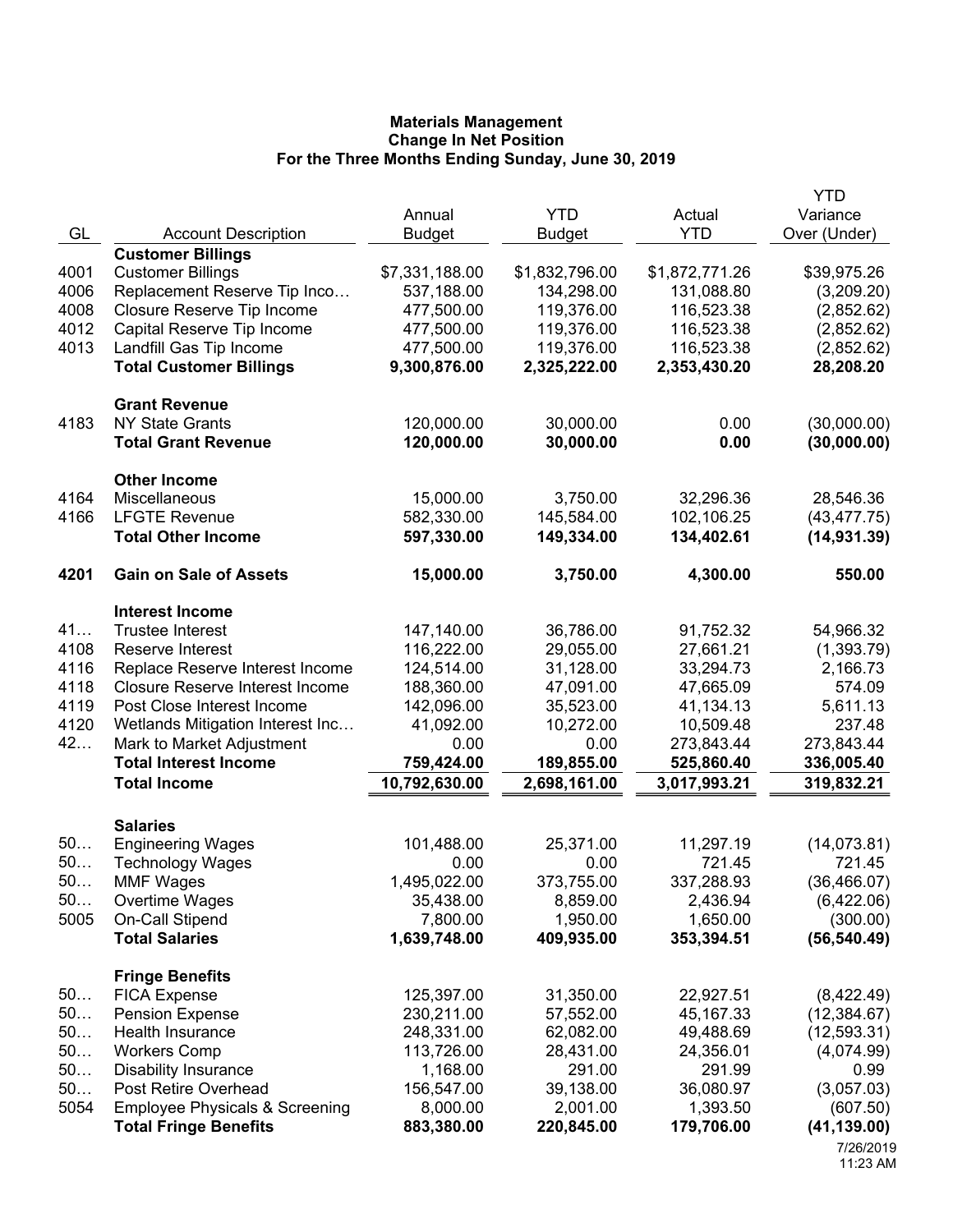|                               |                                                                                                                                                                                                                                                                                                                                                                                                                                                                                                                                                                                                                                                                                                                                                                                                                                                                                                                                                                                                                                                                                                     |                                                                                                                                                                                                                                                                                                                                                                                                                                                                           |                                                                                                                                                                                                                                                                                                                                                                                                                                         | YTD                                                                                                                                                                                                                                                                                                                                                                  |
|-------------------------------|-----------------------------------------------------------------------------------------------------------------------------------------------------------------------------------------------------------------------------------------------------------------------------------------------------------------------------------------------------------------------------------------------------------------------------------------------------------------------------------------------------------------------------------------------------------------------------------------------------------------------------------------------------------------------------------------------------------------------------------------------------------------------------------------------------------------------------------------------------------------------------------------------------------------------------------------------------------------------------------------------------------------------------------------------------------------------------------------------------|---------------------------------------------------------------------------------------------------------------------------------------------------------------------------------------------------------------------------------------------------------------------------------------------------------------------------------------------------------------------------------------------------------------------------------------------------------------------------|-----------------------------------------------------------------------------------------------------------------------------------------------------------------------------------------------------------------------------------------------------------------------------------------------------------------------------------------------------------------------------------------------------------------------------------------|----------------------------------------------------------------------------------------------------------------------------------------------------------------------------------------------------------------------------------------------------------------------------------------------------------------------------------------------------------------------|
|                               | Annual                                                                                                                                                                                                                                                                                                                                                                                                                                                                                                                                                                                                                                                                                                                                                                                                                                                                                                                                                                                                                                                                                              | <b>YTD</b>                                                                                                                                                                                                                                                                                                                                                                                                                                                                | Actual                                                                                                                                                                                                                                                                                                                                                                                                                                  | Variance                                                                                                                                                                                                                                                                                                                                                             |
|                               |                                                                                                                                                                                                                                                                                                                                                                                                                                                                                                                                                                                                                                                                                                                                                                                                                                                                                                                                                                                                                                                                                                     |                                                                                                                                                                                                                                                                                                                                                                                                                                                                           | <b>YTD</b>                                                                                                                                                                                                                                                                                                                                                                                                                              | Over (Under)                                                                                                                                                                                                                                                                                                                                                         |
|                               |                                                                                                                                                                                                                                                                                                                                                                                                                                                                                                                                                                                                                                                                                                                                                                                                                                                                                                                                                                                                                                                                                                     |                                                                                                                                                                                                                                                                                                                                                                                                                                                                           |                                                                                                                                                                                                                                                                                                                                                                                                                                         |                                                                                                                                                                                                                                                                                                                                                                      |
|                               |                                                                                                                                                                                                                                                                                                                                                                                                                                                                                                                                                                                                                                                                                                                                                                                                                                                                                                                                                                                                                                                                                                     |                                                                                                                                                                                                                                                                                                                                                                                                                                                                           |                                                                                                                                                                                                                                                                                                                                                                                                                                         |                                                                                                                                                                                                                                                                                                                                                                      |
|                               |                                                                                                                                                                                                                                                                                                                                                                                                                                                                                                                                                                                                                                                                                                                                                                                                                                                                                                                                                                                                                                                                                                     |                                                                                                                                                                                                                                                                                                                                                                                                                                                                           |                                                                                                                                                                                                                                                                                                                                                                                                                                         | 4,936.06                                                                                                                                                                                                                                                                                                                                                             |
|                               |                                                                                                                                                                                                                                                                                                                                                                                                                                                                                                                                                                                                                                                                                                                                                                                                                                                                                                                                                                                                                                                                                                     |                                                                                                                                                                                                                                                                                                                                                                                                                                                                           |                                                                                                                                                                                                                                                                                                                                                                                                                                         | (2,078.03)                                                                                                                                                                                                                                                                                                                                                           |
|                               |                                                                                                                                                                                                                                                                                                                                                                                                                                                                                                                                                                                                                                                                                                                                                                                                                                                                                                                                                                                                                                                                                                     |                                                                                                                                                                                                                                                                                                                                                                                                                                                                           |                                                                                                                                                                                                                                                                                                                                                                                                                                         | (244.15)                                                                                                                                                                                                                                                                                                                                                             |
|                               |                                                                                                                                                                                                                                                                                                                                                                                                                                                                                                                                                                                                                                                                                                                                                                                                                                                                                                                                                                                                                                                                                                     |                                                                                                                                                                                                                                                                                                                                                                                                                                                                           |                                                                                                                                                                                                                                                                                                                                                                                                                                         | (6,853.22)                                                                                                                                                                                                                                                                                                                                                           |
|                               |                                                                                                                                                                                                                                                                                                                                                                                                                                                                                                                                                                                                                                                                                                                                                                                                                                                                                                                                                                                                                                                                                                     |                                                                                                                                                                                                                                                                                                                                                                                                                                                                           |                                                                                                                                                                                                                                                                                                                                                                                                                                         | (2,016.84)                                                                                                                                                                                                                                                                                                                                                           |
|                               |                                                                                                                                                                                                                                                                                                                                                                                                                                                                                                                                                                                                                                                                                                                                                                                                                                                                                                                                                                                                                                                                                                     |                                                                                                                                                                                                                                                                                                                                                                                                                                                                           |                                                                                                                                                                                                                                                                                                                                                                                                                                         | (8,475.27)                                                                                                                                                                                                                                                                                                                                                           |
|                               |                                                                                                                                                                                                                                                                                                                                                                                                                                                                                                                                                                                                                                                                                                                                                                                                                                                                                                                                                                                                                                                                                                     |                                                                                                                                                                                                                                                                                                                                                                                                                                                                           |                                                                                                                                                                                                                                                                                                                                                                                                                                         | (3,354.97)                                                                                                                                                                                                                                                                                                                                                           |
|                               |                                                                                                                                                                                                                                                                                                                                                                                                                                                                                                                                                                                                                                                                                                                                                                                                                                                                                                                                                                                                                                                                                                     |                                                                                                                                                                                                                                                                                                                                                                                                                                                                           |                                                                                                                                                                                                                                                                                                                                                                                                                                         | (1,988.45)                                                                                                                                                                                                                                                                                                                                                           |
|                               |                                                                                                                                                                                                                                                                                                                                                                                                                                                                                                                                                                                                                                                                                                                                                                                                                                                                                                                                                                                                                                                                                                     |                                                                                                                                                                                                                                                                                                                                                                                                                                                                           |                                                                                                                                                                                                                                                                                                                                                                                                                                         | (2,499.00)                                                                                                                                                                                                                                                                                                                                                           |
|                               |                                                                                                                                                                                                                                                                                                                                                                                                                                                                                                                                                                                                                                                                                                                                                                                                                                                                                                                                                                                                                                                                                                     |                                                                                                                                                                                                                                                                                                                                                                                                                                                                           |                                                                                                                                                                                                                                                                                                                                                                                                                                         |                                                                                                                                                                                                                                                                                                                                                                      |
|                               |                                                                                                                                                                                                                                                                                                                                                                                                                                                                                                                                                                                                                                                                                                                                                                                                                                                                                                                                                                                                                                                                                                     |                                                                                                                                                                                                                                                                                                                                                                                                                                                                           |                                                                                                                                                                                                                                                                                                                                                                                                                                         | (10,679.90)                                                                                                                                                                                                                                                                                                                                                          |
|                               |                                                                                                                                                                                                                                                                                                                                                                                                                                                                                                                                                                                                                                                                                                                                                                                                                                                                                                                                                                                                                                                                                                     |                                                                                                                                                                                                                                                                                                                                                                                                                                                                           |                                                                                                                                                                                                                                                                                                                                                                                                                                         | 558.63                                                                                                                                                                                                                                                                                                                                                               |
|                               |                                                                                                                                                                                                                                                                                                                                                                                                                                                                                                                                                                                                                                                                                                                                                                                                                                                                                                                                                                                                                                                                                                     |                                                                                                                                                                                                                                                                                                                                                                                                                                                                           |                                                                                                                                                                                                                                                                                                                                                                                                                                         | (1,489.49)                                                                                                                                                                                                                                                                                                                                                           |
|                               |                                                                                                                                                                                                                                                                                                                                                                                                                                                                                                                                                                                                                                                                                                                                                                                                                                                                                                                                                                                                                                                                                                     |                                                                                                                                                                                                                                                                                                                                                                                                                                                                           |                                                                                                                                                                                                                                                                                                                                                                                                                                         | (4,369.95)                                                                                                                                                                                                                                                                                                                                                           |
|                               |                                                                                                                                                                                                                                                                                                                                                                                                                                                                                                                                                                                                                                                                                                                                                                                                                                                                                                                                                                                                                                                                                                     |                                                                                                                                                                                                                                                                                                                                                                                                                                                                           |                                                                                                                                                                                                                                                                                                                                                                                                                                         | (2,646.25)                                                                                                                                                                                                                                                                                                                                                           |
|                               |                                                                                                                                                                                                                                                                                                                                                                                                                                                                                                                                                                                                                                                                                                                                                                                                                                                                                                                                                                                                                                                                                                     |                                                                                                                                                                                                                                                                                                                                                                                                                                                                           |                                                                                                                                                                                                                                                                                                                                                                                                                                         | (843.50)                                                                                                                                                                                                                                                                                                                                                             |
|                               |                                                                                                                                                                                                                                                                                                                                                                                                                                                                                                                                                                                                                                                                                                                                                                                                                                                                                                                                                                                                                                                                                                     |                                                                                                                                                                                                                                                                                                                                                                                                                                                                           |                                                                                                                                                                                                                                                                                                                                                                                                                                         | (42, 044.33)                                                                                                                                                                                                                                                                                                                                                         |
|                               |                                                                                                                                                                                                                                                                                                                                                                                                                                                                                                                                                                                                                                                                                                                                                                                                                                                                                                                                                                                                                                                                                                     |                                                                                                                                                                                                                                                                                                                                                                                                                                                                           |                                                                                                                                                                                                                                                                                                                                                                                                                                         |                                                                                                                                                                                                                                                                                                                                                                      |
|                               |                                                                                                                                                                                                                                                                                                                                                                                                                                                                                                                                                                                                                                                                                                                                                                                                                                                                                                                                                                                                                                                                                                     |                                                                                                                                                                                                                                                                                                                                                                                                                                                                           |                                                                                                                                                                                                                                                                                                                                                                                                                                         |                                                                                                                                                                                                                                                                                                                                                                      |
|                               |                                                                                                                                                                                                                                                                                                                                                                                                                                                                                                                                                                                                                                                                                                                                                                                                                                                                                                                                                                                                                                                                                                     |                                                                                                                                                                                                                                                                                                                                                                                                                                                                           |                                                                                                                                                                                                                                                                                                                                                                                                                                         | (21,690.00)                                                                                                                                                                                                                                                                                                                                                          |
|                               |                                                                                                                                                                                                                                                                                                                                                                                                                                                                                                                                                                                                                                                                                                                                                                                                                                                                                                                                                                                                                                                                                                     |                                                                                                                                                                                                                                                                                                                                                                                                                                                                           |                                                                                                                                                                                                                                                                                                                                                                                                                                         | (1,659.00)                                                                                                                                                                                                                                                                                                                                                           |
|                               |                                                                                                                                                                                                                                                                                                                                                                                                                                                                                                                                                                                                                                                                                                                                                                                                                                                                                                                                                                                                                                                                                                     |                                                                                                                                                                                                                                                                                                                                                                                                                                                                           |                                                                                                                                                                                                                                                                                                                                                                                                                                         | (2,016.00)                                                                                                                                                                                                                                                                                                                                                           |
|                               |                                                                                                                                                                                                                                                                                                                                                                                                                                                                                                                                                                                                                                                                                                                                                                                                                                                                                                                                                                                                                                                                                                     |                                                                                                                                                                                                                                                                                                                                                                                                                                                                           |                                                                                                                                                                                                                                                                                                                                                                                                                                         | (5,781.00)                                                                                                                                                                                                                                                                                                                                                           |
|                               |                                                                                                                                                                                                                                                                                                                                                                                                                                                                                                                                                                                                                                                                                                                                                                                                                                                                                                                                                                                                                                                                                                     |                                                                                                                                                                                                                                                                                                                                                                                                                                                                           |                                                                                                                                                                                                                                                                                                                                                                                                                                         | (2,388.00)                                                                                                                                                                                                                                                                                                                                                           |
|                               |                                                                                                                                                                                                                                                                                                                                                                                                                                                                                                                                                                                                                                                                                                                                                                                                                                                                                                                                                                                                                                                                                                     |                                                                                                                                                                                                                                                                                                                                                                                                                                                                           |                                                                                                                                                                                                                                                                                                                                                                                                                                         | (12.00)                                                                                                                                                                                                                                                                                                                                                              |
|                               |                                                                                                                                                                                                                                                                                                                                                                                                                                                                                                                                                                                                                                                                                                                                                                                                                                                                                                                                                                                                                                                                                                     |                                                                                                                                                                                                                                                                                                                                                                                                                                                                           |                                                                                                                                                                                                                                                                                                                                                                                                                                         | (2,760.00)                                                                                                                                                                                                                                                                                                                                                           |
|                               |                                                                                                                                                                                                                                                                                                                                                                                                                                                                                                                                                                                                                                                                                                                                                                                                                                                                                                                                                                                                                                                                                                     |                                                                                                                                                                                                                                                                                                                                                                                                                                                                           |                                                                                                                                                                                                                                                                                                                                                                                                                                         | (339.00)                                                                                                                                                                                                                                                                                                                                                             |
| RTS - Large Parts             | 7,500.00                                                                                                                                                                                                                                                                                                                                                                                                                                                                                                                                                                                                                                                                                                                                                                                                                                                                                                                                                                                                                                                                                            | 1,875.00                                                                                                                                                                                                                                                                                                                                                                                                                                                                  |                                                                                                                                                                                                                                                                                                                                                                                                                                         | (1,875.00)                                                                                                                                                                                                                                                                                                                                                           |
| RTS - Small Equipment         | 4,005.00                                                                                                                                                                                                                                                                                                                                                                                                                                                                                                                                                                                                                                                                                                                                                                                                                                                                                                                                                                                                                                                                                            | 1,002.00                                                                                                                                                                                                                                                                                                                                                                                                                                                                  | 0.00                                                                                                                                                                                                                                                                                                                                                                                                                                    | (1,002.00)                                                                                                                                                                                                                                                                                                                                                           |
| RTS - O&M Supplies            | 14,000.00                                                                                                                                                                                                                                                                                                                                                                                                                                                                                                                                                                                                                                                                                                                                                                                                                                                                                                                                                                                                                                                                                           | 3,501.00                                                                                                                                                                                                                                                                                                                                                                                                                                                                  | 688.13                                                                                                                                                                                                                                                                                                                                                                                                                                  | (2,812.87)                                                                                                                                                                                                                                                                                                                                                           |
| RTS - Fuels                   | 3,500.00                                                                                                                                                                                                                                                                                                                                                                                                                                                                                                                                                                                                                                                                                                                                                                                                                                                                                                                                                                                                                                                                                            | 876.00                                                                                                                                                                                                                                                                                                                                                                                                                                                                    | 0.00                                                                                                                                                                                                                                                                                                                                                                                                                                    | (876.00)                                                                                                                                                                                                                                                                                                                                                             |
| RTS - Purchased Maintenance   | 7,500.00                                                                                                                                                                                                                                                                                                                                                                                                                                                                                                                                                                                                                                                                                                                                                                                                                                                                                                                                                                                                                                                                                            | 1,875.00                                                                                                                                                                                                                                                                                                                                                                                                                                                                  | 0.00                                                                                                                                                                                                                                                                                                                                                                                                                                    | (1,875.00)                                                                                                                                                                                                                                                                                                                                                           |
| <b>RTS - Contract Hauling</b> | 185,000.00                                                                                                                                                                                                                                                                                                                                                                                                                                                                                                                                                                                                                                                                                                                                                                                                                                                                                                                                                                                                                                                                                          | 46,251.00                                                                                                                                                                                                                                                                                                                                                                                                                                                                 | 0.00                                                                                                                                                                                                                                                                                                                                                                                                                                    | (46, 251.00)                                                                                                                                                                                                                                                                                                                                                         |
|                               | 250.00                                                                                                                                                                                                                                                                                                                                                                                                                                                                                                                                                                                                                                                                                                                                                                                                                                                                                                                                                                                                                                                                                              | 63.00                                                                                                                                                                                                                                                                                                                                                                                                                                                                     | 0.00                                                                                                                                                                                                                                                                                                                                                                                                                                    | (63.00)                                                                                                                                                                                                                                                                                                                                                              |
|                               |                                                                                                                                                                                                                                                                                                                                                                                                                                                                                                                                                                                                                                                                                                                                                                                                                                                                                                                                                                                                                                                                                                     |                                                                                                                                                                                                                                                                                                                                                                                                                                                                           |                                                                                                                                                                                                                                                                                                                                                                                                                                         | (255.00)                                                                                                                                                                                                                                                                                                                                                             |
|                               |                                                                                                                                                                                                                                                                                                                                                                                                                                                                                                                                                                                                                                                                                                                                                                                                                                                                                                                                                                                                                                                                                                     |                                                                                                                                                                                                                                                                                                                                                                                                                                                                           |                                                                                                                                                                                                                                                                                                                                                                                                                                         | (600.00)                                                                                                                                                                                                                                                                                                                                                             |
|                               |                                                                                                                                                                                                                                                                                                                                                                                                                                                                                                                                                                                                                                                                                                                                                                                                                                                                                                                                                                                                                                                                                                     |                                                                                                                                                                                                                                                                                                                                                                                                                                                                           |                                                                                                                                                                                                                                                                                                                                                                                                                                         | (126.00)                                                                                                                                                                                                                                                                                                                                                             |
|                               |                                                                                                                                                                                                                                                                                                                                                                                                                                                                                                                                                                                                                                                                                                                                                                                                                                                                                                                                                                                                                                                                                                     |                                                                                                                                                                                                                                                                                                                                                                                                                                                                           |                                                                                                                                                                                                                                                                                                                                                                                                                                         | (39.00)                                                                                                                                                                                                                                                                                                                                                              |
|                               |                                                                                                                                                                                                                                                                                                                                                                                                                                                                                                                                                                                                                                                                                                                                                                                                                                                                                                                                                                                                                                                                                                     |                                                                                                                                                                                                                                                                                                                                                                                                                                                                           |                                                                                                                                                                                                                                                                                                                                                                                                                                         | (39.00)                                                                                                                                                                                                                                                                                                                                                              |
|                               |                                                                                                                                                                                                                                                                                                                                                                                                                                                                                                                                                                                                                                                                                                                                                                                                                                                                                                                                                                                                                                                                                                     |                                                                                                                                                                                                                                                                                                                                                                                                                                                                           |                                                                                                                                                                                                                                                                                                                                                                                                                                         | (1,251.00)                                                                                                                                                                                                                                                                                                                                                           |
|                               |                                                                                                                                                                                                                                                                                                                                                                                                                                                                                                                                                                                                                                                                                                                                                                                                                                                                                                                                                                                                                                                                                                     |                                                                                                                                                                                                                                                                                                                                                                                                                                                                           |                                                                                                                                                                                                                                                                                                                                                                                                                                         | (624.00)                                                                                                                                                                                                                                                                                                                                                             |
|                               |                                                                                                                                                                                                                                                                                                                                                                                                                                                                                                                                                                                                                                                                                                                                                                                                                                                                                                                                                                                                                                                                                                     |                                                                                                                                                                                                                                                                                                                                                                                                                                                                           |                                                                                                                                                                                                                                                                                                                                                                                                                                         | (249.00)                                                                                                                                                                                                                                                                                                                                                             |
|                               |                                                                                                                                                                                                                                                                                                                                                                                                                                                                                                                                                                                                                                                                                                                                                                                                                                                                                                                                                                                                                                                                                                     |                                                                                                                                                                                                                                                                                                                                                                                                                                                                           |                                                                                                                                                                                                                                                                                                                                                                                                                                         | (249.00)                                                                                                                                                                                                                                                                                                                                                             |
|                               |                                                                                                                                                                                                                                                                                                                                                                                                                                                                                                                                                                                                                                                                                                                                                                                                                                                                                                                                                                                                                                                                                                     |                                                                                                                                                                                                                                                                                                                                                                                                                                                                           |                                                                                                                                                                                                                                                                                                                                                                                                                                         | (375.00)                                                                                                                                                                                                                                                                                                                                                             |
|                               |                                                                                                                                                                                                                                                                                                                                                                                                                                                                                                                                                                                                                                                                                                                                                                                                                                                                                                                                                                                                                                                                                                     |                                                                                                                                                                                                                                                                                                                                                                                                                                                                           |                                                                                                                                                                                                                                                                                                                                                                                                                                         |                                                                                                                                                                                                                                                                                                                                                                      |
|                               |                                                                                                                                                                                                                                                                                                                                                                                                                                                                                                                                                                                                                                                                                                                                                                                                                                                                                                                                                                                                                                                                                                     |                                                                                                                                                                                                                                                                                                                                                                                                                                                                           |                                                                                                                                                                                                                                                                                                                                                                                                                                         | (999.00)                                                                                                                                                                                                                                                                                                                                                             |
|                               |                                                                                                                                                                                                                                                                                                                                                                                                                                                                                                                                                                                                                                                                                                                                                                                                                                                                                                                                                                                                                                                                                                     |                                                                                                                                                                                                                                                                                                                                                                                                                                                                           |                                                                                                                                                                                                                                                                                                                                                                                                                                         | (501.00)                                                                                                                                                                                                                                                                                                                                                             |
|                               | <b>Account Description</b><br><b>Operations &amp; Maintenance</b><br>Third Party Temporary - O&M<br><b>Safety Equipment &amp; Supplies</b><br>Large Parts<br><b>Small Equipment</b><br><b>O&amp;M Supplies</b><br>Fuels<br>Lubricants<br>Purchased Maintenance & Repair<br><b>Equipment Rental</b><br>Tires<br>Other Tool, Equip & O&M<br>Chemicals<br><b>LFG Maintenance</b><br><b>Monitoring &amp; Testing</b><br><b>Contract Hauling</b><br>Total O & M<br><b>Recycling Transfer Station</b><br><b>Material Reprocessing Wages</b><br><b>FICA Expense</b><br><b>Pension Expense</b><br>Health Insurance<br><b>Workers Comp</b><br><b>Disability Insurance</b><br>Post Retire Overhead<br>RTS -Safety Equipment & Sup<br>RTS - Office Supplies<br>RTS - Cellular Services<br>RTS - Other Communications<br>RTS - Office Equipment Mainte<br>RTS - Employee Mileage Reim<br>RTS - Employee Uniforms<br>RTS - Gas & Electric<br>RTS - Propane<br>RTS - Building Supplies<br>RTS - Site Supplies<br>RTS - Building Maintenance &<br>RTS - Site Maintenance & Repair<br>RTS - Auto/Light Truck Rep. & | <b>Budget</b><br>36,000.00<br>14,000.00<br>95,000.00<br>30,000.00<br>20,000.00<br>248,000.00<br>20,000.00<br>70,000.00<br>10,000.00<br>46,000.00<br>2,500.00<br>20,000.00<br>75,000.00<br>115,600.00<br>27,500.00<br>829,600.00<br>86,757.00<br>6,637.00<br>8,068.00<br>23,120.00<br>9,552.00<br>49.00<br>11,040.00<br>1,350.00<br>1,020.00<br>2,400.00<br>500.00<br>150.00<br>150.00<br>5,000.00<br>2,500.00<br>1,000.00<br>1,000.00<br>1,500.00<br>4,000.00<br>2,000.00 | <b>Budget</b><br>9,000.00<br>3,501.00<br>23,751.00<br>7,500.00<br>5,001.00<br>62,001.00<br>5,001.00<br>17,499.00<br>2,499.00<br>11,499.00<br>624.00<br>5,001.00<br>18,750.00<br>28,899.00<br>6,876.00<br>207,402.00<br>21,690.00<br>1,659.00<br>2,016.00<br>5,781.00<br>2,388.00<br>12.00<br>2,760.00<br>339.00<br>255.00<br>600.00<br>126.00<br>39.00<br>39.00<br>1,251.00<br>624.00<br>249.00<br>249.00<br>375.00<br>999.00<br>501.00 | 13,936.06<br>1,422.97<br>23,506.85<br>646.78<br>2,984.16<br>53,525.73<br>1,646.03<br>15,510.55<br>0.00<br>819.10<br>1,182.63<br>3,511.51<br>14,380.05<br>26,252.75<br>6,032.50<br>165,357.67<br>0.00<br>0.00<br>0.00<br>0.00<br>0.00<br>0.00<br>0.00<br>0.00<br>0.00<br>0.00<br>0.00<br>0.00<br>0.00<br>0.00<br>0.00<br>0.00<br>0.00<br>0.00<br>0.00<br>0.00<br>0.00 |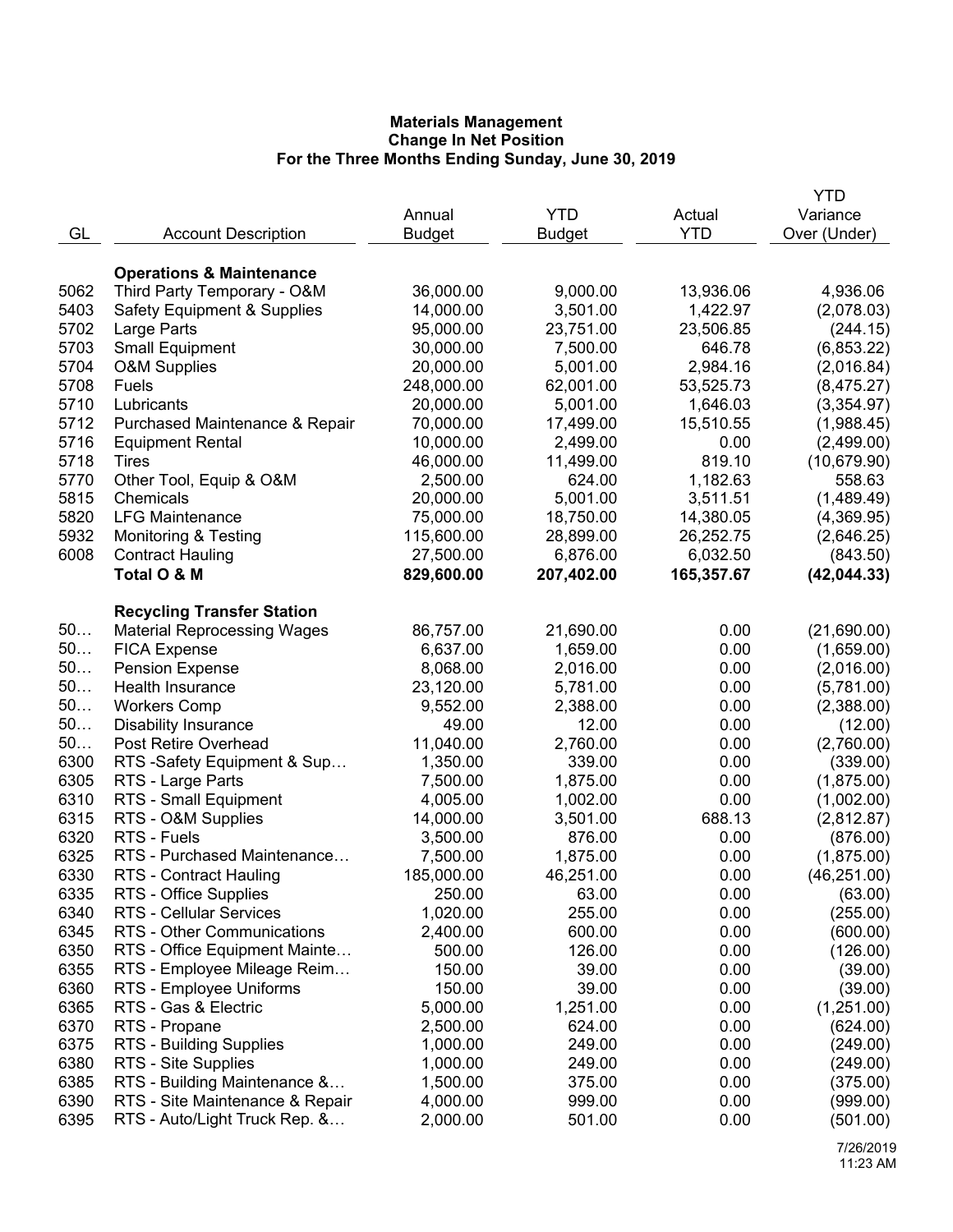|      |                                          |               |               |            | YTD           |
|------|------------------------------------------|---------------|---------------|------------|---------------|
|      |                                          | Annual        | <b>YTD</b>    | Actual     | Variance      |
| GL   | <b>Account Description</b>               | <b>Budget</b> | <b>Budget</b> | <b>YTD</b> | Over (Under)  |
| 6400 | RTS - Auto/Light Truck Fuel              | 1,500.00      | 375.00        | 0.00       | (375.00)      |
| 6410 | RTS - Programming & Software             | 5,000.00      | 1,251.00      | 0.00       | (1,251.00)    |
|      | <b>Total Recycling Transfer Stati</b>    | 396,048.00    | 99,021.00     | 688.13     | (98, 332.87)  |
|      |                                          |               |               |            |               |
|      | <b>Waste Diversion</b>                   |               |               |            |               |
| 5125 | <b>Promotional Materials - RRR</b>       | 75,000.00     | 18,750.00     | 302.49     | (18, 447.51)  |
| 6009 | Household Hazardous Waste                | 70,000.00     | 17,499.00     | 16,967.25  | (531.75)      |
| 6011 | Recycling Incentive                      | 67,755.00     | 16,938.00     | 8,783.50   | (8, 154.50)   |
| 6012 | Recycling Incentive-County Ca            | 600,000.00    | 150,000.00    | 0.00       | (150,000.00)  |
| 6013 | <b>CRT Recycling</b>                     | 115,000.00    | 28,749.00     | 31,546.05  | 2,797.05      |
| 6015 | Ag Plastics Recycling                    | 25,000.00     | 6,249.00      | 0.00       | (6,249.00)    |
| 6017 | <b>Book Debinding</b>                    | 7,500.00      | 1,875.00      | 421.67     | (1,453.33)    |
| 6018 | <b>Mattress Recycling - All Counties</b> | 102,500.00    | 25,626.00     | 53,708.00  | 28,082.00     |
| 6020 | <b>Waste Audit</b>                       | 35,000.00     | 8,751.00      | 0.00       | (8,751.00)    |
|      | <b>Total Waste Diversion</b>             | 1,097,755.00  | 274,437.00    | 111,728.96 | (162, 708.04) |
| 6002 | <b>Sewage Treatment</b>                  | 398,443.00    | 99,612.00     | 102,733.56 | 3,121.56      |
| 60   | <b>Closure &amp; Post Closure Care</b>   | 807,956.00    | 201,990.00    | 334,759.40 | 132,769.40    |
| 6006 | <b>Host Community Benefits</b>           | 813,373.00    | 203,343.00    | 196,924.51 | (6, 418.49)   |
| 6007 | <b>LFGTE Revenue Sharing</b>             | 10,000.00     | 2,499.00      | 0.00       | (2,499.00)    |
|      | <b>Office &amp; Administrative</b>       |               |               |            |               |
| 5053 | Misc Employee Costs                      | 1,000.00      | 249.00        | 0.00       | (249.00)      |
| 5104 | <b>Office Supplies</b>                   | 5,000.00      | 1,251.00      | 163.38     | (1,087.62)    |
| 5112 | Telephone                                | 7,640.00      | 1,911.00      | 2,198.57   | 287.57        |
| 5114 | <b>Cellular Services</b>                 | 9,100.00      | 2,274.00      | 1,532.61   | (741.39)      |
| 5120 | Dues & Subscriptions                     | 3,000.00      | 750.00        | 108.99     | (641.01)      |
| 5122 | Public Info & Advertising                | 2,500.00      | 624.00        | 74.60      | (549.40)      |
| 5123 | <b>Promotional Materials</b>             | 8,000.00      | 2,001.00      | 0.00       | (2,001.00)    |
| 5130 | Office Equipment                         | 1,000.00      | 249.00        | 0.00       | (249.00)      |
| 5132 | <b>Office Equip Maintenance</b>          | 1,200.00      | 300.00        | 0.00       | (300.00)      |
| 5202 | Employee Mileage Reimburse               | 5,000.00      | 1,251.00      | 180.96     | (1,070.04)    |
| 5204 | Empl. Meals & Incidental                 | 1,800.00      | 450.00        | 0.00       | (450.00)      |
| 5206 | Empl. Lodging                            | 4,800.00      | 1,200.00      | 675.00     | (525.00)      |
| 5270 | <b>Travel &amp; Meeting Expense</b>      | 750.00        | 189.00        | 0.00       | (189.00)      |
| 5312 | <b>Continuing Education</b>              | 3,000.00      | 750.00        | 0.00       | (750.00)      |
| 5370 | Training & Development                   | 8,000.00      | 2,001.00      | 709.95     | (1,291.05)    |
| 5402 | <b>Employee Uniforms</b>                 | 20,100.00     | 5,025.00      | 2,281.50   | (2,743.50)    |
| 5508 | <b>Cleaning Services</b>                 | 10,000.00     | 2,499.00      | 860.00     | (1,639.00)    |
| 6210 | <b>Trustee Fees</b>                      | 8,500.00      | 2,124.00      | 0.00       | (2, 124.00)   |
|      | <b>Total Office &amp; Admin</b>          | 100,390.00    | 25,098.00     | 8,785.56   | (16, 312.44)  |
|      |                                          |               |               |            |               |
| 5802 | <b>Utilities</b><br>Gas & Electric       | 40,000.00     | 9,999.00      | 7,684.70   | (2,314.30)    |
| 5803 | Propane                                  | 25,000.00     | 6,249.00      | 1,978.86   | (4,270.14)    |
|      | <b>Total Utilities</b>                   | 65,000.00     | 16,248.00     | 9,663.56   | (6, 584.44)   |
|      |                                          |               |               |            |               |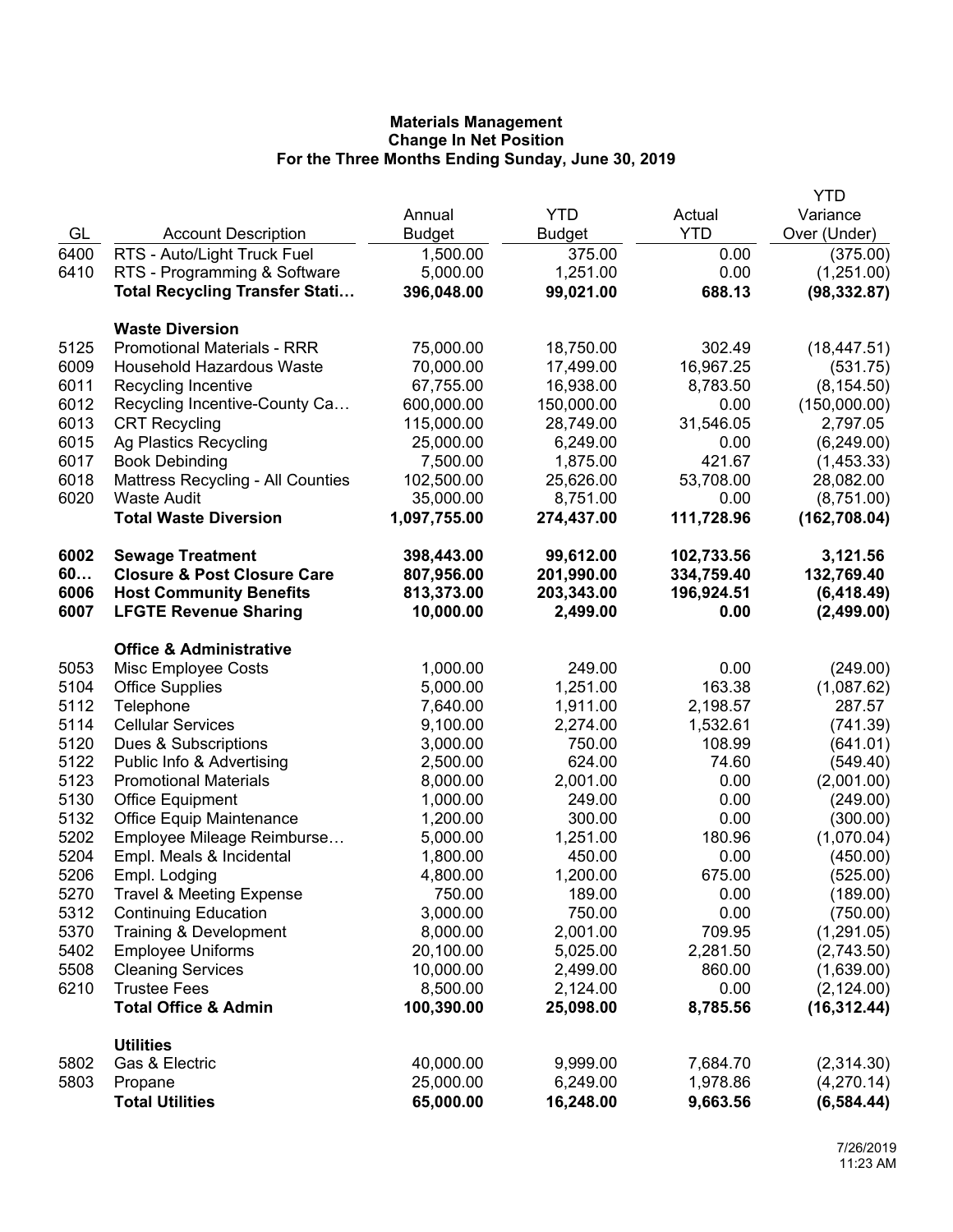|      |                                          |                |               |              | <b>YTD</b>    |
|------|------------------------------------------|----------------|---------------|--------------|---------------|
|      |                                          | Annual         | <b>YTD</b>    | Actual       | Variance      |
| GL   | <b>Account Description</b>               | Budget         | <b>Budget</b> | <b>YTD</b>   | Over (Under)  |
|      | <b>Materials &amp; Supplies</b>          |                |               |              |               |
| 5806 | <b>Building Supplies</b>                 | 7,000.00       | 1,749.00      | 1,211.24     | (537.76)      |
| 5810 | <b>Site Supplies</b>                     | 40,000.00      | 9,999.00      | 3,249.89     | (6,749.11)    |
| 5824 | Sand, Gravel & Stone                     | 200,000.00     | 50,001.00     | 24,782.51    | (25, 218.49)  |
| 5826 | Seed & Mulch                             | 30,000.00      | 7,500.00      | 7,363.40     | (136.60)      |
|      | <b>Total Materials &amp; Supplies</b>    | 277,000.00     | 69,249.00     | 36,607.04    | (32, 641.96)  |
|      | <b>Professional Fees</b>                 |                |               |              |               |
| 5924 | Legal                                    | 5,500.00       | 1,374.00      | 0.00         | (1,374.00)    |
| 5926 | <b>Investment Banking Fees</b>           | 18,034.00      | 4,509.00      | 3,704.90     | (804.10)      |
| 5970 | Consulting                               | 3,500.00       | 876.00        | 45.00        | (831.00)      |
|      | <b>Total Professional Fees</b>           | 27,034.00      | 6,759.00      | 3,749.90     | (3,009.10)    |
|      |                                          |                |               |              |               |
|      | <b>Repairs &amp; Maintenance</b>         |                |               |              |               |
| 5804 | <b>Building Maintenance &amp; Repair</b> | 25,000.00      | 6,249.00      | 1,105.55     | (5, 143.45)   |
|      | <b>Total Repairs &amp; Maintenance</b>   | 25,000.00      | 6,249.00      | 1,105.55     | (5, 143.45)   |
|      | <b>Automobile</b>                        |                |               |              |               |
| 5603 | Auto/Light Truck Rental/Lease            | 23,400.00      | 5,850.00      | 7,935.96     | 2,085.96      |
|      | <b>Total Automobile</b>                  | 23,400.00      | 5,850.00      | 7,935.96     | 2,085.96      |
|      |                                          |                |               |              |               |
|      | Computer                                 |                |               |              |               |
| 5124 | <b>Computer Equipment</b>                | 8,300.00       | 2,076.00      | 16.25        | (2,059.75)    |
| 5128 | Programming & Software                   | 5,000.00       | 1,251.00      | 0.00         | (1,251.00)    |
|      | <b>Total Computer</b>                    | 13,300.00      | 3,327.00      | 16.25        | (3,310.75)    |
| 6114 | <b>Insurance</b>                         | 146,000.00     | 36,501.00     | 36,500.01    | (0.99)        |
| 61   | <b>Admin Allocation</b>                  | 769,515.00     | 192,378.00    | 195,623.25   | 3,245.25      |
| 61   | <b>Engineering Allocation</b>            | 32,073.00      | 8,019.00      | 6,562.24     | (1,456.76)    |
| 6208 | <b>NYS Administrative Assessm</b>        | 51,703.00      | 12,927.00     | 0.00         | (12, 927.00)  |
| 7032 | <b>Depreciation</b>                      | 4,162,900.00   | 1,040,724.00  | 975,821.95   | (64, 902.05)  |
| 6202 | <b>Interest Expense</b>                  | 580,297.00     | 145,074.00    | 60,921.96    | (84, 152.04)  |
| 6901 | Contingency                              | 30,000.00      | 7,500.00      | 0.00         | (7,500.00)    |
|      | <b>Total Expenses</b>                    | 13,179,915.00  | 3,294,987.00  | 2,788,585.97 | (506, 401.03) |
|      | <b>Change in Net Position</b>            | (2,387,285.00) | (596,826.00)  | 229,407.24   | 826,233.24    |
|      |                                          |                |               |              |               |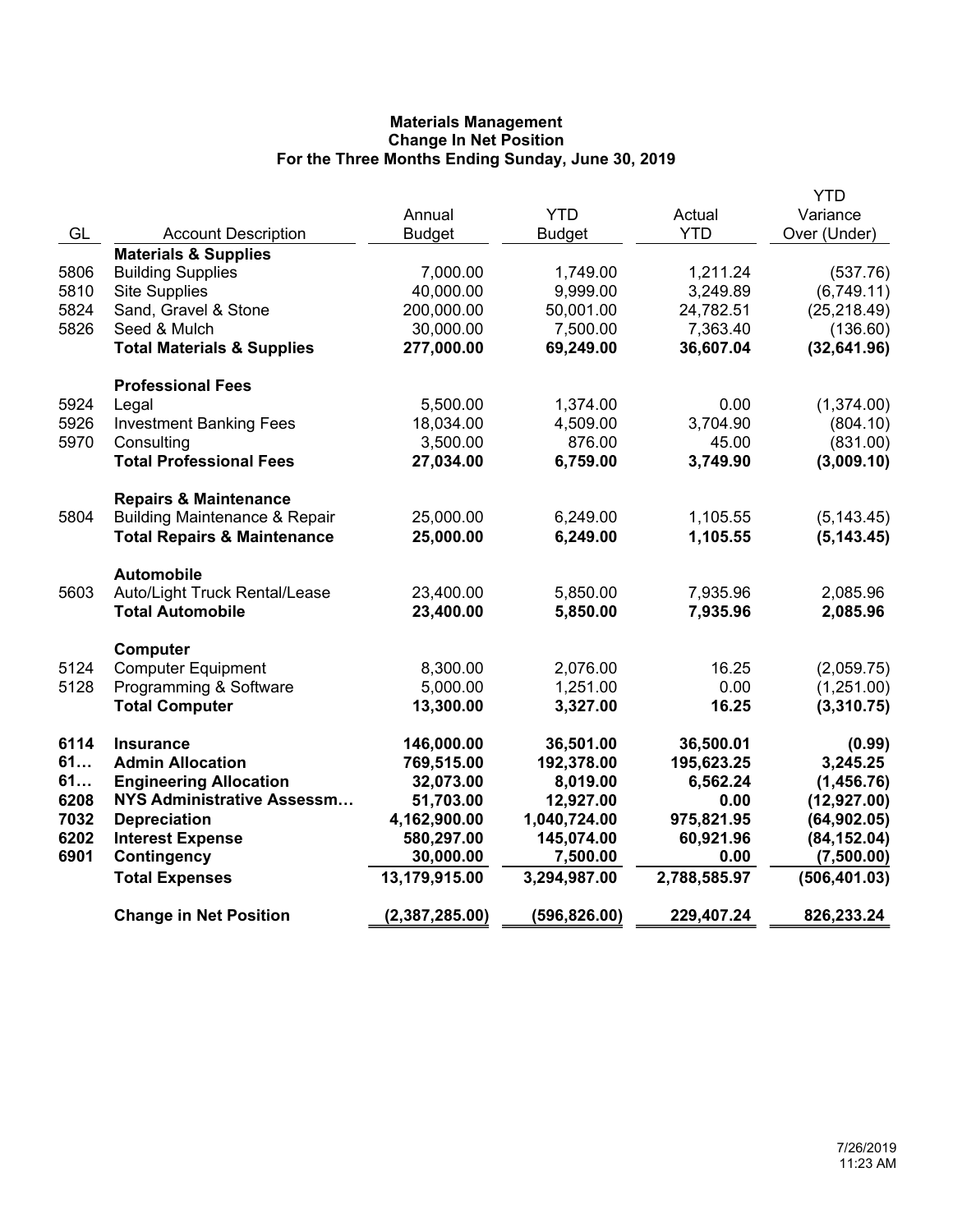# **Telecommunications Change In Net Position For the Three Months Ending Sunday, June 30, 2019**

| <b>Customer Billings</b><br>4001<br><b>Customer Billings</b><br>\$5,782,654.00<br>\$1,445,664.00<br>\$1,467,310.92<br>\$21,646.92<br>414,444.00<br>4004<br>103,611.00<br>49,323.12<br>(54, 287.88)<br>Dark Fiber Billings<br>6,197,098.00<br>1,549,275.00<br>1,516,634.04<br><b>Total Customer Billings</b><br>(32,640.96)<br><b>Other Income</b><br>11,763.00<br>4164<br>Miscellaneous<br>47,050.00<br>12,533.41<br>770.41<br>47,050.00<br>11,763.00<br><b>Total Other Income</b><br>12,533.41<br>770.41<br><b>Interest Income</b><br>4102<br>Investment Interest Income<br>2,915.00<br>729.00<br>1,169.45<br>440.45<br>4108<br>160,193.00<br>60,716.30<br>20,669.30<br>Reserve Interest<br>40,047.00<br>42<br>0.00<br>0.00<br>74,394.37<br>74,394.37<br>Mark to Market Adjustment<br><b>Total Interest Income</b><br>163,108.00<br>40,776.00<br>136,280.12<br>95,504.12<br><b>Total Income</b><br>6,407,256.00<br>1,601,814.00<br>1,665,447.57<br>63,633.57<br><b>Salaries</b><br>50<br><b>Engineering Wages</b><br>37,944.00<br>9,486.00<br>6,077.67<br>(3,408.33)<br>50<br>1,159,837.00<br>289,959.00<br>280,456.77<br><b>Technology Wages</b><br>(9,502.23)<br>50<br>0.00<br>0.00<br>66.78<br>66.78<br><b>MMF Wages</b><br>2,350.00<br>588.00<br>968.00<br>50<br>Overtime Wages<br>380.00<br><b>Total Salaries</b><br>1,200,131.00<br>300,033.00<br>287,569.22<br>(12, 463.78)<br><b>Fringe Benefits</b><br>50<br><b>FICA Expense</b><br>91,631.00<br>22,908.00<br>19,865.19<br>(3,042.81)<br>50<br>34,999.76<br><b>Pension Expense</b><br>174,617.00<br>43,653.00<br>(8,653.24)<br>50<br>Health Insurance<br>111,155.00<br>27,789.00<br>19,169.11<br>(8,619.89)<br>50<br>726.00<br>558.73<br><b>Workers Comp</b><br>2,900.00<br>(167.27)<br>50<br>107.25<br><b>Disability Insurance</b><br>429.00<br>108.00<br>(0.75)<br>50<br>Post Retire Overhead<br>72,036.00<br>18,009.00<br>18,139.62<br>130.62<br>5054<br><b>Employee Physicals &amp; Screening</b><br>500.00<br>126.00<br>0.00<br>(126.00)<br><b>Total Fringe Benefits</b><br>453,268.00<br>113,319.00<br>92,839.66<br>(20, 479.34)<br><b>Operations &amp; Maintenance</b><br>(1,374.00)<br>5062<br>Third Party Temporary - O&M<br>5,500.00<br>1,374.00<br>0.00<br>5133<br>Equipment Maintenance Contr<br>340,000.00<br>84,999.00<br>241,218.30<br>156,219.30<br>5134<br><b>Maintenance Contracts</b><br>175,000.00<br>43,749.00<br>7,750.47<br>(35,998.53)<br>5135<br><b>Underground Locating</b><br>95,000.00<br>23,751.00<br>9,468.60<br>(14, 282.40)<br>5403<br>900.00<br>225.00<br><b>Safety Equipment &amp; Supplies</b><br>0.00<br>(225.00)<br>5704<br>4,500.00<br>1,125.00<br>1,000.66<br><b>O&amp;M Supplies</b><br>(124.34)<br>5712<br>45,000.00<br>11,250.00<br>9,321.70<br>(1,928.30)<br>Purchased Maintenance & Repair<br>5720<br><b>Offnet Circuit Lease</b><br>600,000.00<br>150,000.00<br>135,936.38<br>(14,063.62)<br>5770<br>Other Tool, Equip & O&M<br>6,000.00<br>1,500.00<br>1,847.36<br>347.36<br>5830<br>185,000.00<br>46,251.00<br>38,524.19<br>(7,726.81)<br>Collo Expense<br>5834<br>Permitting<br>3,000.00<br>269.00<br>750.00<br>(481.00)<br>5836<br>69,870.00<br>106,014.32<br><b>Pole Attachment Fees</b><br>279,479.00<br>36,144.32<br>5838<br><b>Conduit Lease</b><br>24,696.00<br>6,174.00<br>1,176.72<br>(4,997.28) | GL | <b>Account Description</b> | Annual<br><b>Budget</b> | <b>YTD</b><br><b>Budget</b> | Actual<br><b>YTD</b> | YTD<br>Variance<br>Over (Under) |
|--------------------------------------------------------------------------------------------------------------------------------------------------------------------------------------------------------------------------------------------------------------------------------------------------------------------------------------------------------------------------------------------------------------------------------------------------------------------------------------------------------------------------------------------------------------------------------------------------------------------------------------------------------------------------------------------------------------------------------------------------------------------------------------------------------------------------------------------------------------------------------------------------------------------------------------------------------------------------------------------------------------------------------------------------------------------------------------------------------------------------------------------------------------------------------------------------------------------------------------------------------------------------------------------------------------------------------------------------------------------------------------------------------------------------------------------------------------------------------------------------------------------------------------------------------------------------------------------------------------------------------------------------------------------------------------------------------------------------------------------------------------------------------------------------------------------------------------------------------------------------------------------------------------------------------------------------------------------------------------------------------------------------------------------------------------------------------------------------------------------------------------------------------------------------------------------------------------------------------------------------------------------------------------------------------------------------------------------------------------------------------------------------------------------------------------------------------------------------------------------------------------------------------------------------------------------------------------------------------------------------------------------------------------------------------------------------------------------------------------------------------------------------------------------------------------------------------------------------------------------------------------------------------------------------------------------------------------------------------------------------------------------------------------------------------------------------------------------------------------------------------------------------------------------------------------------------------------------------------------------------------------------------------------------------------------------|----|----------------------------|-------------------------|-----------------------------|----------------------|---------------------------------|
|                                                                                                                                                                                                                                                                                                                                                                                                                                                                                                                                                                                                                                                                                                                                                                                                                                                                                                                                                                                                                                                                                                                                                                                                                                                                                                                                                                                                                                                                                                                                                                                                                                                                                                                                                                                                                                                                                                                                                                                                                                                                                                                                                                                                                                                                                                                                                                                                                                                                                                                                                                                                                                                                                                                                                                                                                                                                                                                                                                                                                                                                                                                                                                                                                                                                                                                    |    |                            |                         |                             |                      |                                 |
|                                                                                                                                                                                                                                                                                                                                                                                                                                                                                                                                                                                                                                                                                                                                                                                                                                                                                                                                                                                                                                                                                                                                                                                                                                                                                                                                                                                                                                                                                                                                                                                                                                                                                                                                                                                                                                                                                                                                                                                                                                                                                                                                                                                                                                                                                                                                                                                                                                                                                                                                                                                                                                                                                                                                                                                                                                                                                                                                                                                                                                                                                                                                                                                                                                                                                                                    |    |                            |                         |                             |                      |                                 |
|                                                                                                                                                                                                                                                                                                                                                                                                                                                                                                                                                                                                                                                                                                                                                                                                                                                                                                                                                                                                                                                                                                                                                                                                                                                                                                                                                                                                                                                                                                                                                                                                                                                                                                                                                                                                                                                                                                                                                                                                                                                                                                                                                                                                                                                                                                                                                                                                                                                                                                                                                                                                                                                                                                                                                                                                                                                                                                                                                                                                                                                                                                                                                                                                                                                                                                                    |    |                            |                         |                             |                      |                                 |
|                                                                                                                                                                                                                                                                                                                                                                                                                                                                                                                                                                                                                                                                                                                                                                                                                                                                                                                                                                                                                                                                                                                                                                                                                                                                                                                                                                                                                                                                                                                                                                                                                                                                                                                                                                                                                                                                                                                                                                                                                                                                                                                                                                                                                                                                                                                                                                                                                                                                                                                                                                                                                                                                                                                                                                                                                                                                                                                                                                                                                                                                                                                                                                                                                                                                                                                    |    |                            |                         |                             |                      |                                 |
|                                                                                                                                                                                                                                                                                                                                                                                                                                                                                                                                                                                                                                                                                                                                                                                                                                                                                                                                                                                                                                                                                                                                                                                                                                                                                                                                                                                                                                                                                                                                                                                                                                                                                                                                                                                                                                                                                                                                                                                                                                                                                                                                                                                                                                                                                                                                                                                                                                                                                                                                                                                                                                                                                                                                                                                                                                                                                                                                                                                                                                                                                                                                                                                                                                                                                                                    |    |                            |                         |                             |                      |                                 |
|                                                                                                                                                                                                                                                                                                                                                                                                                                                                                                                                                                                                                                                                                                                                                                                                                                                                                                                                                                                                                                                                                                                                                                                                                                                                                                                                                                                                                                                                                                                                                                                                                                                                                                                                                                                                                                                                                                                                                                                                                                                                                                                                                                                                                                                                                                                                                                                                                                                                                                                                                                                                                                                                                                                                                                                                                                                                                                                                                                                                                                                                                                                                                                                                                                                                                                                    |    |                            |                         |                             |                      |                                 |
|                                                                                                                                                                                                                                                                                                                                                                                                                                                                                                                                                                                                                                                                                                                                                                                                                                                                                                                                                                                                                                                                                                                                                                                                                                                                                                                                                                                                                                                                                                                                                                                                                                                                                                                                                                                                                                                                                                                                                                                                                                                                                                                                                                                                                                                                                                                                                                                                                                                                                                                                                                                                                                                                                                                                                                                                                                                                                                                                                                                                                                                                                                                                                                                                                                                                                                                    |    |                            |                         |                             |                      |                                 |
|                                                                                                                                                                                                                                                                                                                                                                                                                                                                                                                                                                                                                                                                                                                                                                                                                                                                                                                                                                                                                                                                                                                                                                                                                                                                                                                                                                                                                                                                                                                                                                                                                                                                                                                                                                                                                                                                                                                                                                                                                                                                                                                                                                                                                                                                                                                                                                                                                                                                                                                                                                                                                                                                                                                                                                                                                                                                                                                                                                                                                                                                                                                                                                                                                                                                                                                    |    |                            |                         |                             |                      |                                 |
|                                                                                                                                                                                                                                                                                                                                                                                                                                                                                                                                                                                                                                                                                                                                                                                                                                                                                                                                                                                                                                                                                                                                                                                                                                                                                                                                                                                                                                                                                                                                                                                                                                                                                                                                                                                                                                                                                                                                                                                                                                                                                                                                                                                                                                                                                                                                                                                                                                                                                                                                                                                                                                                                                                                                                                                                                                                                                                                                                                                                                                                                                                                                                                                                                                                                                                                    |    |                            |                         |                             |                      |                                 |
|                                                                                                                                                                                                                                                                                                                                                                                                                                                                                                                                                                                                                                                                                                                                                                                                                                                                                                                                                                                                                                                                                                                                                                                                                                                                                                                                                                                                                                                                                                                                                                                                                                                                                                                                                                                                                                                                                                                                                                                                                                                                                                                                                                                                                                                                                                                                                                                                                                                                                                                                                                                                                                                                                                                                                                                                                                                                                                                                                                                                                                                                                                                                                                                                                                                                                                                    |    |                            |                         |                             |                      |                                 |
|                                                                                                                                                                                                                                                                                                                                                                                                                                                                                                                                                                                                                                                                                                                                                                                                                                                                                                                                                                                                                                                                                                                                                                                                                                                                                                                                                                                                                                                                                                                                                                                                                                                                                                                                                                                                                                                                                                                                                                                                                                                                                                                                                                                                                                                                                                                                                                                                                                                                                                                                                                                                                                                                                                                                                                                                                                                                                                                                                                                                                                                                                                                                                                                                                                                                                                                    |    |                            |                         |                             |                      |                                 |
|                                                                                                                                                                                                                                                                                                                                                                                                                                                                                                                                                                                                                                                                                                                                                                                                                                                                                                                                                                                                                                                                                                                                                                                                                                                                                                                                                                                                                                                                                                                                                                                                                                                                                                                                                                                                                                                                                                                                                                                                                                                                                                                                                                                                                                                                                                                                                                                                                                                                                                                                                                                                                                                                                                                                                                                                                                                                                                                                                                                                                                                                                                                                                                                                                                                                                                                    |    |                            |                         |                             |                      |                                 |
|                                                                                                                                                                                                                                                                                                                                                                                                                                                                                                                                                                                                                                                                                                                                                                                                                                                                                                                                                                                                                                                                                                                                                                                                                                                                                                                                                                                                                                                                                                                                                                                                                                                                                                                                                                                                                                                                                                                                                                                                                                                                                                                                                                                                                                                                                                                                                                                                                                                                                                                                                                                                                                                                                                                                                                                                                                                                                                                                                                                                                                                                                                                                                                                                                                                                                                                    |    |                            |                         |                             |                      |                                 |
|                                                                                                                                                                                                                                                                                                                                                                                                                                                                                                                                                                                                                                                                                                                                                                                                                                                                                                                                                                                                                                                                                                                                                                                                                                                                                                                                                                                                                                                                                                                                                                                                                                                                                                                                                                                                                                                                                                                                                                                                                                                                                                                                                                                                                                                                                                                                                                                                                                                                                                                                                                                                                                                                                                                                                                                                                                                                                                                                                                                                                                                                                                                                                                                                                                                                                                                    |    |                            |                         |                             |                      |                                 |
|                                                                                                                                                                                                                                                                                                                                                                                                                                                                                                                                                                                                                                                                                                                                                                                                                                                                                                                                                                                                                                                                                                                                                                                                                                                                                                                                                                                                                                                                                                                                                                                                                                                                                                                                                                                                                                                                                                                                                                                                                                                                                                                                                                                                                                                                                                                                                                                                                                                                                                                                                                                                                                                                                                                                                                                                                                                                                                                                                                                                                                                                                                                                                                                                                                                                                                                    |    |                            |                         |                             |                      |                                 |
|                                                                                                                                                                                                                                                                                                                                                                                                                                                                                                                                                                                                                                                                                                                                                                                                                                                                                                                                                                                                                                                                                                                                                                                                                                                                                                                                                                                                                                                                                                                                                                                                                                                                                                                                                                                                                                                                                                                                                                                                                                                                                                                                                                                                                                                                                                                                                                                                                                                                                                                                                                                                                                                                                                                                                                                                                                                                                                                                                                                                                                                                                                                                                                                                                                                                                                                    |    |                            |                         |                             |                      |                                 |
|                                                                                                                                                                                                                                                                                                                                                                                                                                                                                                                                                                                                                                                                                                                                                                                                                                                                                                                                                                                                                                                                                                                                                                                                                                                                                                                                                                                                                                                                                                                                                                                                                                                                                                                                                                                                                                                                                                                                                                                                                                                                                                                                                                                                                                                                                                                                                                                                                                                                                                                                                                                                                                                                                                                                                                                                                                                                                                                                                                                                                                                                                                                                                                                                                                                                                                                    |    |                            |                         |                             |                      |                                 |
|                                                                                                                                                                                                                                                                                                                                                                                                                                                                                                                                                                                                                                                                                                                                                                                                                                                                                                                                                                                                                                                                                                                                                                                                                                                                                                                                                                                                                                                                                                                                                                                                                                                                                                                                                                                                                                                                                                                                                                                                                                                                                                                                                                                                                                                                                                                                                                                                                                                                                                                                                                                                                                                                                                                                                                                                                                                                                                                                                                                                                                                                                                                                                                                                                                                                                                                    |    |                            |                         |                             |                      |                                 |
|                                                                                                                                                                                                                                                                                                                                                                                                                                                                                                                                                                                                                                                                                                                                                                                                                                                                                                                                                                                                                                                                                                                                                                                                                                                                                                                                                                                                                                                                                                                                                                                                                                                                                                                                                                                                                                                                                                                                                                                                                                                                                                                                                                                                                                                                                                                                                                                                                                                                                                                                                                                                                                                                                                                                                                                                                                                                                                                                                                                                                                                                                                                                                                                                                                                                                                                    |    |                            |                         |                             |                      |                                 |
|                                                                                                                                                                                                                                                                                                                                                                                                                                                                                                                                                                                                                                                                                                                                                                                                                                                                                                                                                                                                                                                                                                                                                                                                                                                                                                                                                                                                                                                                                                                                                                                                                                                                                                                                                                                                                                                                                                                                                                                                                                                                                                                                                                                                                                                                                                                                                                                                                                                                                                                                                                                                                                                                                                                                                                                                                                                                                                                                                                                                                                                                                                                                                                                                                                                                                                                    |    |                            |                         |                             |                      |                                 |
|                                                                                                                                                                                                                                                                                                                                                                                                                                                                                                                                                                                                                                                                                                                                                                                                                                                                                                                                                                                                                                                                                                                                                                                                                                                                                                                                                                                                                                                                                                                                                                                                                                                                                                                                                                                                                                                                                                                                                                                                                                                                                                                                                                                                                                                                                                                                                                                                                                                                                                                                                                                                                                                                                                                                                                                                                                                                                                                                                                                                                                                                                                                                                                                                                                                                                                                    |    |                            |                         |                             |                      |                                 |
|                                                                                                                                                                                                                                                                                                                                                                                                                                                                                                                                                                                                                                                                                                                                                                                                                                                                                                                                                                                                                                                                                                                                                                                                                                                                                                                                                                                                                                                                                                                                                                                                                                                                                                                                                                                                                                                                                                                                                                                                                                                                                                                                                                                                                                                                                                                                                                                                                                                                                                                                                                                                                                                                                                                                                                                                                                                                                                                                                                                                                                                                                                                                                                                                                                                                                                                    |    |                            |                         |                             |                      |                                 |
|                                                                                                                                                                                                                                                                                                                                                                                                                                                                                                                                                                                                                                                                                                                                                                                                                                                                                                                                                                                                                                                                                                                                                                                                                                                                                                                                                                                                                                                                                                                                                                                                                                                                                                                                                                                                                                                                                                                                                                                                                                                                                                                                                                                                                                                                                                                                                                                                                                                                                                                                                                                                                                                                                                                                                                                                                                                                                                                                                                                                                                                                                                                                                                                                                                                                                                                    |    |                            |                         |                             |                      |                                 |
|                                                                                                                                                                                                                                                                                                                                                                                                                                                                                                                                                                                                                                                                                                                                                                                                                                                                                                                                                                                                                                                                                                                                                                                                                                                                                                                                                                                                                                                                                                                                                                                                                                                                                                                                                                                                                                                                                                                                                                                                                                                                                                                                                                                                                                                                                                                                                                                                                                                                                                                                                                                                                                                                                                                                                                                                                                                                                                                                                                                                                                                                                                                                                                                                                                                                                                                    |    |                            |                         |                             |                      |                                 |
|                                                                                                                                                                                                                                                                                                                                                                                                                                                                                                                                                                                                                                                                                                                                                                                                                                                                                                                                                                                                                                                                                                                                                                                                                                                                                                                                                                                                                                                                                                                                                                                                                                                                                                                                                                                                                                                                                                                                                                                                                                                                                                                                                                                                                                                                                                                                                                                                                                                                                                                                                                                                                                                                                                                                                                                                                                                                                                                                                                                                                                                                                                                                                                                                                                                                                                                    |    |                            |                         |                             |                      |                                 |
|                                                                                                                                                                                                                                                                                                                                                                                                                                                                                                                                                                                                                                                                                                                                                                                                                                                                                                                                                                                                                                                                                                                                                                                                                                                                                                                                                                                                                                                                                                                                                                                                                                                                                                                                                                                                                                                                                                                                                                                                                                                                                                                                                                                                                                                                                                                                                                                                                                                                                                                                                                                                                                                                                                                                                                                                                                                                                                                                                                                                                                                                                                                                                                                                                                                                                                                    |    |                            |                         |                             |                      |                                 |
|                                                                                                                                                                                                                                                                                                                                                                                                                                                                                                                                                                                                                                                                                                                                                                                                                                                                                                                                                                                                                                                                                                                                                                                                                                                                                                                                                                                                                                                                                                                                                                                                                                                                                                                                                                                                                                                                                                                                                                                                                                                                                                                                                                                                                                                                                                                                                                                                                                                                                                                                                                                                                                                                                                                                                                                                                                                                                                                                                                                                                                                                                                                                                                                                                                                                                                                    |    |                            |                         |                             |                      |                                 |
|                                                                                                                                                                                                                                                                                                                                                                                                                                                                                                                                                                                                                                                                                                                                                                                                                                                                                                                                                                                                                                                                                                                                                                                                                                                                                                                                                                                                                                                                                                                                                                                                                                                                                                                                                                                                                                                                                                                                                                                                                                                                                                                                                                                                                                                                                                                                                                                                                                                                                                                                                                                                                                                                                                                                                                                                                                                                                                                                                                                                                                                                                                                                                                                                                                                                                                                    |    |                            |                         |                             |                      |                                 |
|                                                                                                                                                                                                                                                                                                                                                                                                                                                                                                                                                                                                                                                                                                                                                                                                                                                                                                                                                                                                                                                                                                                                                                                                                                                                                                                                                                                                                                                                                                                                                                                                                                                                                                                                                                                                                                                                                                                                                                                                                                                                                                                                                                                                                                                                                                                                                                                                                                                                                                                                                                                                                                                                                                                                                                                                                                                                                                                                                                                                                                                                                                                                                                                                                                                                                                                    |    |                            |                         |                             |                      |                                 |
|                                                                                                                                                                                                                                                                                                                                                                                                                                                                                                                                                                                                                                                                                                                                                                                                                                                                                                                                                                                                                                                                                                                                                                                                                                                                                                                                                                                                                                                                                                                                                                                                                                                                                                                                                                                                                                                                                                                                                                                                                                                                                                                                                                                                                                                                                                                                                                                                                                                                                                                                                                                                                                                                                                                                                                                                                                                                                                                                                                                                                                                                                                                                                                                                                                                                                                                    |    |                            |                         |                             |                      |                                 |
|                                                                                                                                                                                                                                                                                                                                                                                                                                                                                                                                                                                                                                                                                                                                                                                                                                                                                                                                                                                                                                                                                                                                                                                                                                                                                                                                                                                                                                                                                                                                                                                                                                                                                                                                                                                                                                                                                                                                                                                                                                                                                                                                                                                                                                                                                                                                                                                                                                                                                                                                                                                                                                                                                                                                                                                                                                                                                                                                                                                                                                                                                                                                                                                                                                                                                                                    |    |                            |                         |                             |                      |                                 |
|                                                                                                                                                                                                                                                                                                                                                                                                                                                                                                                                                                                                                                                                                                                                                                                                                                                                                                                                                                                                                                                                                                                                                                                                                                                                                                                                                                                                                                                                                                                                                                                                                                                                                                                                                                                                                                                                                                                                                                                                                                                                                                                                                                                                                                                                                                                                                                                                                                                                                                                                                                                                                                                                                                                                                                                                                                                                                                                                                                                                                                                                                                                                                                                                                                                                                                                    |    |                            |                         |                             |                      |                                 |
|                                                                                                                                                                                                                                                                                                                                                                                                                                                                                                                                                                                                                                                                                                                                                                                                                                                                                                                                                                                                                                                                                                                                                                                                                                                                                                                                                                                                                                                                                                                                                                                                                                                                                                                                                                                                                                                                                                                                                                                                                                                                                                                                                                                                                                                                                                                                                                                                                                                                                                                                                                                                                                                                                                                                                                                                                                                                                                                                                                                                                                                                                                                                                                                                                                                                                                                    |    |                            |                         |                             |                      |                                 |
|                                                                                                                                                                                                                                                                                                                                                                                                                                                                                                                                                                                                                                                                                                                                                                                                                                                                                                                                                                                                                                                                                                                                                                                                                                                                                                                                                                                                                                                                                                                                                                                                                                                                                                                                                                                                                                                                                                                                                                                                                                                                                                                                                                                                                                                                                                                                                                                                                                                                                                                                                                                                                                                                                                                                                                                                                                                                                                                                                                                                                                                                                                                                                                                                                                                                                                                    |    |                            |                         |                             |                      |                                 |
|                                                                                                                                                                                                                                                                                                                                                                                                                                                                                                                                                                                                                                                                                                                                                                                                                                                                                                                                                                                                                                                                                                                                                                                                                                                                                                                                                                                                                                                                                                                                                                                                                                                                                                                                                                                                                                                                                                                                                                                                                                                                                                                                                                                                                                                                                                                                                                                                                                                                                                                                                                                                                                                                                                                                                                                                                                                                                                                                                                                                                                                                                                                                                                                                                                                                                                                    |    |                            |                         |                             |                      |                                 |
|                                                                                                                                                                                                                                                                                                                                                                                                                                                                                                                                                                                                                                                                                                                                                                                                                                                                                                                                                                                                                                                                                                                                                                                                                                                                                                                                                                                                                                                                                                                                                                                                                                                                                                                                                                                                                                                                                                                                                                                                                                                                                                                                                                                                                                                                                                                                                                                                                                                                                                                                                                                                                                                                                                                                                                                                                                                                                                                                                                                                                                                                                                                                                                                                                                                                                                                    |    |                            |                         |                             |                      |                                 |
|                                                                                                                                                                                                                                                                                                                                                                                                                                                                                                                                                                                                                                                                                                                                                                                                                                                                                                                                                                                                                                                                                                                                                                                                                                                                                                                                                                                                                                                                                                                                                                                                                                                                                                                                                                                                                                                                                                                                                                                                                                                                                                                                                                                                                                                                                                                                                                                                                                                                                                                                                                                                                                                                                                                                                                                                                                                                                                                                                                                                                                                                                                                                                                                                                                                                                                                    |    |                            |                         |                             |                      |                                 |
|                                                                                                                                                                                                                                                                                                                                                                                                                                                                                                                                                                                                                                                                                                                                                                                                                                                                                                                                                                                                                                                                                                                                                                                                                                                                                                                                                                                                                                                                                                                                                                                                                                                                                                                                                                                                                                                                                                                                                                                                                                                                                                                                                                                                                                                                                                                                                                                                                                                                                                                                                                                                                                                                                                                                                                                                                                                                                                                                                                                                                                                                                                                                                                                                                                                                                                                    |    |                            |                         |                             |                      |                                 |
|                                                                                                                                                                                                                                                                                                                                                                                                                                                                                                                                                                                                                                                                                                                                                                                                                                                                                                                                                                                                                                                                                                                                                                                                                                                                                                                                                                                                                                                                                                                                                                                                                                                                                                                                                                                                                                                                                                                                                                                                                                                                                                                                                                                                                                                                                                                                                                                                                                                                                                                                                                                                                                                                                                                                                                                                                                                                                                                                                                                                                                                                                                                                                                                                                                                                                                                    |    |                            |                         |                             |                      |                                 |
|                                                                                                                                                                                                                                                                                                                                                                                                                                                                                                                                                                                                                                                                                                                                                                                                                                                                                                                                                                                                                                                                                                                                                                                                                                                                                                                                                                                                                                                                                                                                                                                                                                                                                                                                                                                                                                                                                                                                                                                                                                                                                                                                                                                                                                                                                                                                                                                                                                                                                                                                                                                                                                                                                                                                                                                                                                                                                                                                                                                                                                                                                                                                                                                                                                                                                                                    |    |                            |                         |                             |                      |                                 |
| 11:23 AM                                                                                                                                                                                                                                                                                                                                                                                                                                                                                                                                                                                                                                                                                                                                                                                                                                                                                                                                                                                                                                                                                                                                                                                                                                                                                                                                                                                                                                                                                                                                                                                                                                                                                                                                                                                                                                                                                                                                                                                                                                                                                                                                                                                                                                                                                                                                                                                                                                                                                                                                                                                                                                                                                                                                                                                                                                                                                                                                                                                                                                                                                                                                                                                                                                                                                                           |    |                            |                         |                             |                      | 7/26/2019                       |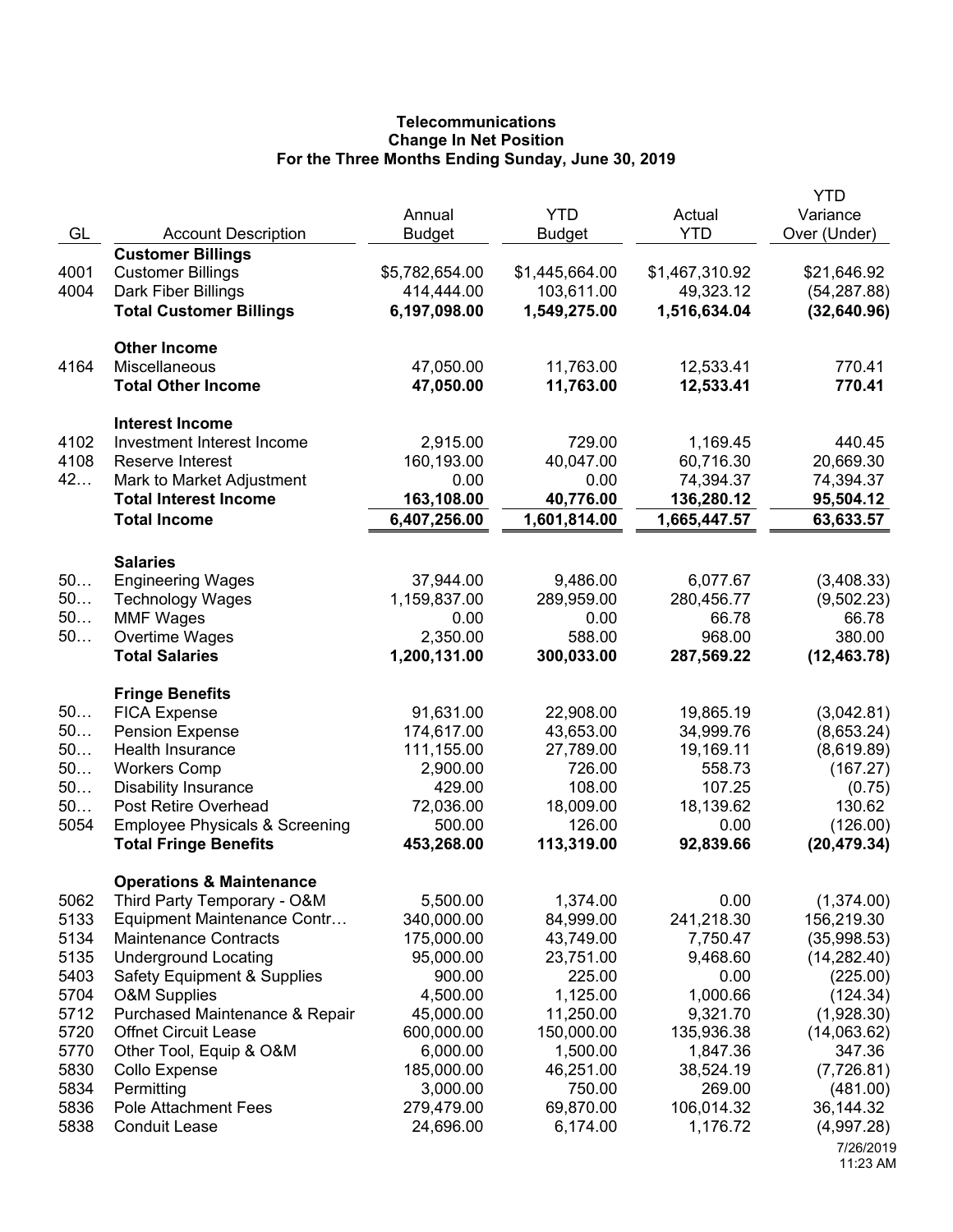# **Telecommunications Change In Net Position For the Three Months Ending Sunday, June 30, 2019**

|              |                                                           |                      |                    |              | <b>YTD</b>             |
|--------------|-----------------------------------------------------------|----------------------|--------------------|--------------|------------------------|
|              |                                                           | Annual               | <b>YTD</b>         | Actual       | Variance               |
| GL           | <b>Account Description</b>                                | Budget               | <b>Budget</b>      | <b>YTD</b>   | Over (Under)           |
|              | Total O & M                                               | 1,764,075.00         | 441,018.00         | 552,527.70   | 111,509.70             |
|              | <b>Office &amp; Administrative</b>                        |                      |                    |              |                        |
| 5053         | Misc Employee Costs                                       | 2,400.00             | 600.00             | 225.18       | (374.82)               |
| 5102         | <b>Office Rent</b>                                        | 44,279.00            | 11,070.00          | 11,069.76    | (0.24)                 |
| 5104         | <b>Office Supplies</b>                                    | 2,200.00             | 549.00             | 31.85        | (517.15)               |
| 5110         | Postage & Shipping                                        | 1,000.00             | 249.00             | 156.24       | (92.76)                |
| 5112         | Telephone                                                 | 12,000.00            | 3,000.00           | 2,509.91     | (490.09)               |
| 5114         | <b>Cellular Services</b>                                  | 5,700.00             | 1,425.00           | 1,316.42     | (108.58)               |
| 5118         | <b>Other Communications</b>                               | 1,600.00             | 399.00             | 313.35       | (85.65)                |
| 5120<br>5122 | Dues & Subscriptions                                      | 500.00               | 126.00             | 0.00<br>0.00 | (126.00)               |
| 5123         | Public Info & Advertising<br><b>Promotional Materials</b> | 2,000.00<br>5,000.00 | 501.00<br>1,251.00 | 0.00         | (501.00)               |
| 5130         |                                                           | 5,000.00             | 1,251.00           | 0.00         | (1,251.00)             |
| 5170         | <b>Office Equipment</b><br><b>Other Office Expenses</b>   | 5,000.00             | 1,251.00           | 255.90       | (1,251.00)<br>(995.10) |
| 5172         | <b>Filing Fees</b>                                        | 10,000.00            | 2,499.00           | 399.37       | (2,099.63)             |
| 5202         | Employee Mileage Reimburse                                | 1,962.00             | 492.00             | 175.16       | (316.84)               |
| 5204         | Empl. Meals & Incidental                                  | 9,500.00             | 2,376.00           | 1,783.24     | (592.76)               |
| 5206         | Empl. Lodging                                             | 18,000.00            | 4,500.00           | 3,910.86     | (589.14)               |
| 5270         | <b>Travel &amp; Meeting Expense</b>                       | 500.00               | 126.00             | 914.56       | 788.56                 |
| 5370         | Training & Development                                    | 16,300.00            | 4,074.00           | 500.00       | (3,574.00)             |
| 5402         | <b>Employee Uniforms</b>                                  | 1,450.00             | 363.00             | 0.00         | (363.00)               |
| 5570         | <b>Other General Expense</b>                              | 1,000.00             | 249.00             | 0.00         | (249.00)               |
|              | <b>Total Office &amp; Admin</b>                           | 145,391.00           | 36,351.00          | 23,561.80    | (12,789.20)            |
|              | <b>Utilities</b>                                          |                      |                    |              |                        |
| 5802         | Gas & Electric                                            | 4,400.00             | 1,101.00           | 517.10       | (583.90)               |
|              | <b>Total Utilities</b>                                    | 4,400.00             | 1,101.00           | 517.10       | (583.90)               |
| 5924         | <b>Professional Fees</b><br>Legal                         | 18,500.00            | 4,626.00           | 2,760.00     | (1,866.00)             |
| 5926         | <b>Investment Banking Fees</b>                            | 4,760.00             | 1,191.00           | 1,220.64     | 29.64                  |
| 5970         | Consulting                                                | 7,500.00             | 1,875.00           | 0.00         | (1,875.00)             |
|              | <b>Total Professional Fees</b>                            | 30,760.00            | 7,692.00           | 3,980.64     | (3,711.36)             |
|              | <b>Automobile</b>                                         |                      |                    |              |                        |
| 5601         | Auto/Light Truck Rep. & Maint.                            | 12,000.00            | 3,000.00           | 2,622.81     | (377.19)               |
| 5602         | <b>Auto/Light Truck Fuel</b>                              | 22,000.00            | 5,499.00           | 4,441.24     | (1,057.76)             |
| 5603         | Auto/Light Truck Rental/Lease                             | 47,900.00            | 11,976.00          | 7,855.98     | (4, 120.02)            |
| 5605         | Vehicle Ins                                               | 11,200.00            | 2,799.00           | 2,799.99     | 0.99                   |
|              | <b>Total Automobile</b>                                   | 93,100.00            | 23,274.00          | 17,720.02    | (5, 553.98)            |
| 5124         | <b>Computer</b><br><b>Computer Equipment</b>              | 8,000.00             | 2,001.00           | 0.00         | (2,001.00)             |
| 5128         | Programming & Software                                    | 12,000.00            | 3,000.00           | 2,744.01     | (255.99)               |
|              | <b>Total Computer</b>                                     | 20,000.00            | 5,001.00           | 2,744.01     | (2, 256.99)            |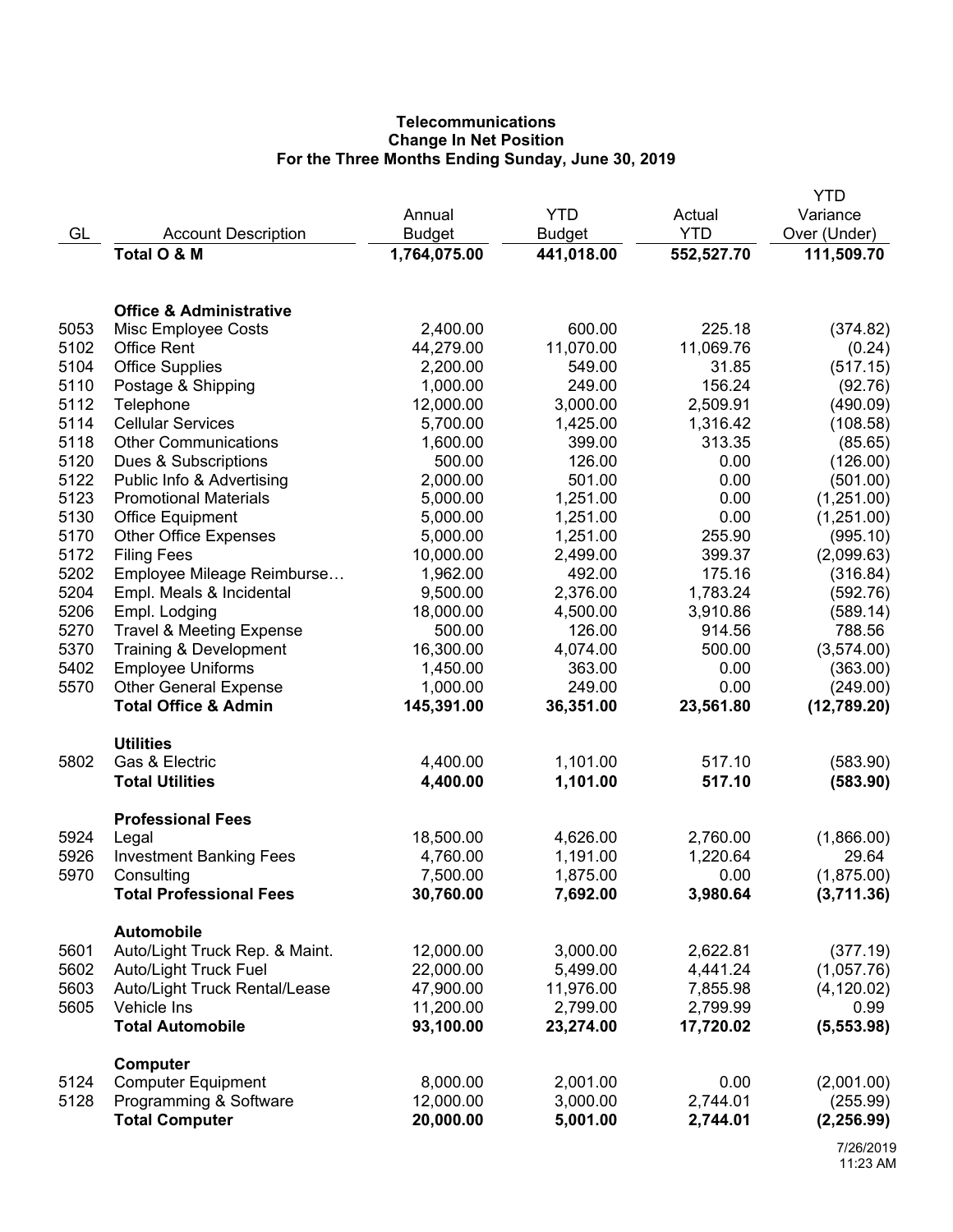# **Telecommunications Change In Net Position For the Three Months Ending Sunday, June 30, 2019**

|      |                               |                |               |              | <b>YTD</b>   |
|------|-------------------------------|----------------|---------------|--------------|--------------|
|      |                               | Annual         | <b>YTD</b>    | Actual       | Variance     |
| GL   | <b>Account Description</b>    | Budget         | <b>Budget</b> | <b>YTD</b>   | Over (Under) |
| 6114 | <b>Insurance</b>              | 116,300.00     | 29,076.00     | 29,075.01    | (0.99)       |
| 61   | <b>Admin Allocation</b>       | 570,964.00     | 142,740.00    | 145,182.39   | 2,442.39     |
| 61   | <b>Engineering Allocation</b> | 16,959.00      | 4,239.00      | 7,277.73     | 3,038.73     |
| 6208 | NYS Administrative Assessm    | 34,608.00      | 8,652.00      | 0.00         | (8,652.00)   |
| 7032 | <b>Depreciation</b>           | 3,684,400.00   | 921,099.00    | 864,958.29   | (56,140.71)  |
| 6901 | Contingency                   | 25,000.00      | 6,249.00      | 0.00         | (6, 249.00)  |
|      | <b>Total Expenses</b>         | 8,159,356.00   | 2,039,844.00  | 2,027,953.57 | (11, 890.43) |
|      | <b>Change in Net Position</b> | (1,752,100.00) | (438, 030.00) | (362,506.00) | 75,524.00    |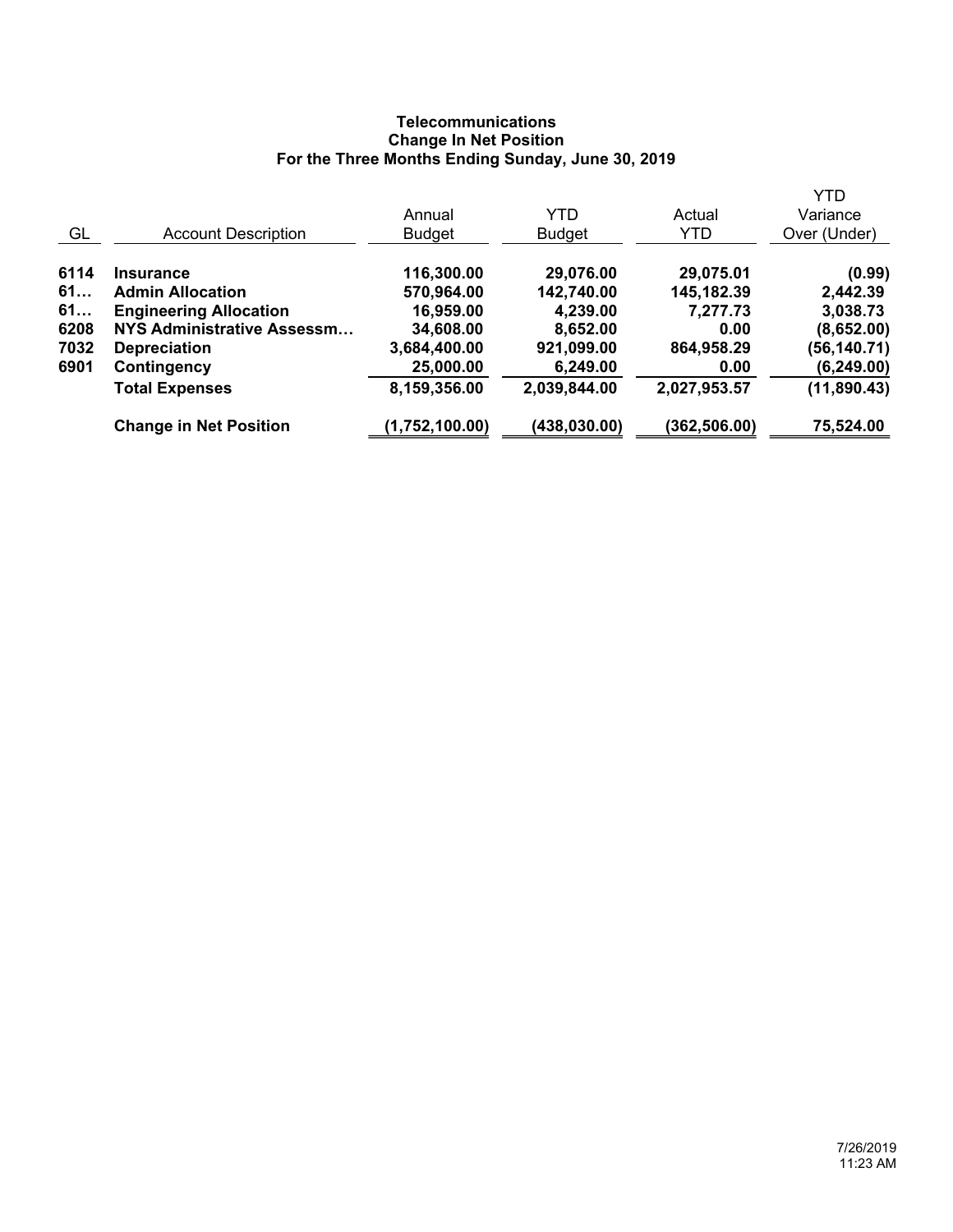## **Water Quality Change In Net Position For the Three Months Ending Sunday, June 30, 2019**

|      |                                           |                |                |                | <b>YTD</b>   |
|------|-------------------------------------------|----------------|----------------|----------------|--------------|
|      |                                           | Annual         | <b>YTD</b>     | Actual         | Variance     |
| GL   | <b>Account Description</b>                | <b>Budget</b>  | Budget         | <b>YTD</b>     | Over (Under) |
|      | <b>Customer Billings</b>                  |                |                |                |              |
| 4001 | <b>Customer Billings</b>                  | \$5,306,138.00 | \$1,326,534.00 | \$1,413,417.10 | \$86,883.10  |
| 4005 | <b>Capital Billings</b>                   | 277,287.00     | 69,321.00      | 69,321.88      | 0.88         |
|      | <b>Total Customer Billings</b>            | 5,583,425.00   | 1,395,855.00   | 1,482,738.98   | 86,883.98    |
|      |                                           |                |                |                |              |
|      | <b>Other Income</b>                       |                |                |                |              |
| 4164 | Miscellaneous                             | 12,501.00      | 3,126.00       | 3,125.25       | (0.75)       |
|      | <b>Total Other Income</b>                 | 12,501.00      | 3,126.00       | 3,125.25       | (0.75)       |
|      | <b>Interest Income</b>                    |                |                |                |              |
| 4102 | Investment Interest Income                | 8,600.00       | 2,151.00       | 2,209.05       | 58.05        |
| 4108 | Reserve Interest                          | 63,600.00      | 15,900.00      | 14,553.30      | (1,346.70)   |
| 42   | Mark to Market Adjustment                 | 0.00           | 0.00           | 25,942.65      | 25,942.65    |
|      | <b>Total Interest Income</b>              | 72,200.00      | 18,051.00      | 42,705.00      | 24,654.00    |
|      | <b>Total Income</b>                       | 5,668,126.00   | 1,417,032.00   | 1,528,569.23   | 111,537.23   |
|      |                                           |                |                |                |              |
|      | <b>Salaries</b>                           |                |                |                |              |
| 50   | <b>Engineering Wages</b>                  | 75,250.00      | 18,816.00      | 11,036.75      | (7,779.25)   |
| 50   | <b>Technology Wages</b>                   | 0.00           | 0.00           | 721.45         | 721.45       |
| 50   | <b>MMF Wages</b>                          | 0.00           | 0.00           | 166.95         | 166.95       |
| 50   | WQ Wages                                  | 910,351.00     | 227,589.00     | 220,337.34     | (7,251.66)   |
| 50   | Overtime Wages                            | 115,362.00     | 28,842.00      | 26,128.33      | (2,713.67)   |
| 5005 | On-Call Stipend                           | 18,000.00      | 4,500.00       | 3,300.00       | (1,200.00)   |
|      | <b>Total Salaries</b>                     | 1,118,963.00   | 279,747.00     | 261,690.82     | (18,056.18)  |
|      |                                           |                |                |                |              |
|      | <b>Fringe Benefits</b>                    |                |                |                |              |
| 50   | <b>FICA Expense</b>                       | 85,555.00      | 21,393.00      | 17,308.92      | (4,084.08)   |
| 50   | <b>Pension Expense</b>                    | 147,530.00     | 36,882.00      | 32,128.77      | (4,753.23)   |
| 50   | Health Insurance                          | 153,719.00     | 38,430.00      | 34,732.08      | (3,697.92)   |
| 50   | <b>Workers Comp</b>                       | 70,100.00      | 17,526.00      | 16,748.29      | (777.71)     |
| 50   | <b>Disability Insurance</b>               | 600.00         | 150.00         | 150.03         | 0.03         |
| 50   | Post Retire Overhead                      | 99,527.00      | 24,885.00      | 24,216.03      | (668.97)     |
| 5054 | <b>Employee Physicals &amp; Screening</b> | 5,500.00       | 1,374.00       | 0.00           | (1,374.00)   |
|      | <b>Total Fringe Benefits</b>              | 562,531.00     | 140,640.00     | 125,284.12     | (15, 355.88) |
|      | <b>Operations &amp; Maintenance</b>       |                |                |                |              |
| 5062 | Third Party Temporary - O&M               | 7,500.00       | 1,875.00       | 0.00           | (1,875.00)   |
| 5403 | Safety Equipment & Supplies               | 15,000.00      | 3,750.00       | 854.56         | (2,895.44)   |
| 5704 | <b>O&amp;M Supplies</b>                   | 500.00         | 126.00         | 0.00           | (126.00)     |
| 5706 | Shop Tools                                | 16,540.00      | 4,137.00       | 17.21          | (4, 119.79)  |
| 5770 | Other Tool, Equip & O&M                   | 500.00         | 126.00         | 0.00           | (126.00)     |
| 5815 | Chemicals                                 | 97,040.00      | 24,261.00      | 5,455.00       | (18,806.00)  |
| 5902 | Lab Fees                                  | 9,100.00       | 2,277.00       | 1,522.00       | (755.00)     |
| 6010 | <b>Cape Vincent Reserve</b>               | 700.00         | 174.00         | 700.00         | 526.00       |
| 8090 | <b>Purchases for Resale</b>               | 50,000.00      | 12,501.00      | 1,796.27       | (10, 704.73) |
|      | Total O & M                               | 196,880.00     | 49,227.00      | 10,345.04      | (38, 881.96) |
|      |                                           |                |                |                |              |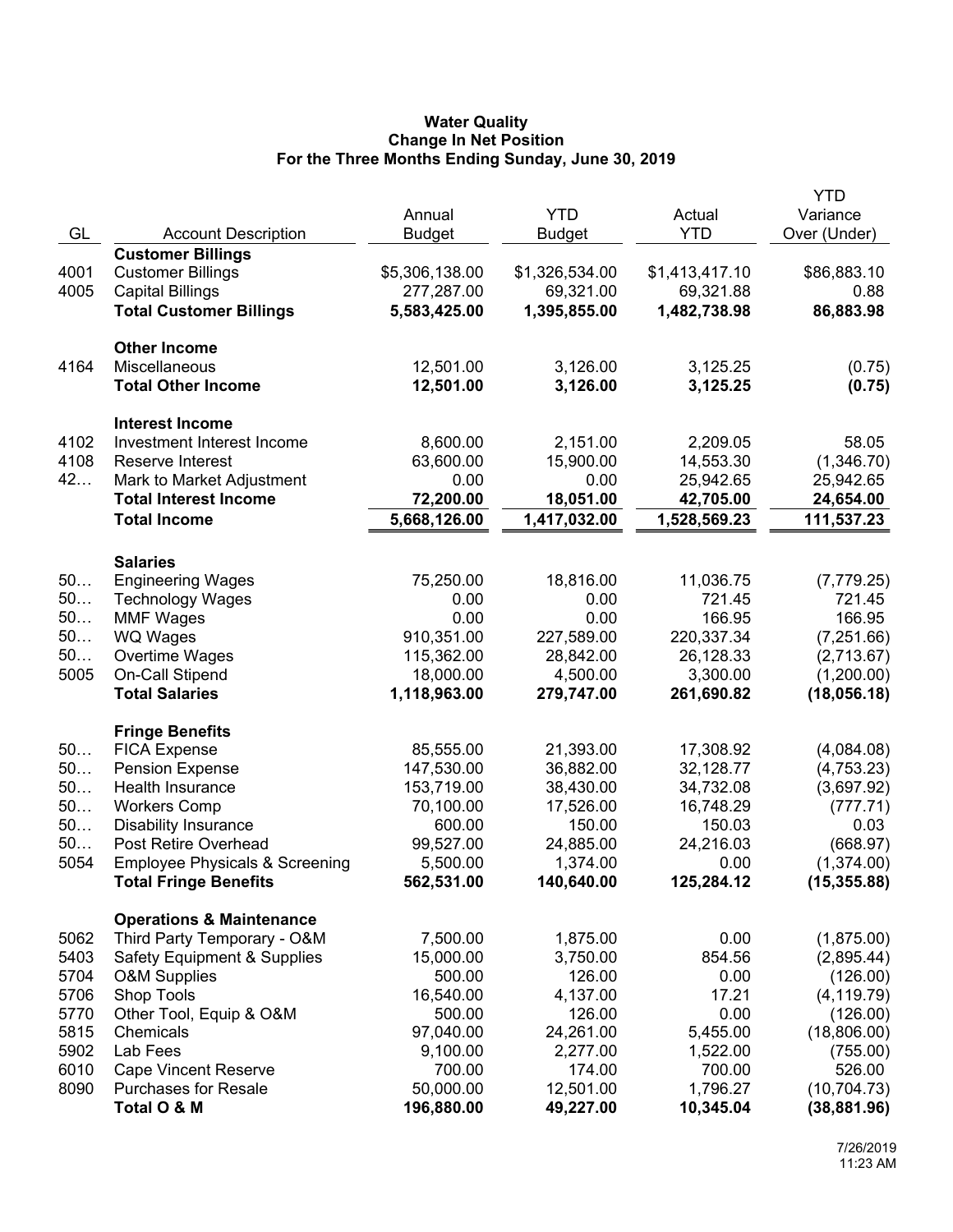## **Water Quality Change In Net Position For the Three Months Ending Sunday, June 30, 2019**

|      |                                                     |                        |                    |                  | <b>YTD</b>             |
|------|-----------------------------------------------------|------------------------|--------------------|------------------|------------------------|
|      |                                                     | Annual                 | <b>YTD</b>         | Actual           | Variance               |
| GL   | <b>Account Description</b>                          | <b>Budget</b>          | <b>Budget</b>      | <b>YTD</b>       | Over (Under)           |
| 6002 | <b>Sewage Treatment</b>                             | 1,112,520.00           | 278,130.00         | 279,298.67       | 1,168.67               |
| 6004 | <b>Water Purchases</b>                              | 706,548.00             | 176,640.00         | 159,459.12       | (17, 180.88)           |
|      | <b>Office &amp; Administrative</b>                  |                        |                    |                  |                        |
| 5053 | Misc Employee Costs                                 | 100.00                 | 24.00              | 39.54            | 15.54                  |
| 5104 | <b>Office Supplies</b>                              | 5,500.00               | 1,374.00           | 755.15           | (618.85)               |
| 5110 |                                                     |                        | 375.00             | 0.00             |                        |
| 5112 | Postage & Shipping                                  | 1,500.00<br>6,120.00   | 1,530.00           | 2,358.74         | (375.00)<br>828.74     |
| 5114 | Telephone<br><b>Cellular Services</b>               | 12,900.00              |                    |                  |                        |
| 5120 | Dues & Subscriptions                                | 2,000.00               | 3,225.00<br>501.00 | 2,334.88<br>0.00 | (890.12)               |
| 5122 |                                                     | 2,750.00               | 687.00             | 86.36            | (501.00)               |
| 5130 | Public Info & Advertising                           | 1,000.00               | 249.00             | 0.00             | (600.64)               |
| 5202 | Office Equipment                                    |                        |                    | 0.00             | (249.00)               |
| 5204 | Employee Mileage Reimburse                          | 1,700.00               | 423.00             | 66.85            | (423.00)               |
|      | Empl. Meals & Incidental                            | 3,000.00               | 750.00             |                  | (683.15)               |
| 5206 | Empl. Lodging                                       | 7,000.00               | 1,749.00           | 894.00           | (855.00)               |
| 5270 | <b>Travel &amp; Meeting Expense</b>                 | 300.00                 | 75.00              | 0.00             | (75.00)                |
| 5312 | <b>Continuing Education</b>                         | 5,000.00               | 1,251.00           | 0.00             | (1,251.00)             |
| 5370 | Training & Development                              | 10,000.00              | 2,499.00           | 285.00           | (2,214.00)             |
| 5402 | <b>Employee Uniforms</b>                            | 9,000.00               | 2,250.00           | 238.46           | (2,011.54)             |
| 5508 | <b>Cleaning Services</b>                            | 12,000.00              | 3,000.00           | 2,745.00         | (255.00)               |
|      | <b>Total Office &amp; Admin</b>                     | 79,870.00              | 19,962.00          | 9,803.98         | (10, 158.02)           |
|      | <b>Utilities</b>                                    |                        |                    |                  |                        |
| 5802 | Gas & Electric                                      | 106,000.00             | 26,499.00          | 15,432.15        | (11,066.85)            |
|      | <b>Total Utilities</b>                              | 106,000.00             | 26,499.00          | 15,432.15        | (11,066.85)            |
|      | <b>Professional Fees</b>                            |                        |                    |                  |                        |
| 5924 | Legal                                               | 5,000.00               | 1,251.00           | 0.00             | (1,251.00)             |
| 5926 | <b>Investment Banking Fees</b>                      | 1,903.00               | 477.00             | 404.57           | (72.43)                |
|      | <b>Total Professional Fees</b>                      | 6,903.00               | 1,728.00           | 404.57           | (1,323.43)             |
|      | <b>Repairs &amp; Maintenance</b>                    |                        |                    |                  |                        |
| 5804 | <b>Building Maintenance &amp; Repair</b>            | 35,500.00              | 8,874.00           | 2,766.85         | (6, 107.15)            |
| 5808 | Site Maint & Repair                                 | 35,500.00              | 8,874.00           | 3,453.05         | (5,420.95)             |
| 5812 | Pipeline Maintenance                                | 85,000.00              | 21,252.00          | 10,916.95        | (10, 335.05)           |
|      | <b>Total Repairs &amp; Maintenance</b>              | 156,000.00             | 39,000.00          | 17,136.85        | (21, 863.15)           |
|      | <b>Automobile</b>                                   |                        |                    |                  |                        |
| 5601 | Auto/Light Truck Rep. & Maint.                      | 19,000.00              | 4,749.00           | (3,675.31)       | (8,424.31)             |
| 5602 | <b>Auto/Light Truck Fuel</b>                        | 60,000.00              | 15,000.00          | 7,735.36         | (7, 264.64)            |
| 5603 | Auto/Light Truck Rental/Lease                       | 126,300.00             | 31,575.00          | 29,770.47        | (1,804.53)             |
| 5605 | Vehicle Ins                                         | 30,600.00              | 7,650.00           | 7,650.00         | 0.00                   |
|      | <b>Total Automobile</b>                             | 235,900.00             | 58,974.00          | 41,480.52        | (17, 493.48)           |
|      |                                                     |                        |                    |                  |                        |
| 5124 | Computer                                            |                        | 3,927.00           | 403.17           |                        |
| 5128 | <b>Computer Equipment</b><br>Programming & Software | 15,700.00<br>46,420.00 | 11,604.00          | 13,530.00        | (3,523.83)<br>1,926.00 |
|      |                                                     |                        |                    |                  |                        |
|      |                                                     |                        |                    |                  | 70000046               |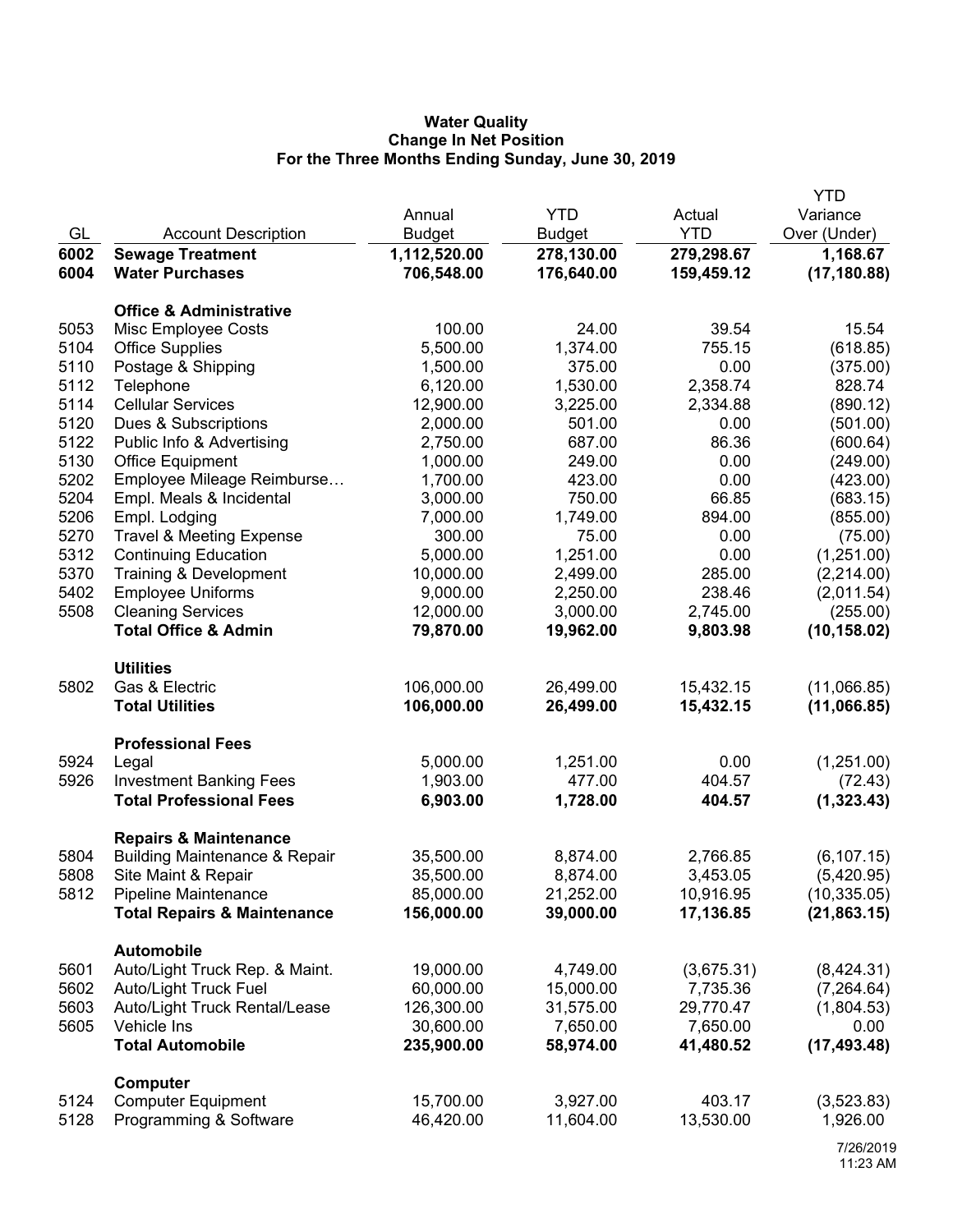## **Water Quality Change In Net Position For the Three Months Ending Sunday, June 30, 2019**

|      |                               |               |               |              | <b>YTD</b>    |
|------|-------------------------------|---------------|---------------|--------------|---------------|
|      |                               | Annual        | <b>YTD</b>    | Actual       | Variance      |
| GL   | <b>Account Description</b>    | <b>Budget</b> | <b>Budget</b> | <b>YTD</b>   | Over (Under)  |
|      | <b>Total Computer</b>         | 62,120.00     | 15,531.00     | 13,933.17    | (1, 597.83)   |
| 6114 | <b>Insurance</b>              | 82,200.00     | 20,550.00     | 20,550.00    | 0.00          |
| 61   | <b>Admin Allocation</b>       | 457,677.00    | 114,420.00    | 116,359.03   | 1,939.03      |
| 61   | <b>Engineering Allocation</b> | 42,616.00     | 10,653.00     | 9,236.12     | (1,416.88)    |
| 6208 | NYS Administrative Assessm    | 32,099.00     | 8,025.00      | 0.00         | (8,025.00)    |
| 7032 | <b>Depreciation</b>           | 667,400.00    | 166,851.00    | 137,216.27   | (29, 634.73)  |
| 7002 | Amortization                  | 24,400.00     | 6,099.00      | 6,091.68     | (7.32)        |
| 6202 | <b>Interest Expense</b>       | 61,902.00     | 15,477.00     | 0.00         | (15, 477.00)  |
|      | <b>Total Expenses</b>         | 5,712,529.00  | 1,428,153.00  | 1,223,722.11 | (204, 430.89) |
|      | <b>Change in Net Position</b> | (44,403.00)   | (11, 121.00)  | 304,847.12   | 315,968.12    |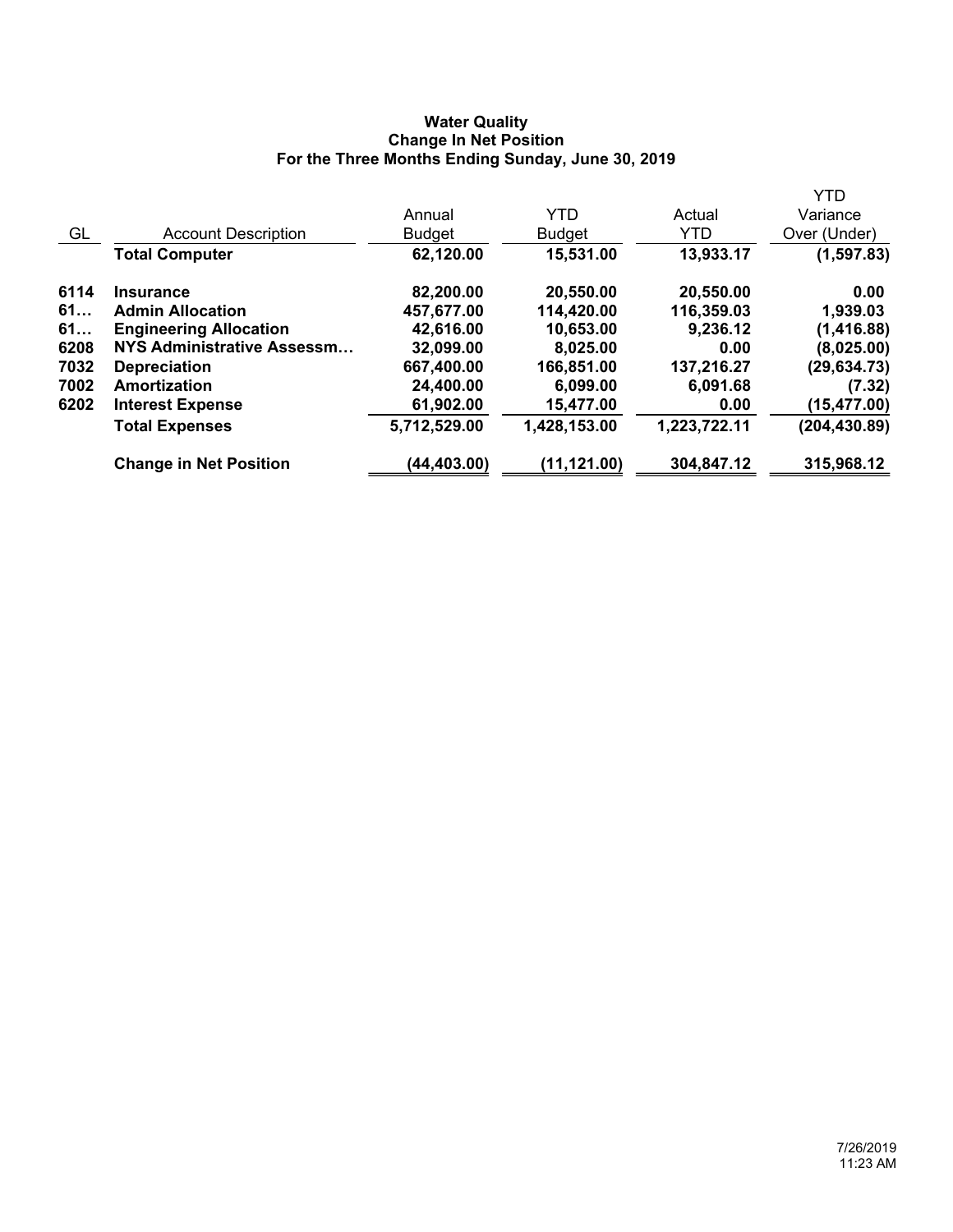#### **Army Sewer Change In Net Position For the Three Months Ending Sunday, June 30, 2019**

| GL       | <b>Account Description</b>                         | Annual<br><b>Budget</b> | <b>YTD</b><br><b>Budget</b> | Actual<br><b>YTD</b> | <b>YTD</b><br>Variance<br>Over (Under) |
|----------|----------------------------------------------------|-------------------------|-----------------------------|----------------------|----------------------------------------|
|          | <b>Customer Billings</b>                           |                         |                             |                      |                                        |
| 4001     | <b>Customer Billings</b>                           | \$2,452,737.00          | \$613,185.00                | \$691,225.01         | \$78,040.01                            |
|          | <b>Total Customer Billings</b>                     | 2,452,737.00            | 613,185.00                  | 691,225.01           | 78,040.01                              |
|          | <b>Other Income</b>                                |                         |                             |                      |                                        |
| 4164     | Miscellaneous                                      | 12,501.00               | 3,126.00                    | 3,125.25             | (0.75)                                 |
|          | <b>Total Other Income</b>                          | 12,501.00               | 3,126.00                    | 3,125.25             | (0.75)                                 |
|          | <b>Interest Income</b>                             |                         |                             |                      |                                        |
| 4108     | Reserve Interest                                   | 41,200.00               | 10,299.00                   | 9,416.84             | (882.16)                               |
| 42       | Mark to Market Adjustment                          | 0.00                    | 0.00                        | 16,786.42            | 16,786.42                              |
|          | <b>Total Interest Income</b>                       | 41,200.00               | 10,299.00                   | 26,203.26            | 15,904.26                              |
|          | <b>Total Income</b>                                | 2,506,438.00            | 626,610.00                  | 720,553.52           | 93,943.52                              |
|          | <b>Salaries</b>                                    |                         |                             |                      |                                        |
| 50       | <b>Engineering Wages</b>                           | 24,726.00               | 6,183.00                    | 4,520.34             | (1,662.66)                             |
| 50       | <b>Technology Wages</b>                            | 0.00                    | 0.00                        | 360.72               | 360.72                                 |
| 50       | <b>MMF Wages</b>                                   | 0.00                    | 0.00                        | 66.78                | 66.78                                  |
| 50       | WQ Wages                                           | 333,081.00              | 83,271.00                   | 75,101.56            | (8, 169.44)                            |
| 50       | Overtime Wages                                     | 26,191.00               | 6,549.00                    | 8,547.74             | 1,998.74                               |
| 5005     | <b>On-Call Stipend</b>                             | 3,840.00                | 960.00                      | 660.00               | (300.00)                               |
|          | <b>Total Salaries</b>                              | 387,838.00              | 96,963.00                   | 89,257.14            | (7,705.86)                             |
|          | <b>Fringe Benefits</b>                             |                         |                             |                      |                                        |
| 50       | <b>FICA Expense</b>                                | 29,670.00               | 7,419.00                    | 5,760.93             | (1,658.07)                             |
| 50<br>50 | <b>Pension Expense</b>                             | 51,038.00               | 12,759.00                   | 10,470.80            | (2, 288.20)                            |
| 50       | Health Insurance                                   | 53,475.00               | 13,368.00                   | 11,977.57            | (1,390.43)<br>325.38                   |
| 50       | <b>Workers Comp</b><br><b>Disability Insurance</b> | 24,407.00<br>210.00     | 6,102.00<br>54.00           | 6,427.38<br>52.50    | (1.50)                                 |
| 50       | Post Retire Overhead                               | 34,542.00               | 8,637.00                    | 7,997.61             | (639.39)                               |
| 5054     | <b>Employee Physicals &amp; Screening</b>          | 3,000.00                | 750.00                      | 0.00                 | (750.00)                               |
|          | <b>Total Fringe Benefits</b>                       | 196,342.00              | 49,089.00                   | 42,686.79            | (6,402.21)                             |
|          | <b>Operations &amp; Maintenance</b>                |                         |                             |                      |                                        |
| 5062     | Third Party Temporary - O&M                        | 7,500.00                | 1,875.00                    | 0.00                 | (1,875.00)                             |
| 5403     | <b>Safety Equipment &amp; Supplies</b>             | 15,000.00               | 3,750.00                    | 854.56               | (2,895.44)                             |
| 5706     | Shop Tools                                         | 12,000.00               | 3,000.00                    | 17.21                | (2,982.79)                             |
| 5815     | Chemicals                                          | 94,040.00               | 23,511.00                   | 5,455.00             | (18,056.00)                            |
| 5902     | Lab Fees                                           | 500.00                  | 126.00                      | 0.00                 | (126.00)                               |
|          | Total O & M                                        | 129,040.00              | 32,262.00                   | 6,326.77             | (25, 935.23)                           |
| 6002     | <b>Sewage Treatment</b>                            | 1,112,520.00            | 278,130.00                  | 279,298.67           | 1,168.67                               |
| 6004     | <b>Water Purchases</b>                             | 3,200.00                | 801.00                      | 718.00               | (83.00)                                |
|          | <b>Office &amp; Administrative</b>                 |                         |                             |                      |                                        |
| 5053     | Misc Employee Costs                                | 100.00                  | 24.00                       | 39.54                | 15.54                                  |
| 5104     | <b>Office Supplies</b>                             | 5,500.00                | 1,374.00                    | 755.15               | (618.85)                               |
|          |                                                    |                         |                             |                      | 7/26/2019<br>11:23 AM                  |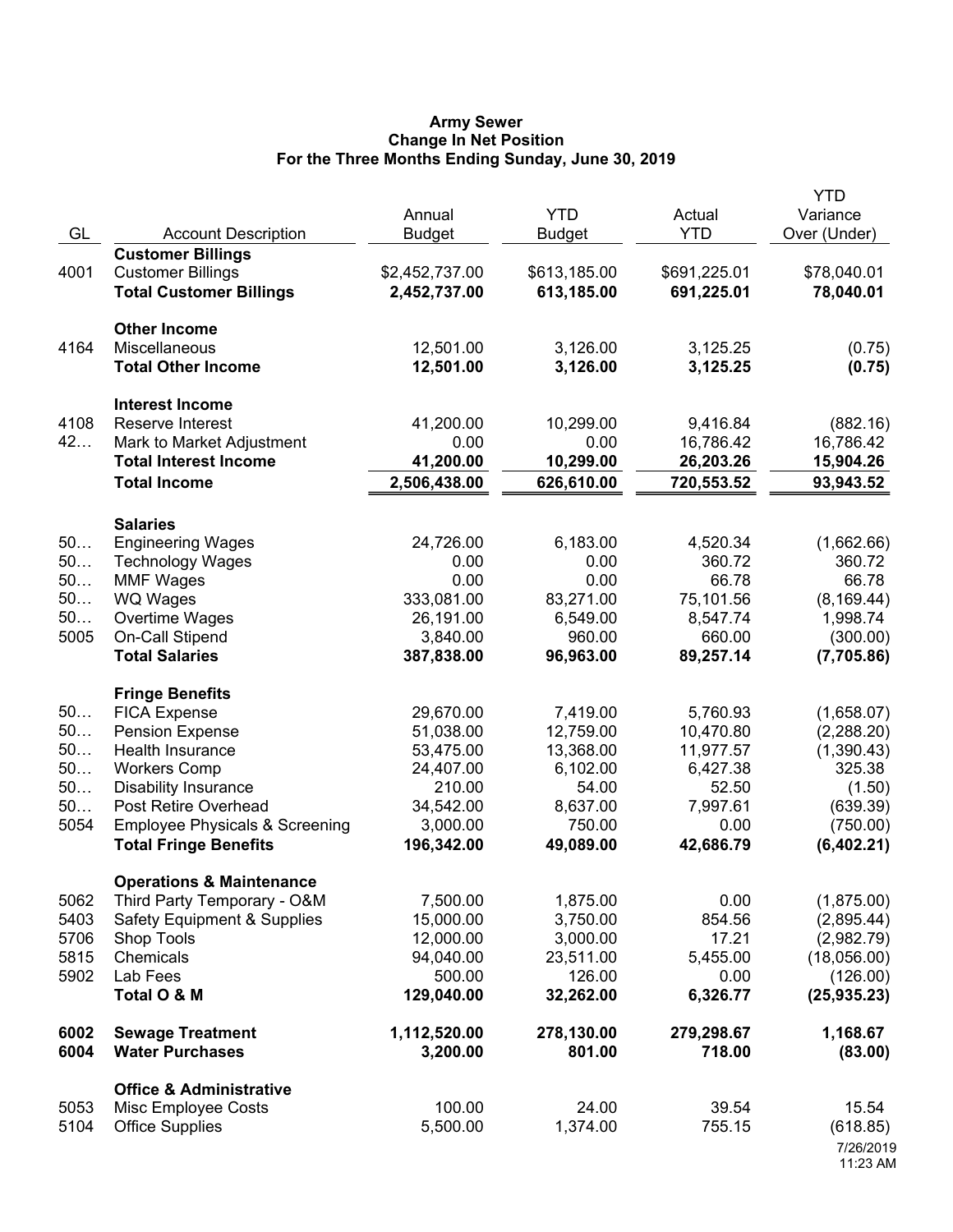### **Army Sewer Change In Net Position For the Three Months Ending Sunday, June 30, 2019**

|              |                                                      |                         |                       |                       | <b>YTD</b>             |
|--------------|------------------------------------------------------|-------------------------|-----------------------|-----------------------|------------------------|
|              |                                                      | Annual                  | <b>YTD</b>            | Actual                | Variance               |
| GL           | <b>Account Description</b>                           | <b>Budget</b>           | <b>Budget</b>         | <b>YTD</b>            | Over (Under)           |
| 5110         | Postage & Shipping                                   | 1,500.00                | 375.00                | 0.00                  | (375.00)               |
| 5112         | Telephone                                            | 6,120.00                | 1,530.00              | 2,358.74              | 828.74                 |
| 5114         | <b>Cellular Services</b>                             | 12,900.00               | 3,225.00              | 2,334.88              | (890.12)               |
| 5120         | Dues & Subscriptions                                 | 2,000.00                | 501.00                | 0.00                  | (501.00)               |
| 5122         | Public Info & Advertising                            | 1,500.00                | 375.00                | 86.36                 | (288.64)               |
| 5130         | Office Equipment                                     | 1,000.00                | 249.00                | 0.00                  | (249.00)               |
| 5202         | Employee Mileage Reimburse                           | 1,000.00                | 249.00                | 0.00                  | (249.00)               |
| 5204         | Empl. Meals & Incidental                             | 3,000.00                | 750.00                | 66.85                 | (683.15)               |
| 5206         | Empl. Lodging                                        | 7,000.00                | 1,749.00              | 894.00                | (855.00)               |
| 5312         | <b>Continuing Education</b>                          | 5,000.00                | 1,251.00              | 0.00                  | (1,251.00)             |
| 5370<br>5402 | Training & Development                               | 10,000.00               | 2,499.00              | 285.00<br>238.46      | (2,214.00)             |
| 5508         | <b>Employee Uniforms</b><br><b>Cleaning Services</b> | 9,000.00<br>12,000.00   | 2,250.00<br>3,000.00  | 2,745.00              | (2,011.54)<br>(255.00) |
|              | <b>Total Office &amp; Admin</b>                      | 77,620.00               | 19,401.00             | 9,803.98              | (9,597.02)             |
|              |                                                      |                         |                       |                       |                        |
|              | <b>Utilities</b>                                     |                         |                       |                       |                        |
| 5802         | Gas & Electric                                       | 59,750.00               | 14,937.00             | 8,867.64              | (6,069.36)             |
|              | <b>Total Utilities</b>                               | 59,750.00               | 14,937.00             | 8,867.64              | (6,069.36)             |
|              |                                                      |                         |                       |                       |                        |
| 5924         | <b>Professional Fees</b>                             | 3,000.00                | 750.00                | 0.00                  | (750.00)               |
| 5926         | Legal<br><b>Investment Banking Fees</b>              | 1,158.00                | 291.00                | 262.97                | (28.03)                |
|              | <b>Total Professional Fees</b>                       | 4,158.00                | 1,041.00              | 262.97                | (778.03)               |
|              |                                                      |                         |                       |                       |                        |
|              | <b>Repairs &amp; Maintenance</b>                     |                         |                       |                       |                        |
| 5804         | <b>Building Maintenance &amp; Repair</b>             | 22,500.00               | 5,625.00              | 2,256.90              | (3,368.10)             |
| 5808         | Site Maint & Repair                                  | 25,000.00               | 6,249.00              | 2,413.64              | (3,835.36)             |
| 5812         | Pipeline Maintenance                                 | 45,000.00               | 11,250.00             | 4,388.70              | (6,861.30)             |
|              | <b>Total Repairs &amp; Maintenance</b>               | 92,500.00               | 23,124.00             | 9,059.24              | (14,064.76)            |
|              | <b>Automobile</b>                                    |                         |                       |                       |                        |
| 5601         | Auto/Light Truck Rep. & Maint.                       | 19,000.00               | 4,749.00              | (3,675.31)            | (8,424.31)             |
| 5602         | Auto/Light Truck Fuel                                | 60,000.00               | 15,000.00             | 7,735.36              | (7, 264.64)            |
| 5603         | Auto/Light Truck Rental/Lease                        | 126,300.00              | 31,575.00             | 29,770.47             | (1,804.53)             |
| 5605         | Vehicle Ins                                          | 30,600.00               | 7,650.00              | 7,650.00              | 0.00                   |
|              | <b>Total Automobile</b>                              | 235,900.00              | 58,974.00             | 41,480.52             | (17, 493.48)           |
|              |                                                      |                         |                       |                       |                        |
| 5124         | Computer<br><b>Computer Equipment</b>                | 14,000.00               | 3,501.00              | 403.17                | (3,097.83)             |
| 5128         | Programming & Software                               | 24,460.00               | 6,114.00              | 13,530.00             | 7,416.00               |
|              | <b>Total Computer</b>                                | 38,460.00               | 9,615.00              | 13,933.17             | 4,318.17               |
|              |                                                      |                         |                       |                       |                        |
| 6114<br>61   | <b>Insurance</b><br><b>Admin Allocation</b>          | 37,500.00<br>286,033.00 | 9,375.00<br>71,508.00 | 9,375.00<br>72,718.06 | 0.00<br>1,210.06       |
| 61           | <b>Engineering Allocation</b>                        | 10,673.00               | 2,667.00              | 3,192.83              | 525.83                 |
| 6208         | NYS Administrative Assessm                           | 14,700.00               | 3,675.00              | 0.00                  | (3,675.00)             |
| 89           | <b>Water Quality Allocation</b>                      | (209, 796.00)           | (52, 449.00)          | (43, 334.75)          | 9,114.25               |
|              |                                                      |                         |                       |                       |                        |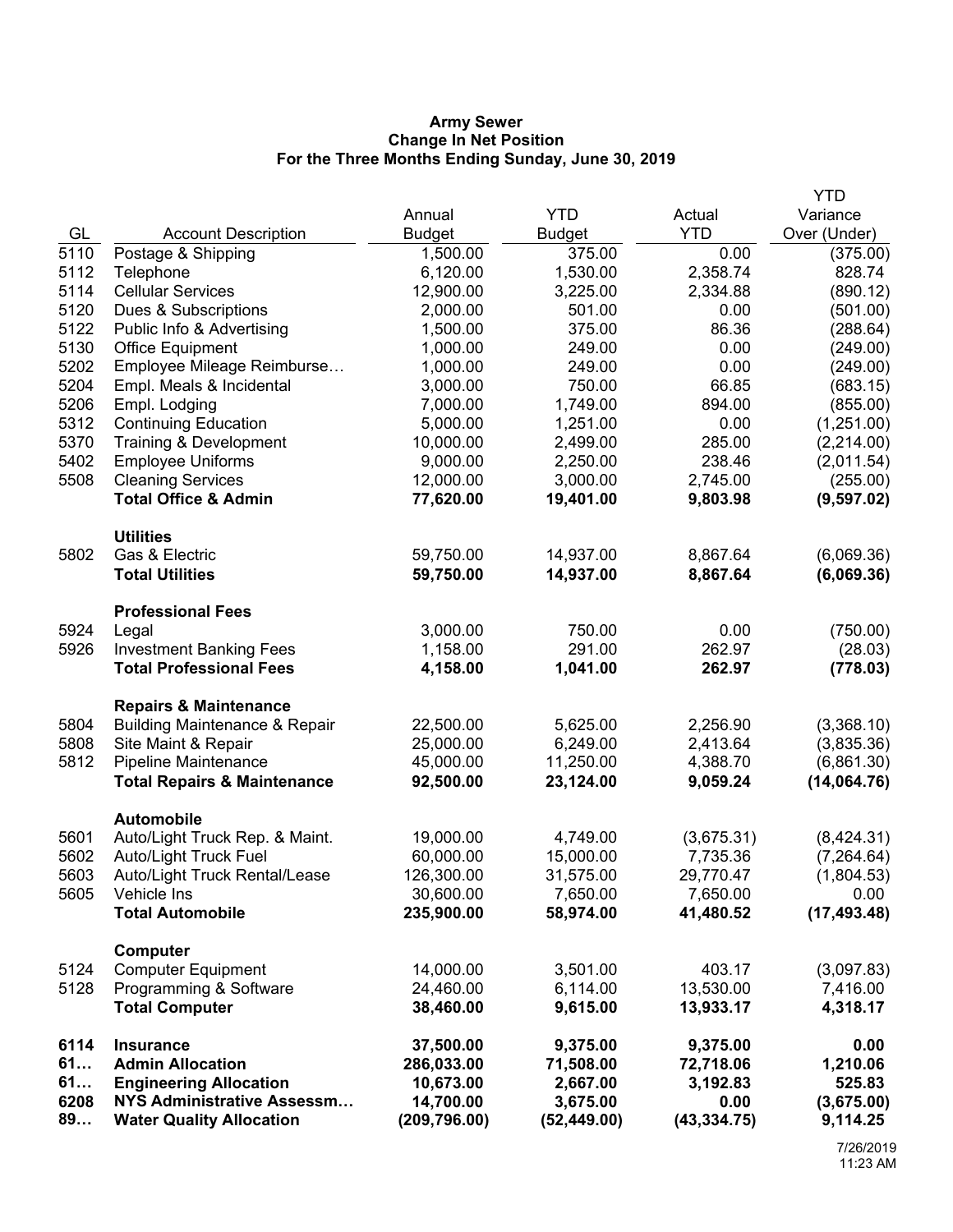### **Army Sewer Change In Net Position For the Three Months Ending Sunday, June 30, 2019**

|           | <b>Change in Net Position</b> | (288, 900.00) | (72, 228.00)  | 111,236.13 | 183,464.13   |
|-----------|-------------------------------|---------------|---------------|------------|--------------|
|           | <b>Total Expenses</b>         | 2,795,338.00  | 698,838.00    | 609,317.39 | (89, 520.61) |
| 7032      | <b>Depreciation</b>           | 318,900.00    | 79,725.00     | 65,671.36  | (14, 053.64) |
| <u>GL</u> | Account Description           | <b>Budget</b> | <b>Budget</b> | YTD        | Over (Under) |
|           |                               | Annual        | YTD           | Actual     | Variance     |
|           |                               |               |               |            | YTD          |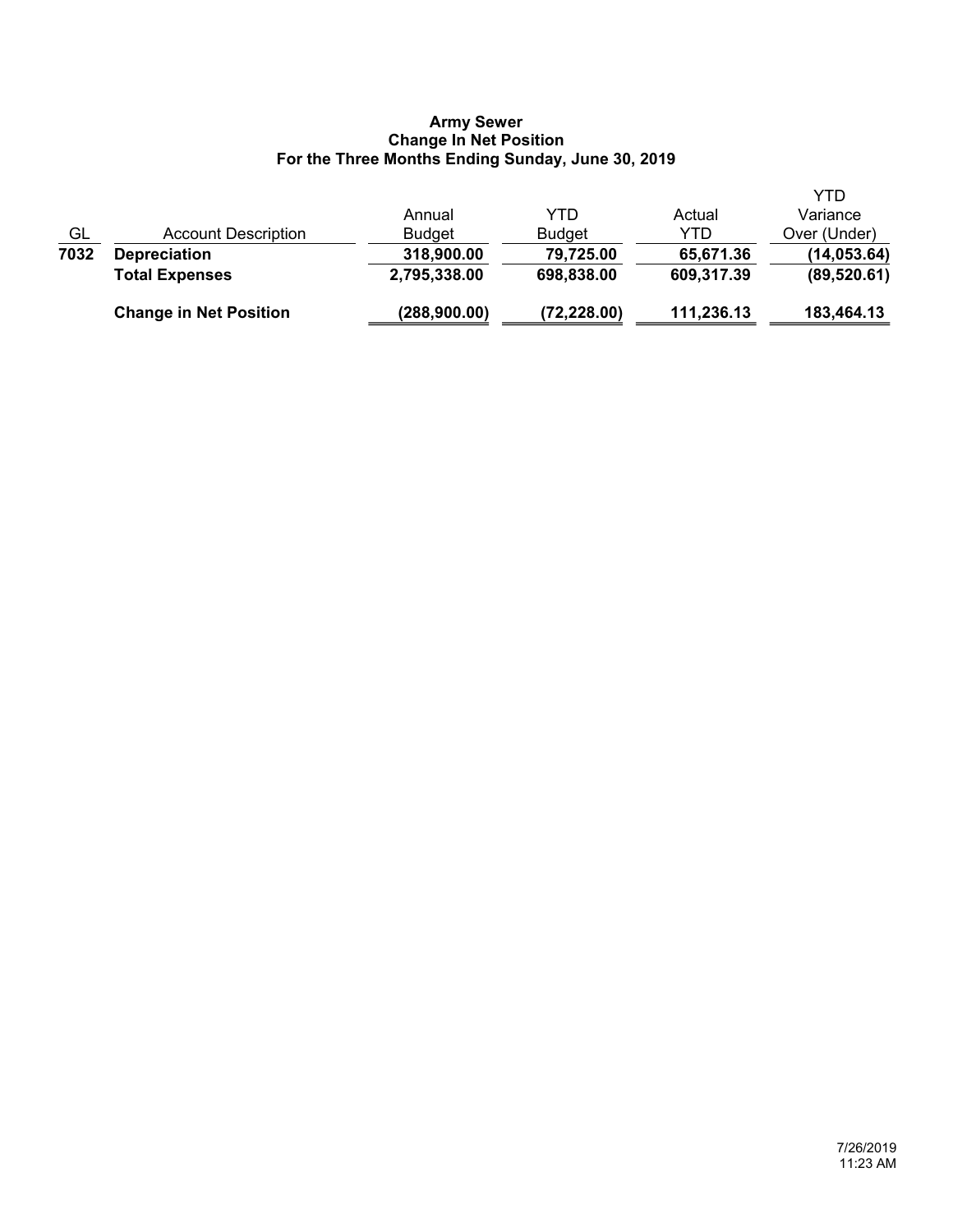## **Army Water Line Change In Net Position For the Three Months Ending Sunday, June 30, 2019**

| GL         | <b>Account Description</b>                                                | Annual<br><b>Budget</b> | <b>YTD</b><br><b>Budget</b> | Actual<br><b>YTD</b> | <b>YTD</b><br>Variance<br>Over (Under) |
|------------|---------------------------------------------------------------------------|-------------------------|-----------------------------|----------------------|----------------------------------------|
|            | <b>Customer Billings</b>                                                  |                         |                             |                      |                                        |
| 4001       | <b>Customer Billings</b>                                                  | \$1,937,009.00          | \$484,251.00                | \$508,552.53         | \$24,301.53                            |
|            | <b>Total Customer Billings</b>                                            | 1,937,009.00            | 484,251.00                  | 508,552.53           | 24,301.53                              |
|            | <b>Interest Income</b>                                                    |                         |                             |                      |                                        |
| 4108       | Reserve Interest                                                          | 22,400.00               | 5,601.00                    | 5,136.46             | (464.54)                               |
| 42         | Mark to Market Adjustment                                                 | 0.00                    | 0.00                        | 9,156.23             | 9,156.23                               |
|            | <b>Total Interest Income</b>                                              | 22,400.00               | 5,601.00                    | 14,292.69            | 8,691.69                               |
|            | <b>Total Income</b>                                                       | 1,959,409.00            | 489,852.00                  | 522,845.22           | 32,993.22                              |
|            | <b>Salaries</b>                                                           |                         |                             |                      |                                        |
| 50         | <b>Engineering Wages</b>                                                  | 24,726.00               | 6,183.00                    | 3,302.51             | (2,880.49)                             |
| 50         | <b>Technology Wages</b>                                                   | 0.00                    | 0.00                        | 360.73               | 360.73                                 |
| 50         | <b>MMF Wages</b>                                                          | 0.00                    | 0.00                        | 100.17               | 100.17                                 |
| 50         | <b>WQ Wages</b>                                                           | 283,461.00              | 70,866.00                   | 58,122.76            | (12,743.24)                            |
| 50         | Overtime Wages                                                            | 5,276.00                | 1,320.00                    | 366.48               | (953.52)                               |
| 5005       | On-Call Stipend                                                           | 3,840.00                | 960.00                      | 660.00               | (300.00)                               |
|            | <b>Total Salaries</b>                                                     | 317,303.00              | 79,329.00                   | 62,912.65            | (16, 416.35)                           |
|            | <b>Fringe Benefits</b>                                                    |                         |                             |                      |                                        |
| 50         | <b>FICA Expense</b>                                                       | 24,274.00               | 6,069.00                    | 4,101.77             | (1,967.23)                             |
| 50         | <b>Pension Expense</b>                                                    | 41,772.00               | 10,443.00                   | 7,901.51             | (2,541.49)                             |
| 50         | Health Insurance                                                          | 43,777.00               | 10,944.00                   | 9,338.30             | (1,605.70)                             |
| 50         | <b>Workers Comp</b>                                                       | 19,687.00               | 4,923.00                    | 2,845.46             | (2,077.54)                             |
| 50         | <b>Disability Insurance</b>                                               | 173.00                  | 42.00                       | 43.26                | 1.26                                   |
| 50<br>5054 | Post Retire Overhead                                                      | 28,196.00<br>2,500.00   | 7,050.00<br>624.00          | 5,962.17<br>0.00     | (1,087.83)<br>(624.00)                 |
|            | <b>Employee Physicals &amp; Screening</b><br><b>Total Fringe Benefits</b> | 160,379.00              | 40,095.00                   | 30,192.47            | (9,902.53)                             |
|            | <b>Operations &amp; Maintenance</b>                                       |                         |                             |                      |                                        |
| 5706       | Shop Tools                                                                | 4,040.00                | 1,011.00                    | 0.00                 | (1,011.00)                             |
| 5902       | Lab Fees                                                                  | 5,000.00                | 1,251.00                    | 786.00               | (465.00)                               |
|            | Total O & M                                                               | 9,040.00                | 2,262.00                    | 786.00               | (1,476.00)                             |
| 6004       | <b>Water Purchases</b>                                                    | 596,936.00              | 149,235.00                  | 136,857.76           | (12, 377.24)                           |
|            | <b>Office &amp; Administrative</b>                                        |                         |                             |                      |                                        |
| 5122       | Public Info & Advertising                                                 | 1,000.00                | 249.00                      | 0.00                 | (249.00)                               |
| 5202       | Employee Mileage Reimburse                                                | 100.00                  | 24.00                       | 0.00                 | (24.00)                                |
|            | <b>Total Office &amp; Admin</b>                                           | 1,100.00                | 273.00                      | 0.00                 | (273.00)                               |
|            | <b>Utilities</b>                                                          |                         |                             |                      |                                        |
| 5802       | Gas & Electric                                                            | 21,250.00               | 5,313.00                    | 2,271.50             | (3,041.50)                             |
|            | <b>Total Utilities</b>                                                    | 21,250.00               | 5,313.00                    | 2,271.50             | (3,041.50)                             |
|            | <b>Professional Fees</b>                                                  |                         |                             |                      |                                        |
| 5924       | Legal                                                                     | 1,500.00                | 375.00                      | 0.00                 | (375.00)                               |
|            |                                                                           |                         |                             |                      | 7/26/2019<br>11:23 AM                  |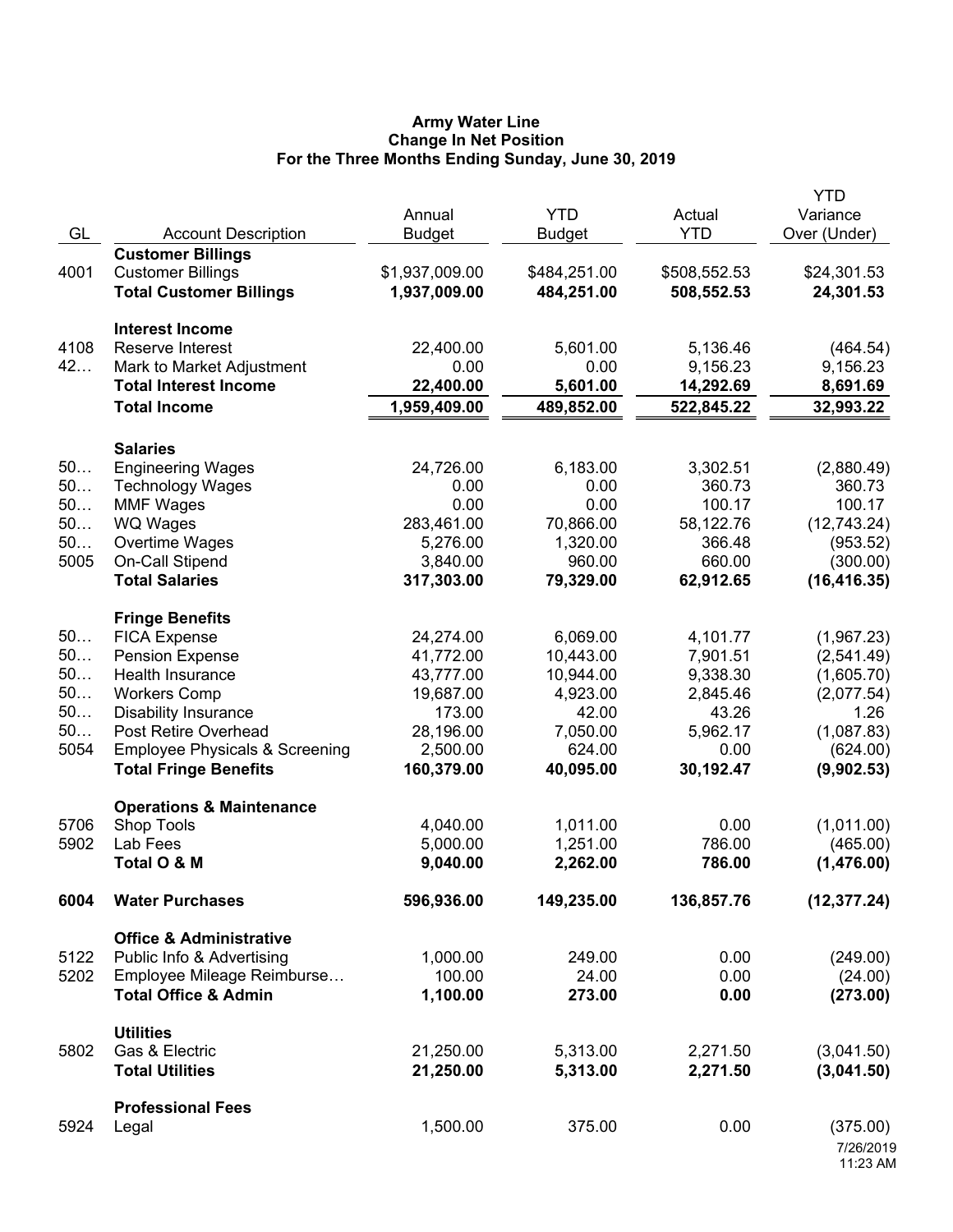## **Army Water Line Change In Net Position For the Three Months Ending Sunday, June 30, 2019**

|      |                                          |               |            |            | YTD          |
|------|------------------------------------------|---------------|------------|------------|--------------|
|      |                                          | Annual        | YTD        | Actual     | Variance     |
| GL   | <b>Account Description</b>               | <b>Budget</b> | Budget     | <b>YTD</b> | Over (Under) |
| 5926 | <b>Investment Banking Fees</b>           | 745.00        | 186.00     | 141.60     | (44.40)      |
|      | <b>Total Professional Fees</b>           | 2,245.00      | 561.00     | 141.60     | (419.40)     |
|      | <b>Repairs &amp; Maintenance</b>         |               |            |            |              |
| 5804 | <b>Building Maintenance &amp; Repair</b> | 4,000.00      | 999.00     | 509.95     | (489.05)     |
| 5808 | Site Maint & Repair                      | 7,000.00      | 1,749.00   | 757.00     | (992.00)     |
| 5812 | <b>Pipeline Maintenance</b>              | 20,000.00     | 5,001.00   | 2,446.67   | (2,554.33)   |
|      | <b>Total Repairs &amp; Maintenance</b>   | 31,000.00     | 7,749.00   | 3,713.62   | (4,035.38)   |
|      | Computer                                 |               |            |            |              |
| 5124 | <b>Computer Equipment</b>                | 1,700.00      | 426.00     | 0.00       | (426.00)     |
| 5128 | Programming & Software                   | 21,960.00     | 5,490.00   | 0.00       | (5,490.00)   |
|      | <b>Total Computer</b>                    | 23,660.00     | 5,916.00   | 0.00       | (5,916.00)   |
| 6114 | <b>Insurance</b>                         | 25,300.00     | 6,324.00   | 6,324.99   | 0.99         |
| 61   | <b>Admin Allocation</b>                  | 119,182.00    | 29,796.00  | 30,294.95  | 498.95       |
| 61   | <b>Engineering Allocation</b>            | 10,142.00     | 2,535.00   | 3,079.61   | 544.61       |
| 6208 | <b>NYS Administrative Assessm</b>        | 10,765.00     | 2,691.00   | 0.00       | (2,691.00)   |
| 89   | <b>Water Quality Allocation</b>          | 91,107.00     | 22,776.00  | 15,786.61  | (6,989.39)   |
| 7032 | <b>Depreciation</b>                      | 206,700.00    | 51,675.00  | 35,980.76  | (15,694.24)  |
|      | <b>Total Expenses</b>                    | 1,626,109.00  | 406,530.00 | 328,342.52 | (78, 187.48) |
|      | <b>Change in Net Position</b>            | 333,300.00    | 83,322.00  | 194,502.70 | 111,180.70   |
|      |                                          |               |            |            |              |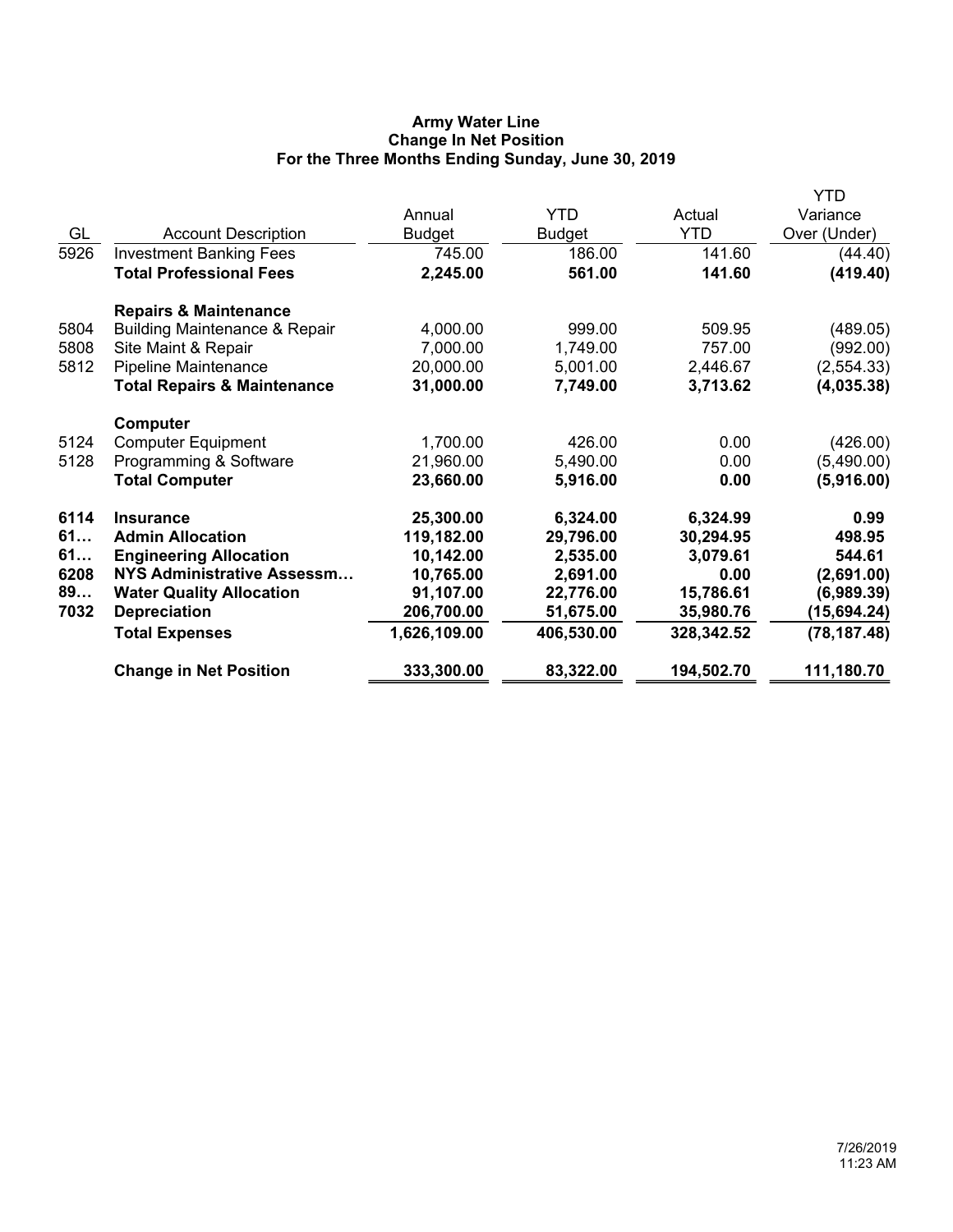### **Regional Water Line Change In Net Position For the Three Months Ending Sunday, June 30, 2019**

|      |                                     | Annual        | <b>YTD</b>    | Actual      | YTD<br>Variance       |
|------|-------------------------------------|---------------|---------------|-------------|-----------------------|
| GL   | <b>Account Description</b>          | <b>Budget</b> | <b>Budget</b> | <b>YTD</b>  | Over (Under)          |
|      | <b>Customer Billings</b>            |               |               |             |                       |
| 4001 | <b>Customer Billings</b>            | \$106,412.00  | \$26,604.00   | \$22,465.04 | (\$4,138.96)          |
| 4005 | <b>Capital Billings</b>             | 277,287.00    | 69,321.00     | 69,321.88   | 0.88                  |
|      | <b>Total Customer Billings</b>      | 383,699.00    | 95,925.00     | 91,786.92   | (4, 138.08)           |
|      | <b>Interest Income</b>              |               |               |             |                       |
| 4102 | Investment Interest Income          | 8,600.00      | 2,151.00      | 2,209.05    | 58.05                 |
|      | <b>Total Interest Income</b>        | 8,600.00      | 2,151.00      | 2,209.05    | 58.05                 |
|      | <b>Total Income</b>                 | 392,299.00    | 98,076.00     | 93,995.97   | (4,080.03)            |
|      | <b>Salaries</b>                     |               |               |             |                       |
| 50   | <b>Engineering Wages</b>            | 7,857.00      | 1,965.00      | 581.06      | (1,383.94)            |
| 50   | <b>WQ Wages</b>                     | 22,647.00     | 5,661.00      | 5,025.54    | (635.46)              |
| 50   | Overtime Wages                      | 1,381.00      | 345.00        | 141.26      | (203.74)              |
| 5005 | On-Call Stipend                     | 1,920.00      | 480.00        | 330.00      | (150.00)              |
|      | <b>Total Salaries</b>               | 33,805.00     | 8,451.00      | 6,077.86    | (2,373.14)            |
|      | <b>Fringe Benefits</b>              |               |               |             |                       |
| 50   | <b>FICA Expense</b>                 | 2,586.00      | 648.00        | 394.53      | (253.47)              |
| 50   | <b>Pension Expense</b>              | 4,608.00      | 1,152.00      | 779.42      | (372.58)              |
| 50   | Health Insurance                    | 4,714.00      | 1,179.00      | 1,038.44    | (140.56)              |
| 50   | <b>Workers Comp</b>                 | 1,753.00      | 438.00        | 279.30      | (158.70)              |
| 50   | <b>Disability Insurance</b>         | 17.00         | 3.00          | 4.26        | 1.26                  |
| $50$ | Post Retire Overhead                | 2,887.00      | 723.00        | 587.25      | (135.75)              |
|      | <b>Total Fringe Benefits</b>        | 16,565.00     | 4,143.00      | 3,083.20    | (1,059.80)            |
|      | <b>Operations &amp; Maintenance</b> |               |               |             |                       |
| 5706 | Shop Tools                          | 500.00        | 126.00        | 0.00        | (126.00)              |
| 5815 | Chemicals                           | 3,000.00      | 750.00        | 0.00        | (750.00)              |
| 5902 | Lab Fees                            | 3,600.00      | 900.00        | 736.00      | (164.00)              |
| 6010 | <b>Cape Vincent Reserve</b>         | 700.00        | 174.00        | 700.00      | 526.00                |
|      | Total O & M                         | 7,800.00      | 1,950.00      | 1,436.00    | (514.00)              |
| 6004 | <b>Water Purchases</b>              | 106,412.00    | 26,604.00     | 21,883.36   | (4,720.64)            |
|      | <b>Office &amp; Administrative</b>  |               |               |             |                       |
| 5122 | Public Info & Advertising           | 250.00        | 63.00         | 0.00        | (63.00)               |
| 5202 | Employee Mileage Reimburse          | 100.00        | 24.00         | 0.00        | (24.00)               |
|      | <b>Total Office &amp; Admin</b>     | 350.00        | 87.00         | 0.00        | (87.00)               |
|      | <b>Utilities</b>                    |               |               |             |                       |
| 5802 | Gas & Electric                      | 25,000.00     | 6,249.00      | 4,293.01    | (1,955.99)            |
|      | <b>Total Utilities</b>              | 25,000.00     | 6,249.00      | 4,293.01    | (1,955.99)            |
|      | <b>Professional Fees</b>            |               |               |             |                       |
| 5924 | Legal                               | 500.00        | 126.00        | 0.00        | (126.00)              |
|      | <b>Total Professional Fees</b>      | 500.00        | 126.00        | 0.00        | (126.00)              |
|      |                                     |               |               |             | 7/26/2019<br>11:23 AM |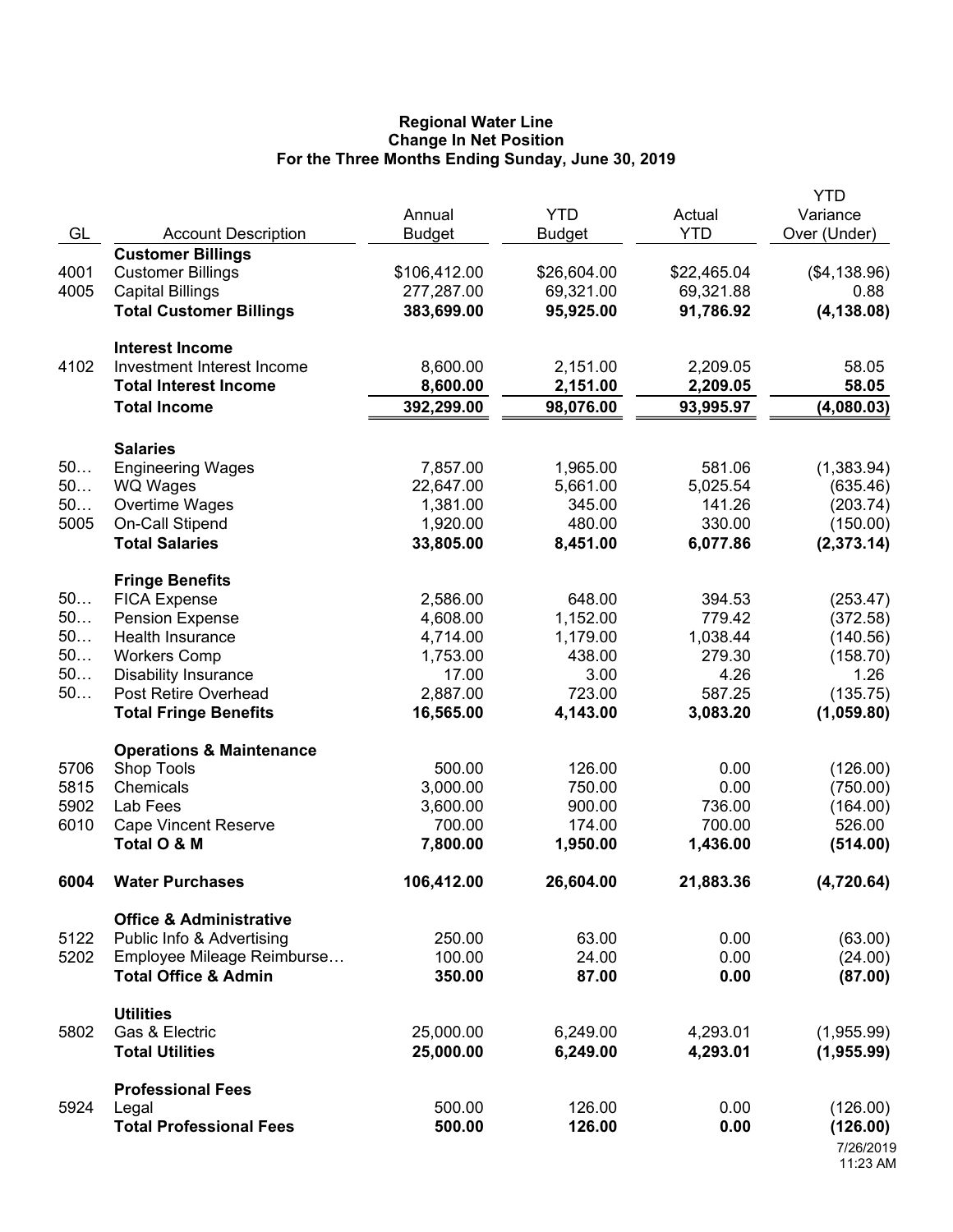## **Regional Water Line Change In Net Position For the Three Months Ending Sunday, June 30, 2019**

|      |                                          | Annual        | <b>YTD</b>    | Actual     | YTD<br>Variance |
|------|------------------------------------------|---------------|---------------|------------|-----------------|
| GL   | <b>Account Description</b>               | <b>Budget</b> | <b>Budget</b> | <b>YTD</b> | Over (Under)    |
|      | <b>Repairs &amp; Maintenance</b>         |               |               |            |                 |
| 5804 | <b>Building Maintenance &amp; Repair</b> | 9,000.00      | 2,250.00      | 0.00       | (2,250.00)      |
| 5808 | Site Maint & Repair                      | 3,500.00      | 876.00        | 282.41     | (593.59)        |
| 5812 | <b>Pipeline Maintenance</b>              | 20,000.00     | 5,001.00      | 4,081.58   | (919.42)        |
|      | <b>Total Repairs &amp; Maintenance</b>   | 32,500.00     | 8,127.00      | 4,363.99   | (3,763.01)      |
| 6114 | <b>Insurance</b>                         | 4,800.00      | 1,200.00      | 1,200.00   | 0.00            |
| 61   | <b>Admin Allocation</b>                  | 16,492.00     | 4,122.00      | 4,211.87   | 89.87           |
| 61   | <b>Engineering Allocation</b>            | 5,259.00      | 1,314.00      | 1,330.73   | 16.73           |
| 6208 | <b>NYS Administrative Assessm</b>        | 2,131.00      | 534.00        | 0.00       | (534.00)        |
| 89   | <b>Water Quality Allocation</b>          | 7,759.00      | 1,941.00      | 1,502.23   | (438.77)        |
| 7032 | <b>Depreciation</b>                      | 141,800.00    | 35,451.00     | 35,564.15  | 113.15          |
| 7002 | <b>Amortization</b>                      | 24,400.00     | 6,099.00      | 6,091.68   | (7.32)          |
| 6202 | <b>Interest Expense</b>                  | 61,902.00     | 15,477.00     | 0.00       | (15, 477.00)    |
|      | <b>Total Expenses</b>                    | 487,475.00    | 121,875.00    | 91,038.08  | (30, 836.92)    |
|      | <b>Change in Net Position</b>            | (95, 176.00)  | (23,799.00)   | 2,957.89   | 26,756.89       |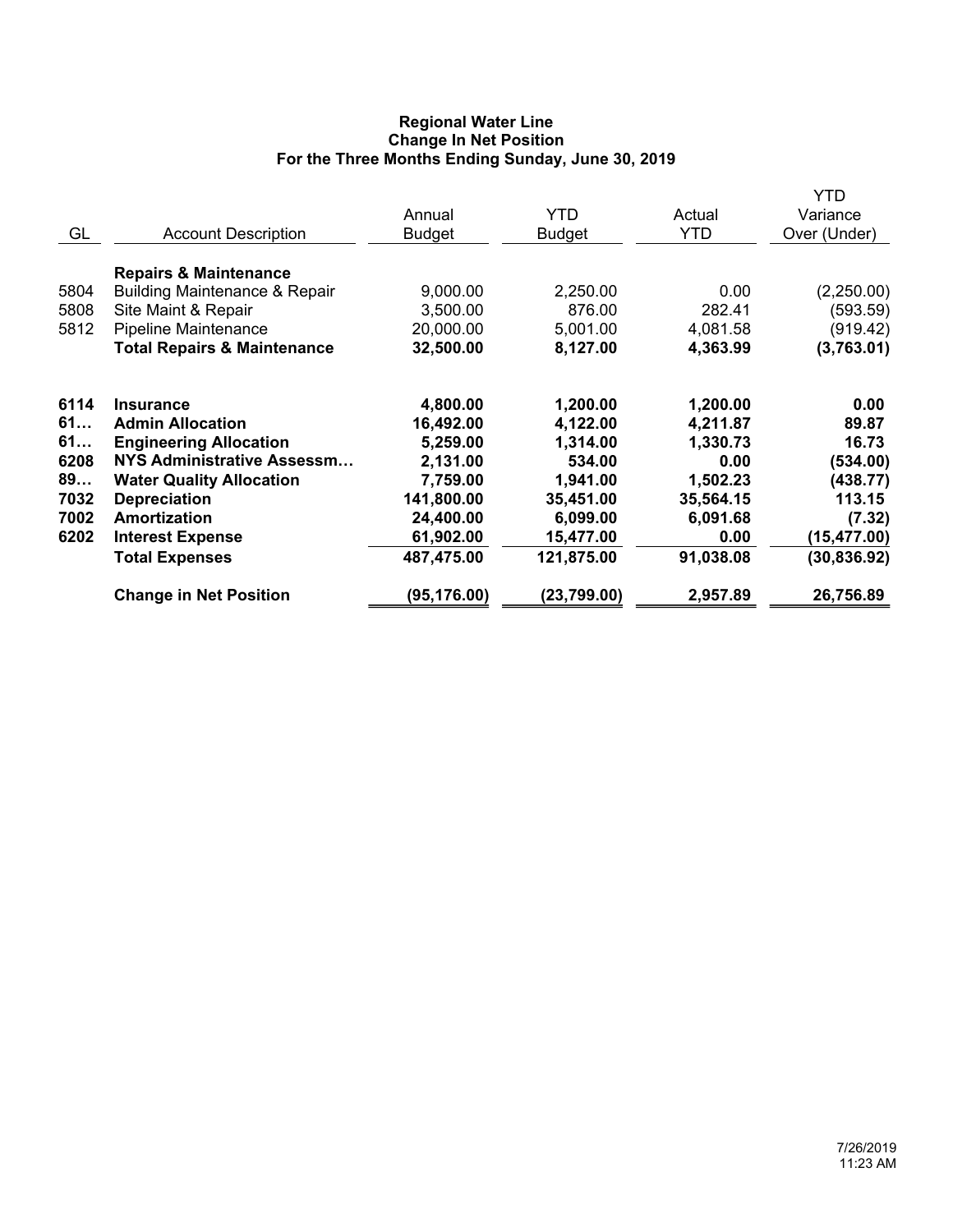# **Water Sewer Contracts Change In Net Position For the Three Months Ending Sunday, June 30, 2019**

|      |                                                   |               |               |              | <b>YTD</b>           |
|------|---------------------------------------------------|---------------|---------------|--------------|----------------------|
|      |                                                   | Annual        | <b>YTD</b>    | Actual       | Variance             |
| GL   | <b>Account Description</b>                        | <b>Budget</b> | <b>Budget</b> | <b>YTD</b>   | Over (Under)         |
|      | <b>Customer Billings</b>                          |               |               |              |                      |
| 4001 | <b>Customer Billings</b>                          | \$809,980.00  | \$202,494.00  | \$191,174.52 | (\$11,319.48)        |
|      | <b>Total Customer Billings</b>                    | 809,980.00    | 202,494.00    | 191,174.52   | (11, 319.48)         |
|      | <b>Total Income</b>                               | 809,980.00    | 202,494.00    | 191,174.52   | (11, 319.48)         |
|      |                                                   |               |               |              |                      |
|      | <b>Salaries</b>                                   |               |               |              |                      |
| 50   | <b>Engineering Wages</b>                          | 17,941.00     | 4,485.00      | 2,632.84     | (1,852.16)           |
| 50   | <b>WQ Wages</b>                                   | 271,162.00    | 67,791.00     | 82,087.48    | 14,296.48            |
| 50   | Overtime Wages                                    | 82,514.00     | 20,628.00     | 17,072.85    | (3,555.15)           |
| 5005 | On-Call Stipend                                   | 8,400.00      | 2,100.00      | 1,650.00     | (450.00)             |
|      | <b>Total Salaries</b>                             | 380,017.00    | 95,004.00     | 103,443.17   | 8,439.17             |
|      |                                                   |               |               |              |                      |
| 50   | <b>Fringe Benefits</b><br><b>FICA Expense</b>     | 29,025.00     | 7,257.00      | 7,051.69     | (205.31)             |
| 50   |                                                   | 50,112.00     | 12,528.00     | 12,977.04    | 449.04               |
| 50   | <b>Pension Expense</b><br><b>Health Insurance</b> | 51,753.00     | 12,939.00     | 12,377.77    |                      |
| 50   |                                                   | 24,253.00     | 6,063.00      |              | (561.23)<br>1,133.15 |
| 50   | <b>Workers Comp</b>                               |               |               | 7,196.15     |                      |
|      | <b>Disability Insurance</b>                       | 200.00        | 51.00         | 50.01        | (0.99)               |
| 50   | Post Retire Overhead                              | 33,902.00     | 8,475.00      | 9,669.00     | 1,194.00             |
|      | <b>Total Fringe Benefits</b>                      | 189,245.00    | 47,313.00     | 49,321.66    | 2,008.66             |
|      | <b>Operations &amp; Maintenance</b>               |               |               |              |                      |
| 5704 | <b>O&amp;M Supplies</b>                           | 500.00        | 126.00        | 0.00         | (126.00)             |
| 5770 | Other Tool, Equip & O&M                           | 500.00        | 126.00        | 0.00         | (126.00)             |
| 8090 | <b>Purchases for Resale</b>                       | 50,000.00     | 12,501.00     | 1,796.27     | (10, 704.73)         |
|      | Total O & M                                       | 51,000.00     | 12,753.00     | 1,796.27     | (10, 956.73)         |
|      |                                                   |               |               |              |                      |
|      | <b>Office &amp; Administrative</b>                |               |               |              |                      |
| 5202 | Employee Mileage Reimburse                        | 500.00        | 126.00        | 0.00         | (126.00)             |
| 5270 | <b>Travel &amp; Meeting Expense</b>               | 300.00        | 75.00         | 0.00         | (75.00)              |
|      | <b>Total Office &amp; Admin</b>                   | 800.00        | 201.00        | 0.00         | (201.00)             |
|      |                                                   |               |               |              |                      |
|      |                                                   |               |               |              |                      |
| 6114 | <b>Insurance</b>                                  | 14,600.00     | 3,651.00      | 3,650.01     | (0.99)               |
| 61   | <b>Admin Allocation</b>                           | 35,970.00     | 8,994.00      | 9,134.15     | 140.15               |
| 61   | <b>Engineering Allocation</b>                     | 16,542.00     | 4,137.00      | 1,632.95     | (2,504.05)           |
| 6208 | NYS Administrative Assessm                        | 4,503.00      | 1,125.00      | 0.00         | (1, 125.00)          |
| 89   | <b>Water Quality Allocation</b>                   | 110,930.00    | 27,732.00     | 26,045.91    | (1,686.09)           |
|      | <b>Total Expenses</b>                             | 803,607.00    | 200,910.00    | 195,024.12   | (5,885.88)           |
|      | <b>Change in Net Position</b>                     | 6,373.00      | 1,584.00      | (3,849.60)   | (5,433.60)           |
|      |                                                   |               |               |              |                      |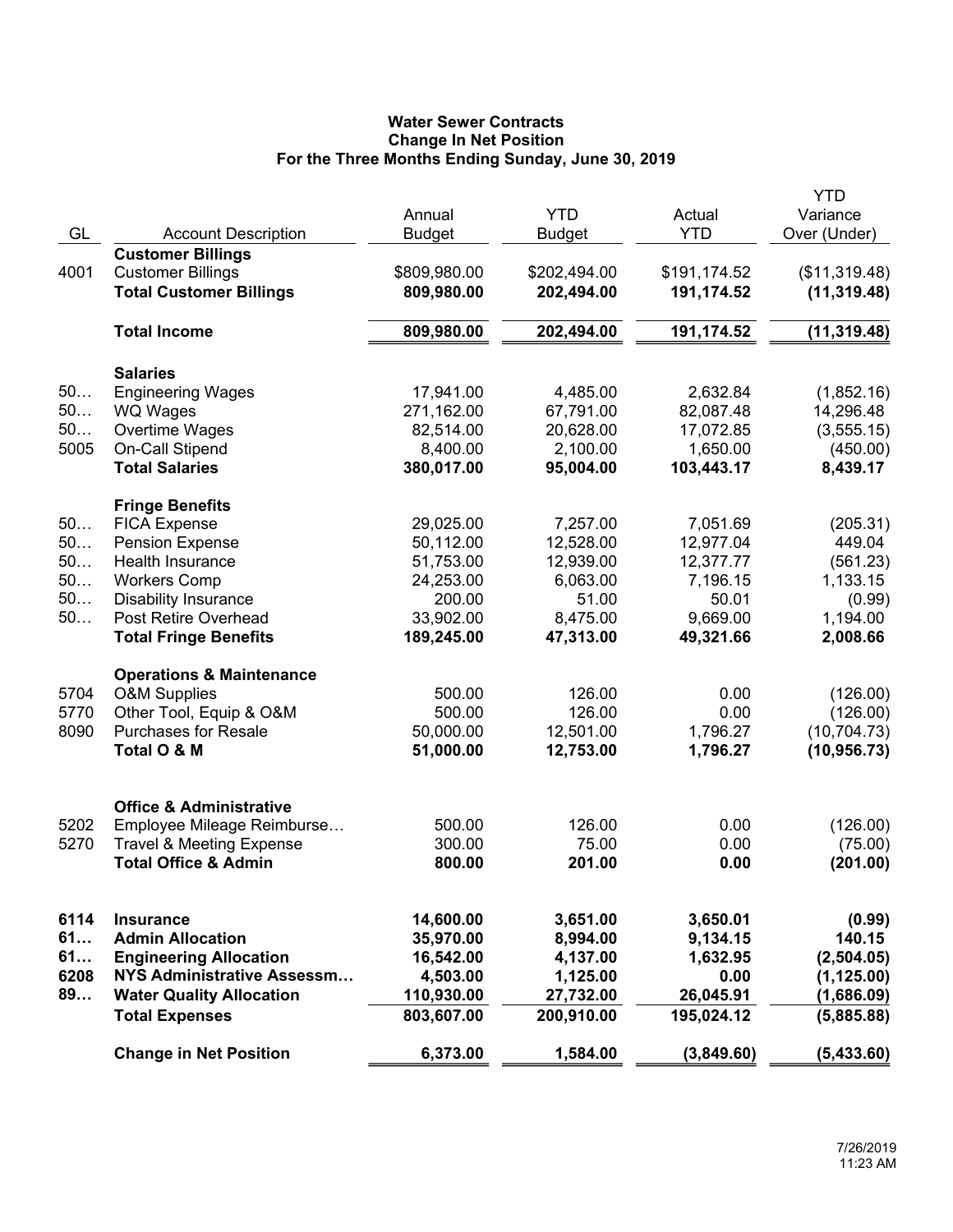#### **Engineering Change In Net Position For the Three Months Ending Sunday, June 30, 2019**

|              |                                                                           | Annual                 | <b>YTD</b>            | Actual              | YTD<br>Variance            |
|--------------|---------------------------------------------------------------------------|------------------------|-----------------------|---------------------|----------------------------|
| GL           | <b>Account Description</b>                                                | <b>Budget</b>          | <b>Budget</b>         | <b>YTD</b>          | Over (Under)               |
|              | <b>Customer Billings</b>                                                  |                        |                       |                     |                            |
| 4001         | <b>Customer Billings</b>                                                  | \$1,158,850.00         | \$289,713.99          | \$378,121.14        | \$88,407.15                |
|              | <b>Total Customer Billings</b>                                            | 1,158,850.00           | 289,713.99            | 378,121.14          | 88,407.15                  |
|              | <b>Total Income</b>                                                       | 1,158,850.00           | 289,713.99            | 378,121.14          | 88,407.15                  |
|              | <b>Salaries</b>                                                           |                        |                       |                     |                            |
| 50           | <b>Engineering Wages</b>                                                  | 653,301.00             | 163,326.00            | 202,702.65          | 39,376.65                  |
| 50           | <b>Technology Wages</b>                                                   | 0.00                   | 0.00                  | 360.72              | 360.72                     |
| 50           | <b>WQ Wages</b>                                                           | 0.00                   | 0.00                  | 132.20              | 132.20                     |
| 50           | Overtime Wages                                                            | 270.00                 | 69.00                 | 241.38              | 172.38                     |
|              | <b>Total Salaries</b>                                                     | 653,571.00             | 163,395.00            | 203,436.95          | 40,041.95                  |
|              | <b>Fringe Benefits</b>                                                    |                        |                       |                     |                            |
| 50           | <b>FICA Expense</b>                                                       | 49,998.00              | 12,501.00             | 13,082.37           | 581.37                     |
| 50           | <b>Pension Expense</b>                                                    | 75,685.00              | 18,921.00             | 21,791.60           | 2,870.60                   |
| 50           | Health Insurance                                                          | 94,411.00              | 23,604.00             | 25,957.46           | 2,353.46                   |
| 50           | <b>Workers Comp</b>                                                       | 31,229.00              | 7,806.00              | 9,163.15            | 1,357.15                   |
| 50           | <b>Disability Insurance</b>                                               | 404.00                 | 102.00                | 101.01              | (0.99)                     |
| 50           | Post Retire Overhead                                                      | 47,619.00              | 11,904.00             | 15,683.79           | 3,779.79                   |
| 5054         | <b>Employee Physicals &amp; Screening</b><br><b>Total Fringe Benefits</b> | 500.00<br>299,846.00   | 126.00<br>74,964.00   | 297.75<br>86,077.13 | 171.75<br>11,113.13        |
|              |                                                                           |                        |                       |                     |                            |
|              | <b>Operations &amp; Maintenance</b>                                       |                        |                       |                     |                            |
| 5403         | <b>Safety Equipment &amp; Supplies</b>                                    | 1,000.00               | 249.00                | 150.00              | (99.00)                    |
| 5904<br>8090 | <b>SCADA</b><br><b>Purchases for Resale</b>                               | 28,820.00<br>82,000.00 | 7,206.00<br>20,501.01 | 0.00<br>11,019.02   | (7,206.00)                 |
|              | Total O & M                                                               | 111,820.00             | 27,956.01             | 11,169.02           | (9,481.99)<br>(16, 786.99) |
|              |                                                                           |                        |                       |                     |                            |
|              | <b>Office &amp; Administrative</b>                                        |                        |                       |                     |                            |
| 5053         | Misc Employee Costs                                                       | 1,000.00               | 249.00                | 21.25               | (227.75)                   |
| 5102         | <b>Office Rent</b>                                                        | 10,761.00              | 2,691.00              | 2,690.25            | (0.75)                     |
| 5104         | <b>Office Supplies</b>                                                    | 2,800.00               | 699.00                | 147.39              | (551.61)                   |
| 5112         | Telephone                                                                 | 3,240.00               | 810.00                | 1,148.79            | 338.79                     |
| 5114         | <b>Cellular Services</b>                                                  | 6,800.00               | 1,701.00              | 1,383.56            | (317.44)                   |
| 5120         | Dues & Subscriptions                                                      | 1,000.00               | 249.00                | 0.00                | (249.00)                   |
| 5122         | Public Info & Advertising                                                 | 500.00                 | 126.00                | 0.00                | (126.00)                   |
| 5130         | <b>Office Equipment</b>                                                   | 6,000.00               | 1,500.00              | 574.02              | (925.98)                   |
| 5202         | Employee Mileage Reimburse                                                | 14,500.00              | 3,624.00              | 3,657.48            | 33.48                      |
| 5204         | Empl. Meals & Incidental                                                  | 2,500.00               | 624.00                | 102.54              | (521.46)                   |
| 5206         | Empl. Lodging                                                             | 7,000.00               | 1,749.00              | 676.00              | (1,073.00)                 |
| 5370         | Training & Development                                                    | 8,000.00               | 2,001.00              | 1,400.00            | (601.00)                   |
| 5402         | <b>Employee Uniforms</b>                                                  | 1,175.00               | 294.00                | 416.00              | 122.00                     |
|              | <b>Total Office &amp; Admin</b>                                           | 65,276.00              | 16,317.00             | 12,217.28           | (4,099.72)                 |

**Professional Fees**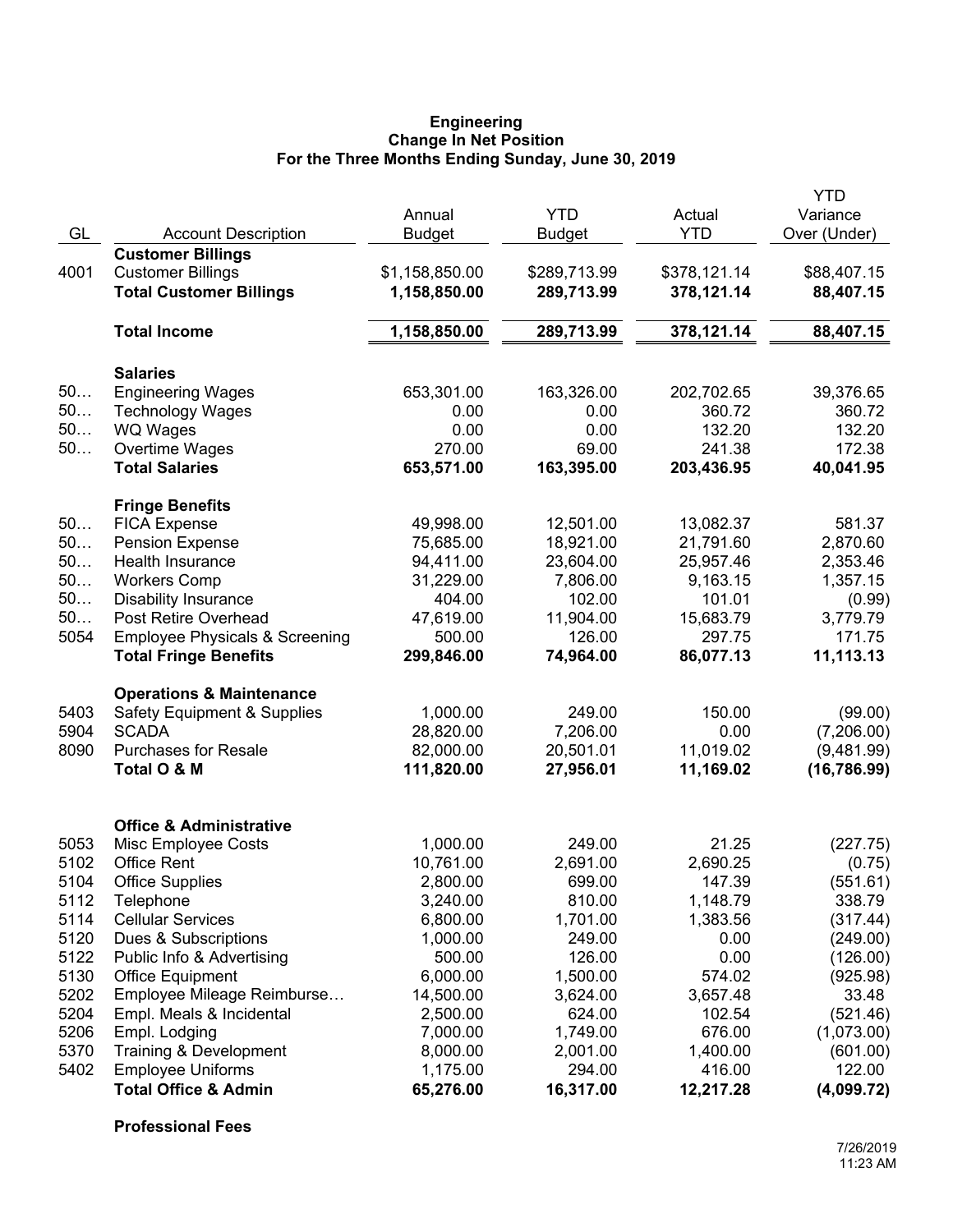## **Engineering Change In Net Position For the Three Months Ending Sunday, June 30, 2019**

| Variance<br>Over (Under)<br>3,321.73<br>3,321.73 |
|--------------------------------------------------|
|                                                  |
|                                                  |
|                                                  |
|                                                  |
|                                                  |
| (600.06)                                         |
| (772.77)                                         |
| 890.01                                           |
| 0.00                                             |
| (482.82)                                         |
|                                                  |
| 72.30                                            |
| (276.00)                                         |
| 15,548.77                                        |
| 15,345.07                                        |
| (0.99)                                           |
| 213.31                                           |
| 61.51                                            |
| (1,659.00)                                       |
| (184.74)                                         |
| 46,882.44                                        |
| 41,524.71                                        |
|                                                  |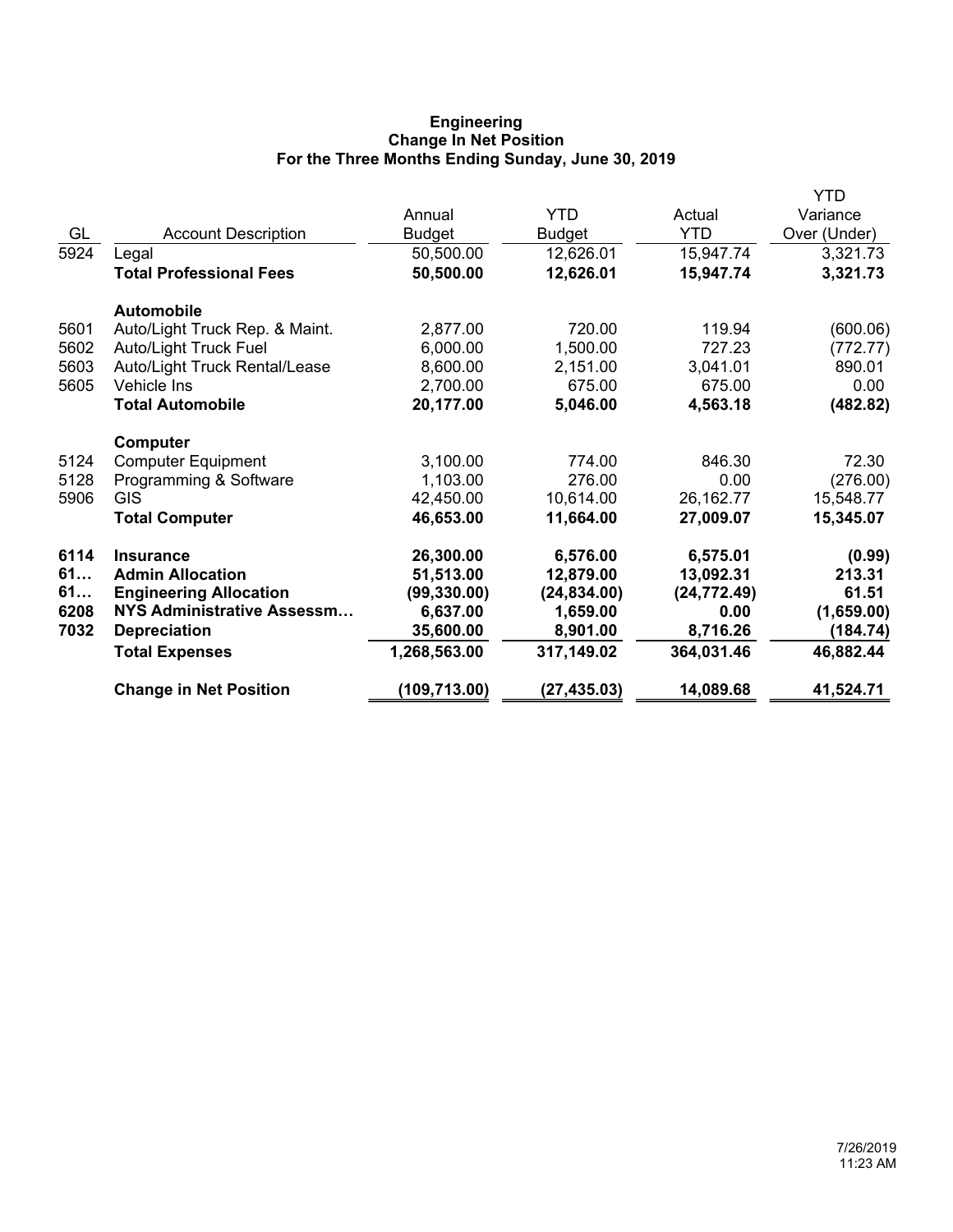## **Regional Development Change In Net Position For the Three Months Ending Sunday, June 30, 2019**

|      |                                     |               |               |             | <b>YTD</b>    |
|------|-------------------------------------|---------------|---------------|-------------|---------------|
|      |                                     | Annual        | <b>YTD</b>    | Actual      | Variance      |
| GL   | <b>Account Description</b>          | <b>Budget</b> | <b>Budget</b> | <b>YTD</b>  | Over (Under)  |
|      | <b>Customer Billings</b>            |               |               |             |               |
| 4001 | <b>Customer Billings</b>            | \$187,091.00  | \$46,773.00   | \$33,765.53 | (\$13,007.47) |
|      | <b>Total Customer Billings</b>      | 187,091.00    | 46,773.00     | 33,765.53   | (13,007.47)   |
|      |                                     |               |               |             |               |
|      | <b>Grant Revenue</b>                |               |               |             |               |
| 4181 | <b>Federal Grant Income</b>         | 253,465.00    | 63,366.00     | 0.00        | (63,366.00)   |
| 4183 | <b>NY State Grants</b>              | 2,069,996.00  | 517,500.00    | 556,045.24  | 38,545.24     |
| 4184 | <b>Other Grants</b>                 | 40,000.00     | 9,999.00      | 0.00        | (9,999.00)    |
|      | <b>Total Grant Revenue</b>          | 2,363,461.00  | 590,865.00    | 556,045.24  | (34, 819.76)  |
| 4104 | <b>Loan Interest Income</b>         | 699,000.00    | 174,753.00    | 150,074.67  | (24, 678.33)  |
|      |                                     |               |               |             |               |
|      | <b>Other Income</b>                 |               |               |             |               |
| 4162 | <b>Processing Fees</b>              | 29,575.00     | 7,395.00      | 14,125.00   | 6,730.00      |
| 4164 | Miscellaneous                       | 17,000.00     | 4,248.00      | 6,756.62    | 2,508.62      |
|      | <b>Total Other Income</b>           | 46,575.00     | 11,643.00     | 20,881.62   | 9,238.62      |
|      |                                     |               |               |             |               |
|      | <b>Interest Income</b>              |               |               |             |               |
| 4102 | Investment Interest Income          | 428,940.00    | 107,235.00    | 103,531.29  | (3,703.71)    |
| 42   | Mark to Market Adjustment           | 0.00          | 0.00          | 34,031.33   | 34,031.33     |
|      | <b>Total Interest Income</b>        | 428,940.00    | 107,235.00    | 137,562.62  | 30,327.62     |
|      | <b>Total Income</b>                 | 3,725,067.00  | 931,269.00    | 898,329.68  | (32, 939.32)  |
|      |                                     |               |               |             |               |
|      | <b>Salaries</b>                     |               |               |             |               |
| 50   | <b>Administrative Wages</b>         | 11,161.00     | 2,790.00      | 2,873.86    | 83.86         |
| 50   | <b>Engineering Wages</b>            | 41,682.00     | 10,422.00     | 4,022.06    | (6, 399.94)   |
| 50   | <b>Regional Development Wages</b>   | 338,503.00    | 84,627.00     | 78,212.12   | (6,414.88)    |
|      | <b>Total Salaries</b>               | 391,346.00    | 97,839.00     | 85,108.04   | (12,730.96)   |
|      |                                     |               |               |             |               |
|      | <b>Fringe Benefits</b>              |               |               |             |               |
| 50   | <b>FICA Expense</b>                 | 29,939.00     | 7,482.00      | 5,415.47    | (2,066.53)    |
| 50   | <b>Pension Expense</b>              | 54,477.00     | 13,617.00     | 11,960.61   | (1,656.39)    |
| 50   | Health Insurance                    | 52,309.00     | 13,077.00     | 11,578.72   | (1,498.28)    |
| 50   | <b>Workers Comp</b>                 | 935.00        | 234.00        | 165.06      | (68.94)       |
| 50   | <b>Disability Insurance</b>         | 327.00        | 87.00         | 81.75       | (5.25)        |
| 50   | Post Retire Overhead                | 26,441.00     | 6,612.00      | 6,068.37    | (543.63)      |
|      | <b>Total Fringe Benefits</b>        | 164,428.00    | 41,109.00     | 35,269.98   | (5,839.02)    |
|      |                                     |               |               |             |               |
|      | <b>Operations &amp; Maintenance</b> |               |               |             |               |
| 6110 | Marketing                           | 5,000.00      | 1,251.00      | 0.00        | (1,251.00)    |
| 8090 | <b>Purchases for Resale</b>         | 7,000.00      | 1,749.00      | 90.00       | (1,659.00)    |
|      | Total O & M                         | 12,000.00     | 3,000.00      | 90.00       | (2,910.00)    |
| 6006 | <b>Host Community Benefits</b>      | 88,943.00     | 22,236.00     | 88,942.88   | 66,706.88     |
|      | <b>Office &amp; Administrative</b>  |               |               |             |               |
| 5104 | <b>Office Supplies</b>              | 250.00        | 63.00         | 0.00        | (63.00)       |
|      |                                     |               |               |             | 7/26/2019     |
|      |                                     |               |               |             |               |